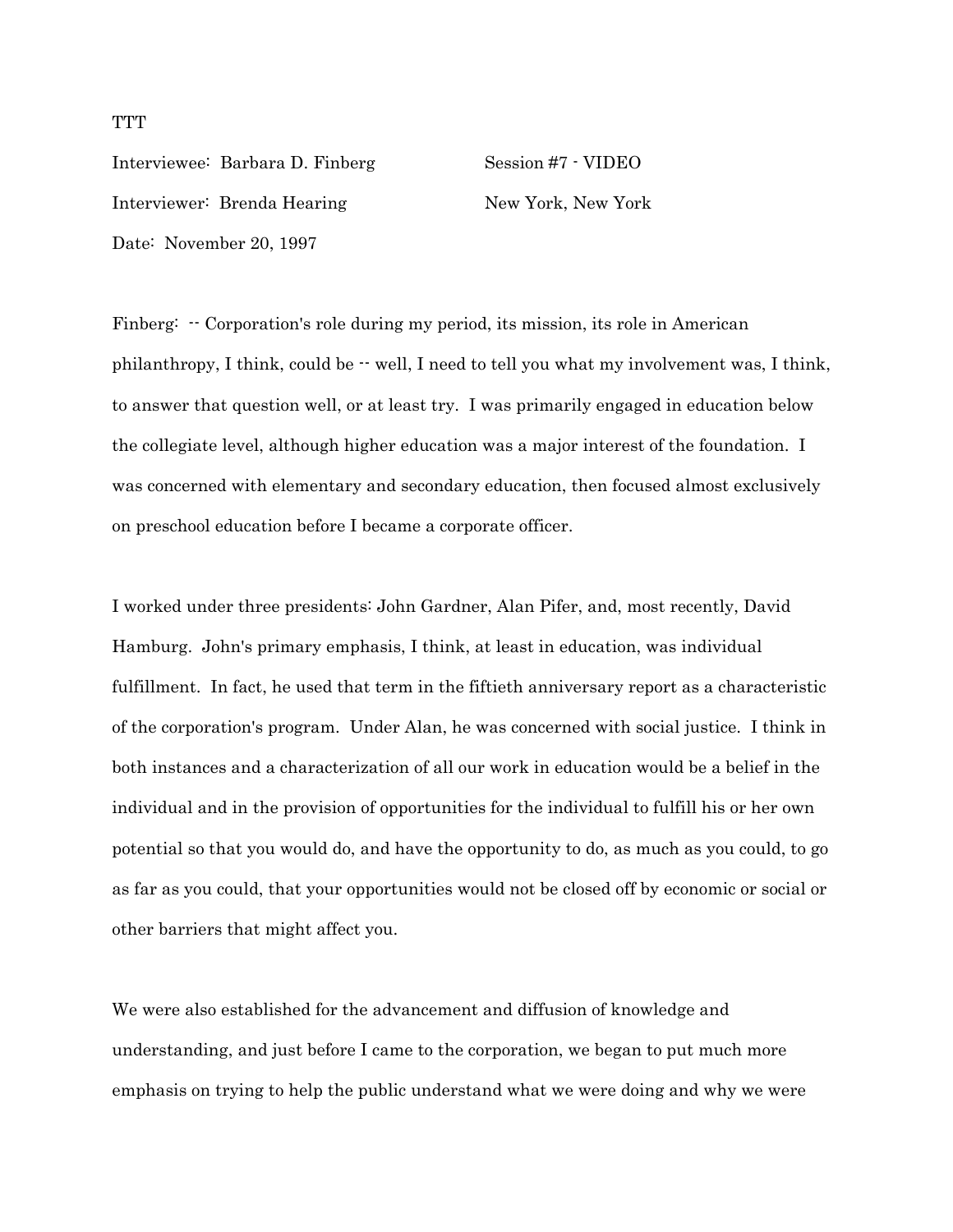doing it, what kinds of grants were we making, why we were making them, and what happened as a result of those grants so that the role of a foundation in American life would be better understood, wouldn't be such a mystery and an unknown, particularly to those people outside of academia, because we tended to work primarily with colleges and universities and educational systems and research institutions to some extent.

## Q: What have your various roles been with Carnegie Corporation?

Finberg: I began as a freelance writer and editor in very late 1959, wrote press releases, found myself taking on some writing for the annual report about 1962 or '63, when the then-editor and writer -- principal editor and writer -- wanted to move back to the West Coast whence she came, and John Gardner, then president, agreed she could do that if she would still write the Quarterly, but she wouldn't do the annual report. So I gradually took on more and more responsibility for publications.

Then in early, very early, 1965, John asked if I would like to move into work on programs. I had thought that a woman without a Ph.D. would not have that opportunity, since all of the program officers were men and, with two exceptions, all had doctoral degrees. But I was offered that opportunity and I seized it, because I really did want to work in program. I did not want to continue in the publications side. I did that from, well, basically from February of '65, when I started direct program work, until 1980, I was asked to assume the vice presidency for programs and then, in 1988, became executive vice president.

The period between 1965 and '66, I was still doing publications and beginning to get in the field of grant making or review of proposals and grant recommendations. And, again, in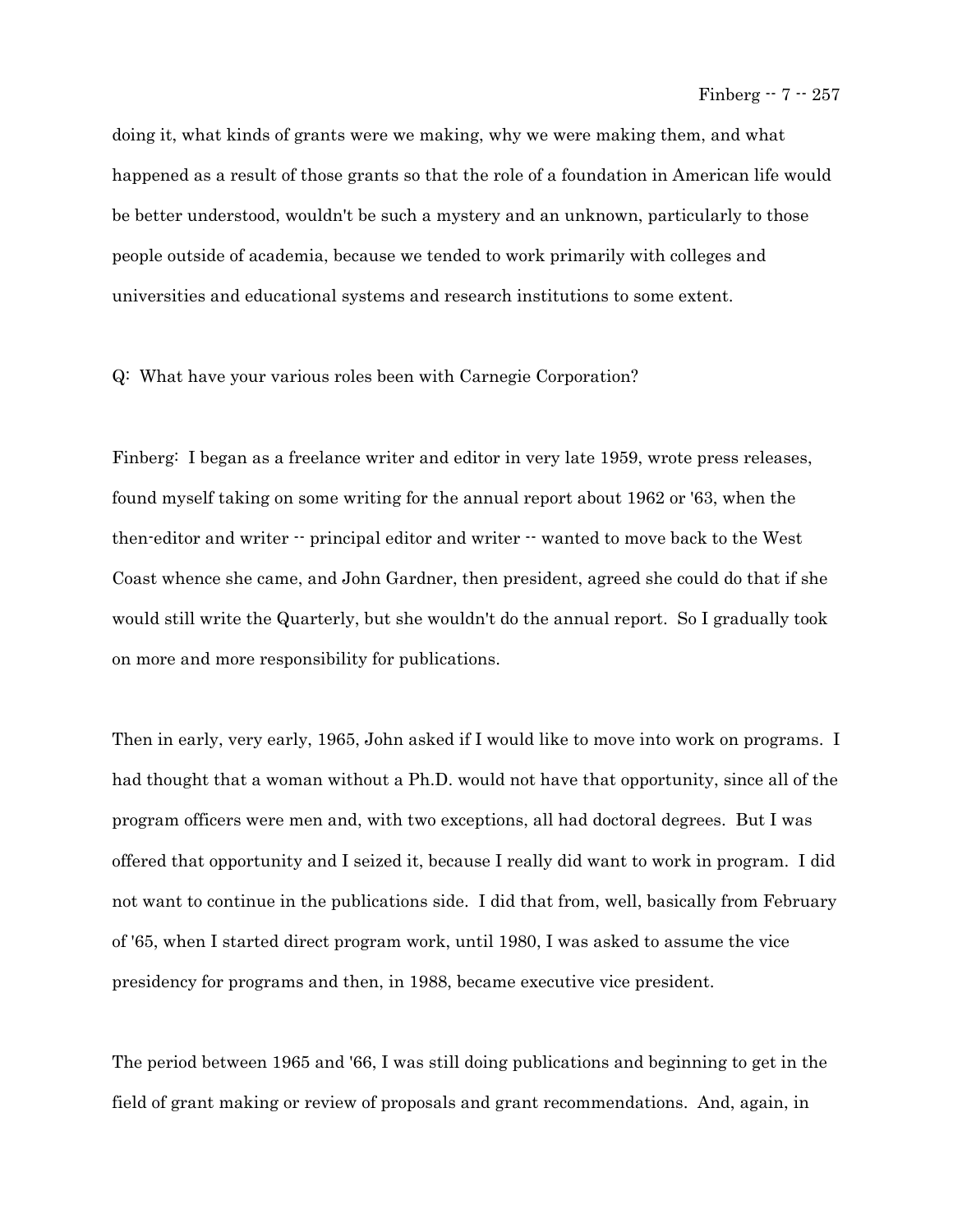1980, I was trying to do both the job of the vice president and the program officer. It wasn't possible in either case, but I think each of them had thought it might be, and we learned from experience. My grant making went from a concern with elementary and secondary education, and particularly integration of education, gradually to a focus on early childhood education, preschool education and child development, parent education, parent support around young children. That was, in large part, because we decided that we should do more in elementary and secondary education and that a concern with the education of the disadvantaged, primarily minorities, and early on we focused primarily on African Americans and Hispanic Americans, but that that should be a part of all of our programs and not segregated out as a separate program area, and that has continued to this day. We now look more at Asian Americans and at Native Americans, which I got us into early on.

I think that's the basic outline. I wound up, really, as the chief operating officer, the number-two in the organization, very much concerned with the policies and administrative nature of our organization as well, I suppose in part because I was always looking at that side of it and saying, "We could do this better," or, "Why don't we try this," and wanting to bring, particularly as we grew over the last fifteen years in the value of our assets, the number of grants, the amount that we were spending in grant-making. We had more staff, and we had to have some coherent administrative policies and management organizations, and I think we achieved that.

Q: Let's step back just a moment. John Gardner tapped you for something very special and very new, the program in early child development and education. I'd like to hear some more about that early programmatic work of yours up to and including "Sesame Street."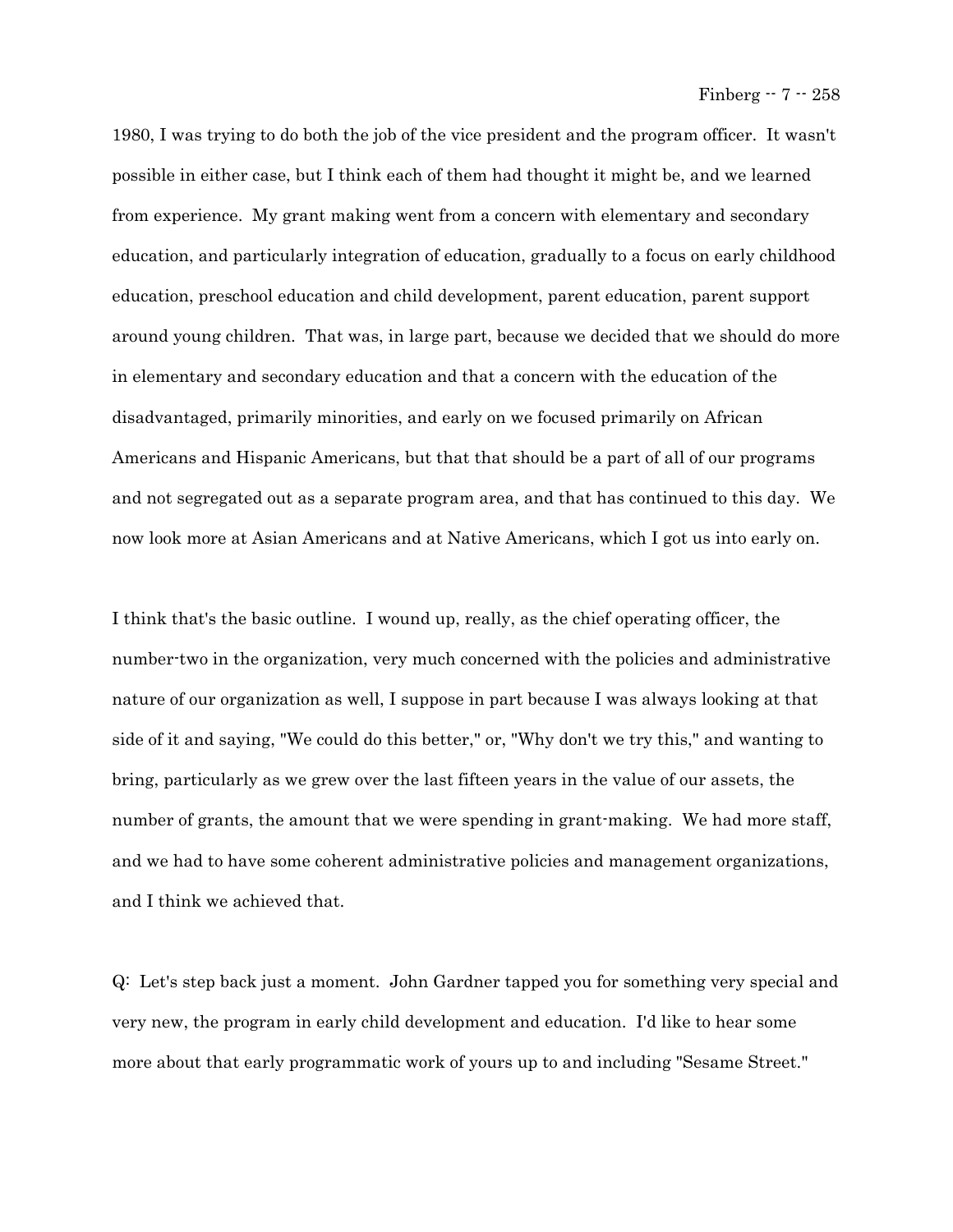## Finberg: That's a lot.

Q: I know.

Finberg: Let me see. You know, of course, that when he asked me to take on early childhood education, I looked at him and said, "John, I didn't study psychology, which is where most of the work is being done. I didn't study education. I've never been a teacher. I don't have children. I don't know this field at all." And he said, "You'll learn," and I did.

What I did first was basically a lot of reading of the few grants that we had made and what literature there was available in the field and try to get familiar with it, and as I began to be a little more comfortable, I had the opportunity through a conference to meet and talk with some of the people in early childhood, and that then gave me the confidence to go make site visits to programs that were in operation, either research programs on early learning, beginning with infants, or demonstration projects, experimental programs in early childhood education, and training of teachers in some of the newer techniques and methods of early childhood education.

The more I worked in that area, the more I realized, and particularly after Head Start came into being in 1965, that we had to look at what was happening with the mothers of the children as well, because more and more mothers were going into the workforce, and they had to be concerned about what was happening to their children. You know, if they were going to a Head Start program that was a half-day program, that wasn't very satisfactory for a mother who was away all day at a job. We had to have programs that were all-day programs or where a Head Start and a child-care program were combined. We needed to be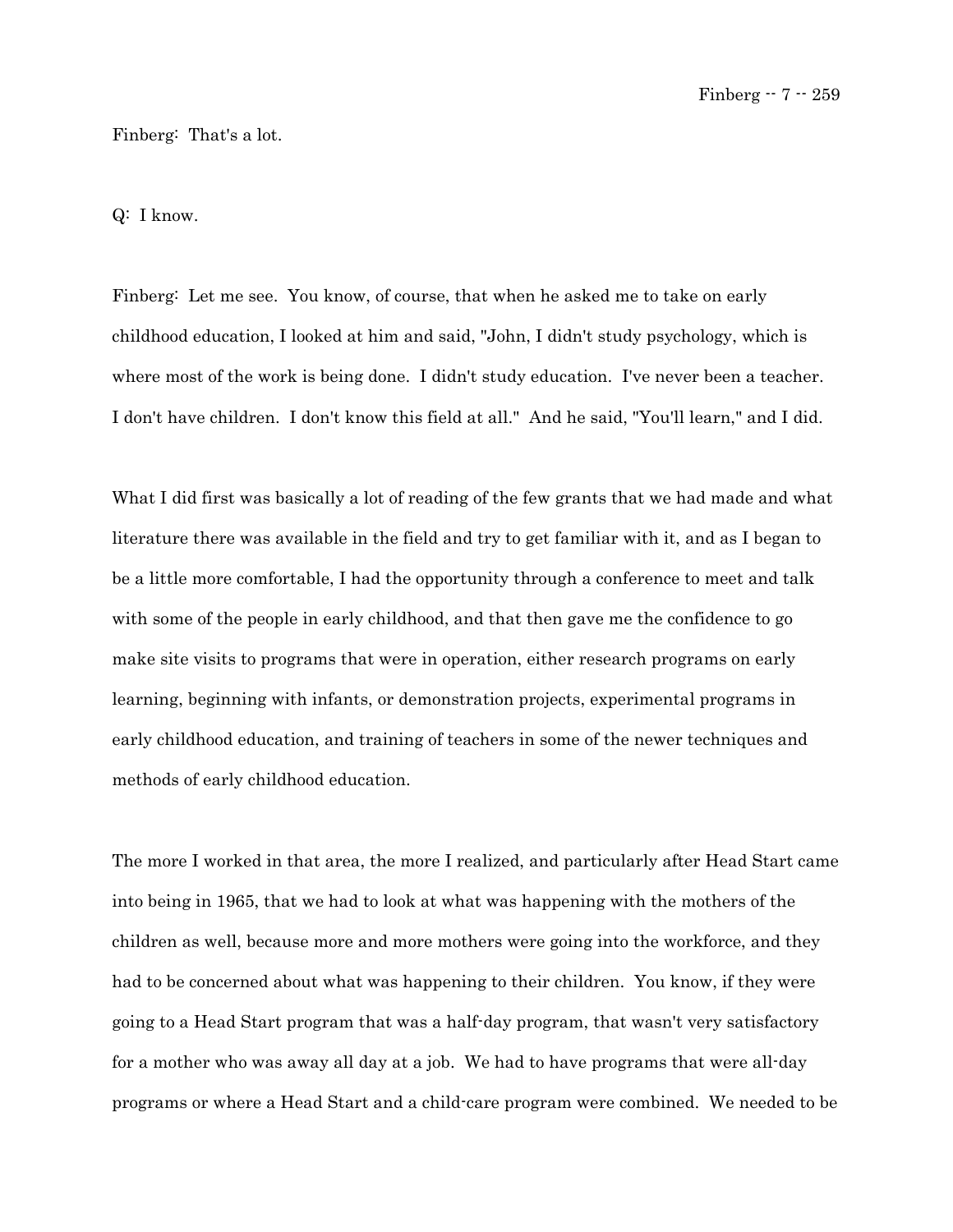concerned with the family support for the child and, concomitantly, the support for the mother in being able to do her job, since it was mostly mothers who were responsible for their children. So, we moved more and more into looking at programs for families, particularly for mothers, and education of parents about how children learn and how to look at their behavior and how to think about it, what child development was all about.

Then we also began to look at what happens between the early education and the elementary school. I remember very well supporting a demonstration project in a somewhat rural area of Illinois, where a woman who'd done a lot of research on early childhood education was trying, with the children in that community  $\cdot$  her name was Dolores Durkin -- to see what would happen if you gave children the opportunity to begin to learn to read and write in the preschool program and then what would happen when they entered elementary school. She made a particular effort to help the first-grade teachers in the school know what the experiences of the children were that were going to come into their first grades, and even to provide information about how much they could read, how well they wrote, if they could  $\cdot$  script or printing or whatever, and then she got to watch what happened when they entered first grade.

The first thing the teachers did was give them a test to see what their pre-reading skills were, ignoring the fact that these children could already read, and they weren't unusually bright children, they were the normal range of children from average to a little below and a little above average, but the teachers just had no concept of children learning before they got to school what they were going to be taught in the first grade. That was later born out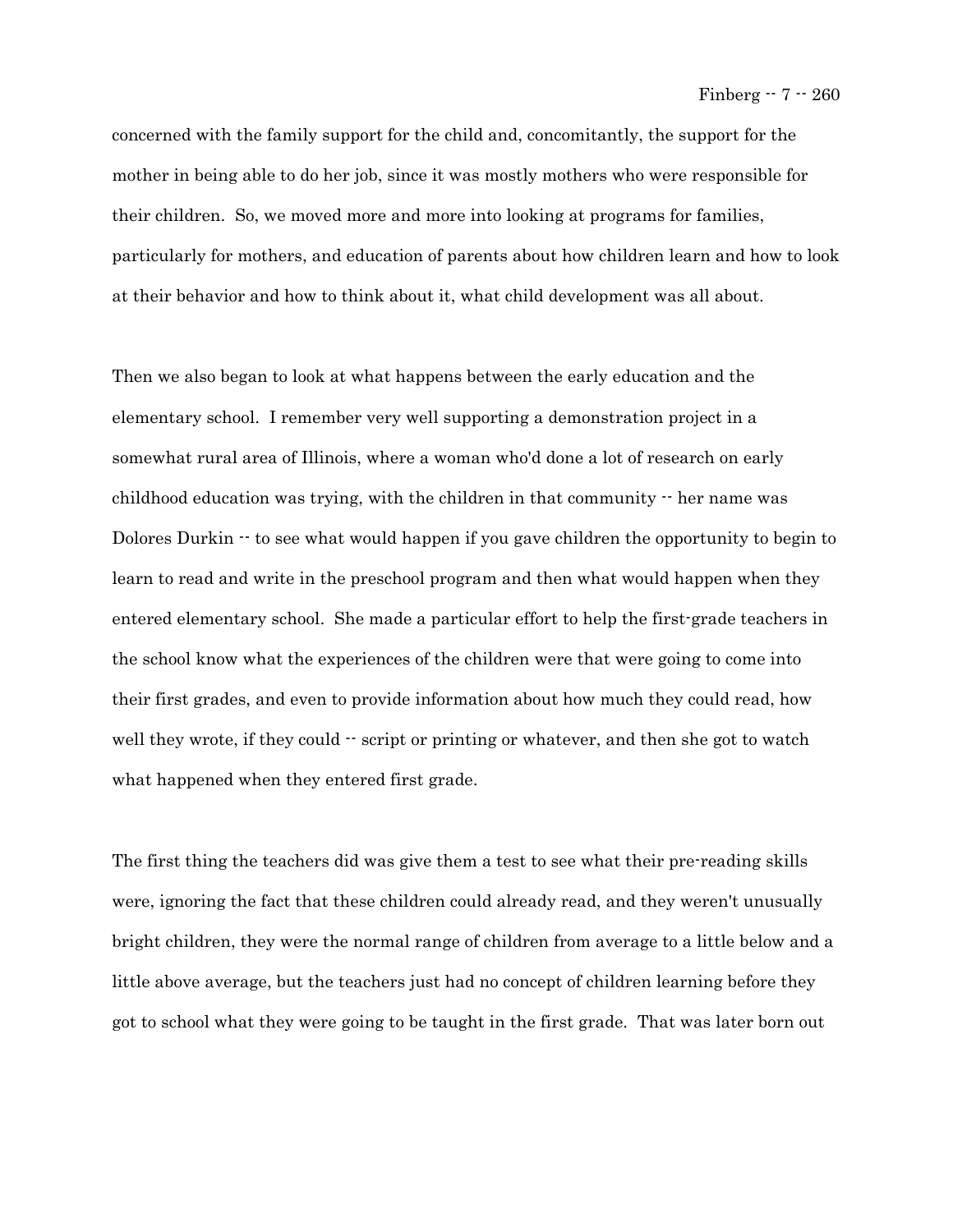in a study that Lauren Resnick did at the University of Pittsburgh, where they were developing a model first-grade curriculum, and they decided to test the children when they arrived in first grade and see what they knew, and they discovered the children knew everything they were going to teach them that year. So, all these things made the field particularly interesting and challenging.

In the late 1960s, maybe 1970, Alan Pifer, who was then president, became very keenly aware that many of the families in the suburbs, Connecticut suburbs, where he was living with his family, were corporate families that were moved in and out somewhat at will. They were transferred from this area, the metropolitan New York area, to a totally different area, sometimes overseas. They were brought there from overseas or other parts of the United States, but the children didn't have a stable community in which they were growing up, and he began to worry very much about what was happening to them. He also saw fathers and sometimes mothers commuting into New York or being away from home almost all day, and he wondered what that was doing to the children. There were some latchkey children who were coming home after school and there was nobody at home and they had to stay home and be careful, but nobody to talk to, nobody to do things with them, and they were forbidden from going to play with their playmates elsewhere in town because the parents wanted to know that they were home safe.

So he decided that we should have what became a Carnegie Council on Children, looking at what the place was of children in American society, what I referred to as minus nine to plus nine, from conception, really, until they were about nine years of age. We took a couple of years to get into doing that, because when we first thought about it, when Alan first had the idea, the Administration for Children, Youth, and Families in the Department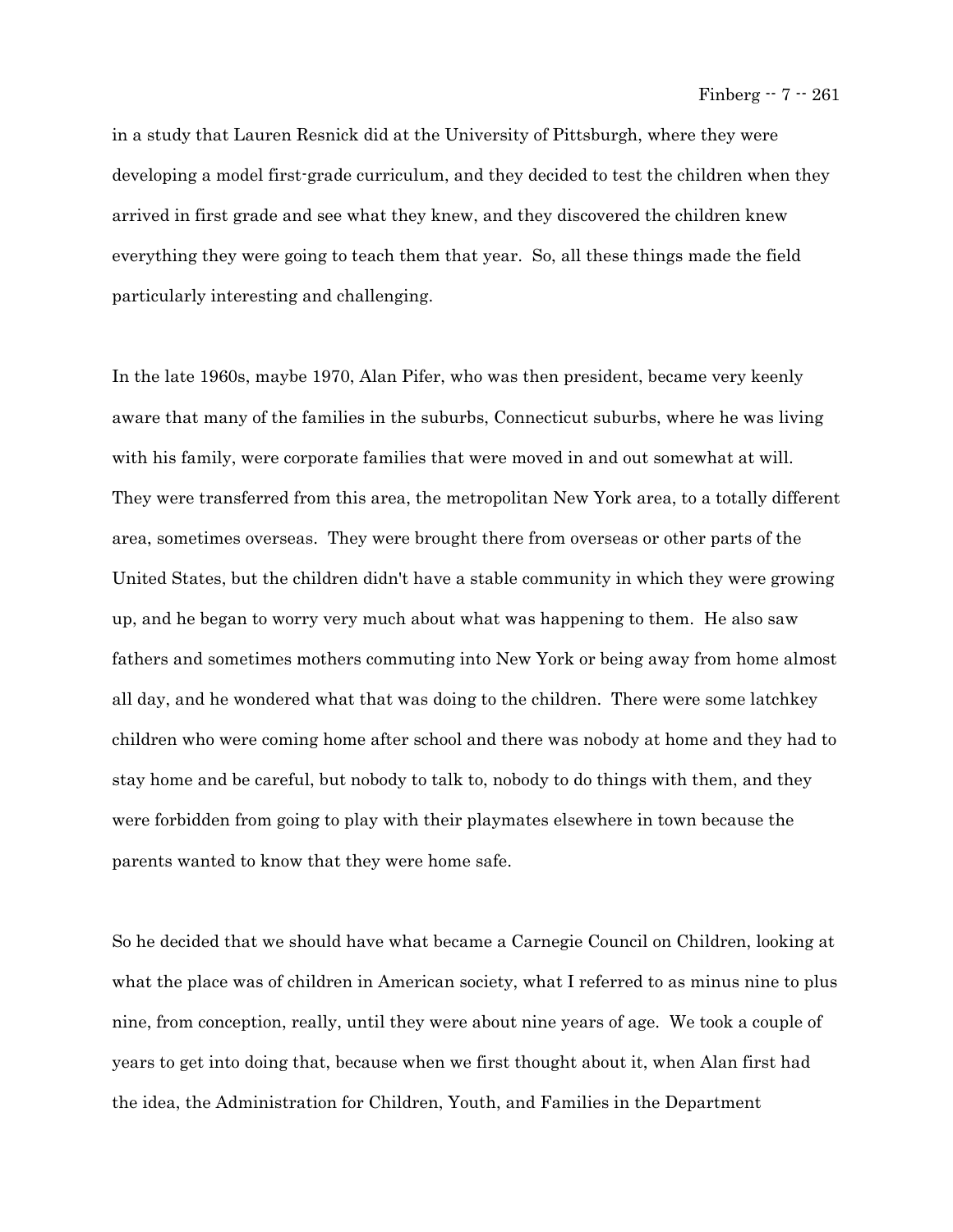of -- I think it was still Health, Education and Welfare at that time, which was the old Head Start transplanted from the Office of Economic Opportunity into HEW and the Children's Bureau of HEW, had decided that it should do almost the same thing, and it invited a panel of persons from economics, psychology, education, sociology, psychology, to take a look at what was happening with America's young children. This was under the auspices of the National Academy of Sciences.

I watched what was happening with that, at their invitation, and saw the difficulties they were having in coming to grips with the issue, in part because it wasn't a well-defined issue, it was a very broad, somewhat amorphous subject, and decided finally that maybe we could do as well or better, but at least the question was still hanging there and that it would be a useful thing for us to do. Alan was still very interested in it.

So, we did set up a Carnegie Council on Children in 1972 under the direction and chairmanship of Kenneth Keniston, who was a psychologist at Yale, who looked primarily at adolescents up until that time. Earlier in 1972, we had asked him if he thought this was a good idea and if he would be willing to take a look at the feasibility of having a commission, explore that with his colleagues and others, and come back to us and tell us what he thought. He did come back to us. He said he thought it was a very good idea. He had run some faculty seminars at Yale and talked with others in the field away from Yale, and was very strongly in favor of it.

The staff and trustees agreed that we should go ahead with it. Essentially, we administered the funds ourselves, although the offices and the project was run out of Yale most of the time because that's where Ken was and that was the easiest place to do it. He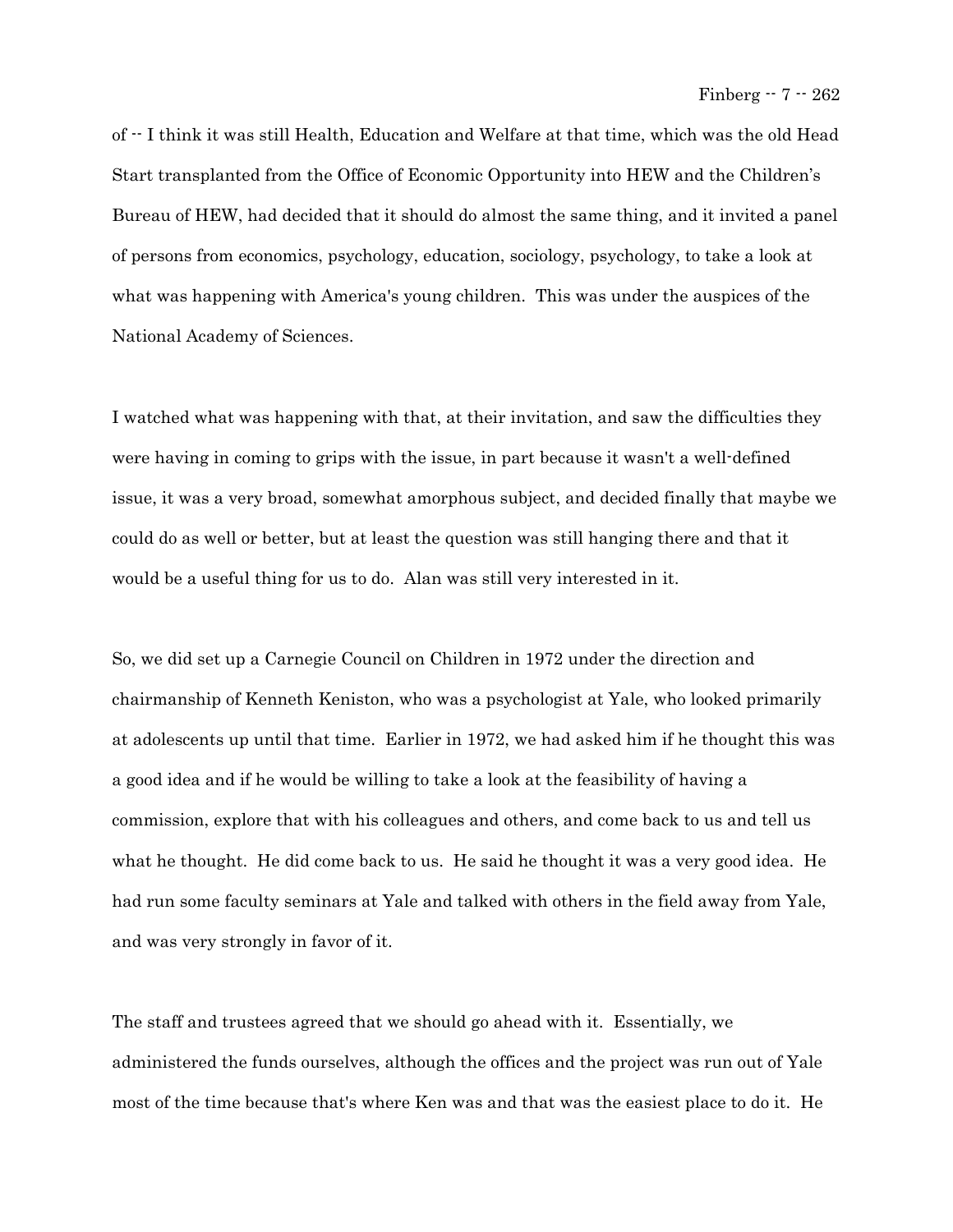hired staff there, which I may have mentioned to you included one Hillary Rodham at that time and some others.

The Carnegie Council on Children made its report in 1977, its principal report, called All Our Children: The American Family Under Pressure, I think was the title of it. I'm cleaning out my files now, as you know, to move out of Carnegie Corporation, and just yesterday I came across a memorandum about the number of copies of that and the other major publications from the Council on Children that had been sold maybe three years after the council ended its work. I was really surprised to see it was 53,000 copies of "All Our Children" in hardback and paperback, many more than I would have thought, and when you think about the normal sales of not popular books, because I wouldn't characterize it as that  $\cdot$  it was a trade book, but I wouldn't characterize it as a popular book  $\cdot$  that's a very high number of sales, and that wasn't the end. I don't know what the end was, but it wasn't the end.

There were several other publications out of that project, out of the council, two other council reports. Now having said that, one was by Rick DeLone called Small Futures. Now I've forgotten the other one. They were less popular, understandably. But there was a book about child care and one about handicapped that came out of the project as well, and one about the disadvantaged, written by John Ogbu, who was a very interesting Nigerian psychologist who had come to this country for his graduate work and remained here to do research and writing and teaching at the University of California at Berkeley.

We tried to build upon a report of the council. We couldn't do all of the things that it suggested. The council did not deal with early education, for which it was criticized,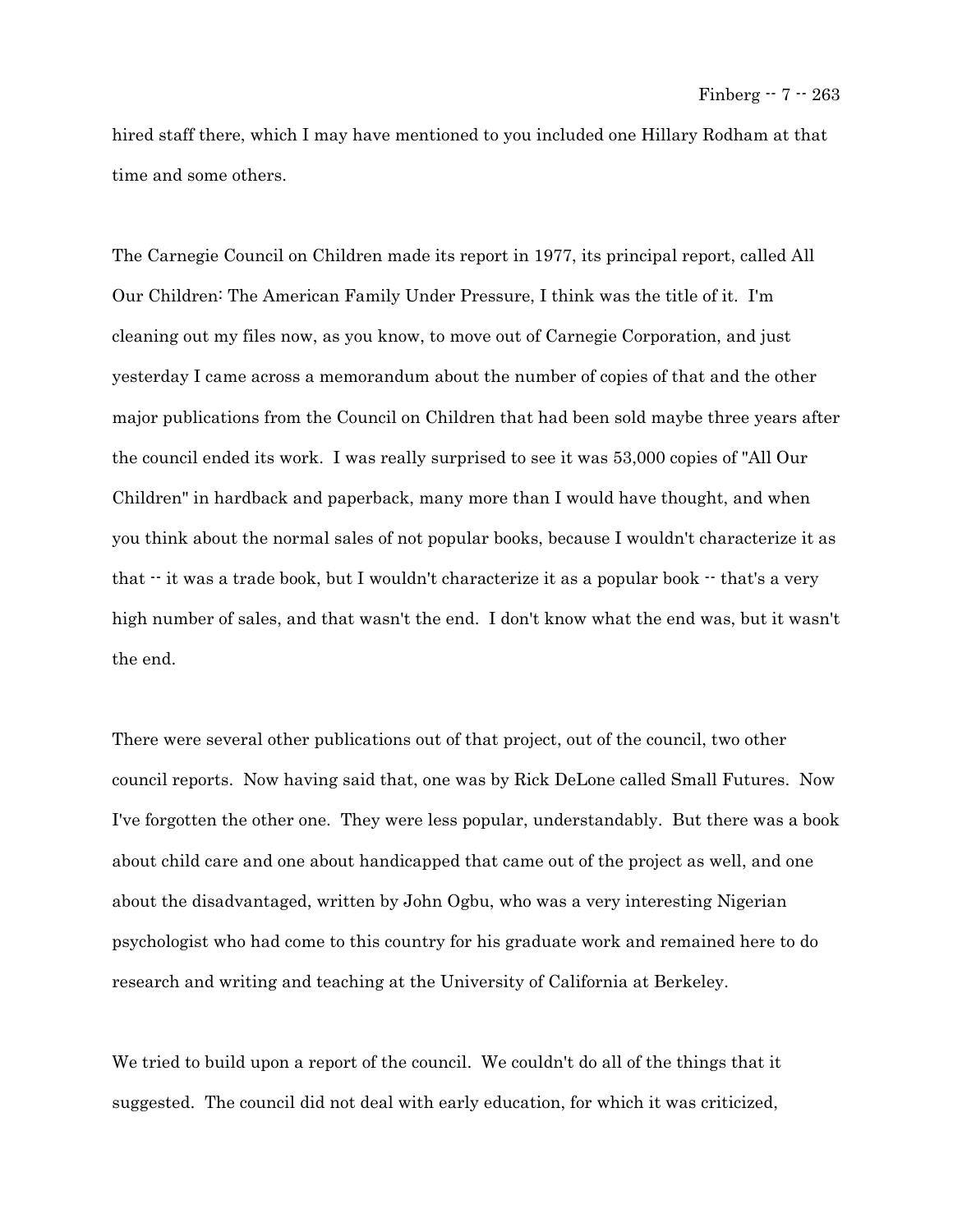because Ken and the members of the council felt that the corporation was already focused on early education, that we had supported research and experimental programs and demonstration programs, teacher-training programs, in that area, that it would be more important to focus on other aspects of young children, their health, their social setting, and their economic setting and their family support, societal support of the family, community support. So, those were the things that were focused on.

A major recommendation, I think, of the council was that children needed a stable and adequate income in order to develop well so that they wouldn't have problems of homelessness or hunger, that poverty also brought feelings of low self-esteem, and even if you try to hide that from children, that they can very well intuit what their parents are going through, and, therefore, that an income and jobs policy was very important for American society if we wanted adequately to support and help our children develop. A lot of people understood that, but a lot did not, too, or criticized it. They didn't see that that was the appropriate thing for a council on children to be talking about.

We also made recommendations about health care for children. We looked at the question of child care and of mothers working, families working, and made some recommendations about how parents might be better supported in their need to support their families, recognizing that more and more mothers were going to work, and whether you agreed or not that mothers should go to work when they had small children, they were, and you had to deal with the reality, so that we looked at ways that we could use small amounts of money from the grant-making process to try to further some of those objectives. We couldn't do anything about income distribution or income programs beyond saying that something more needs to be done.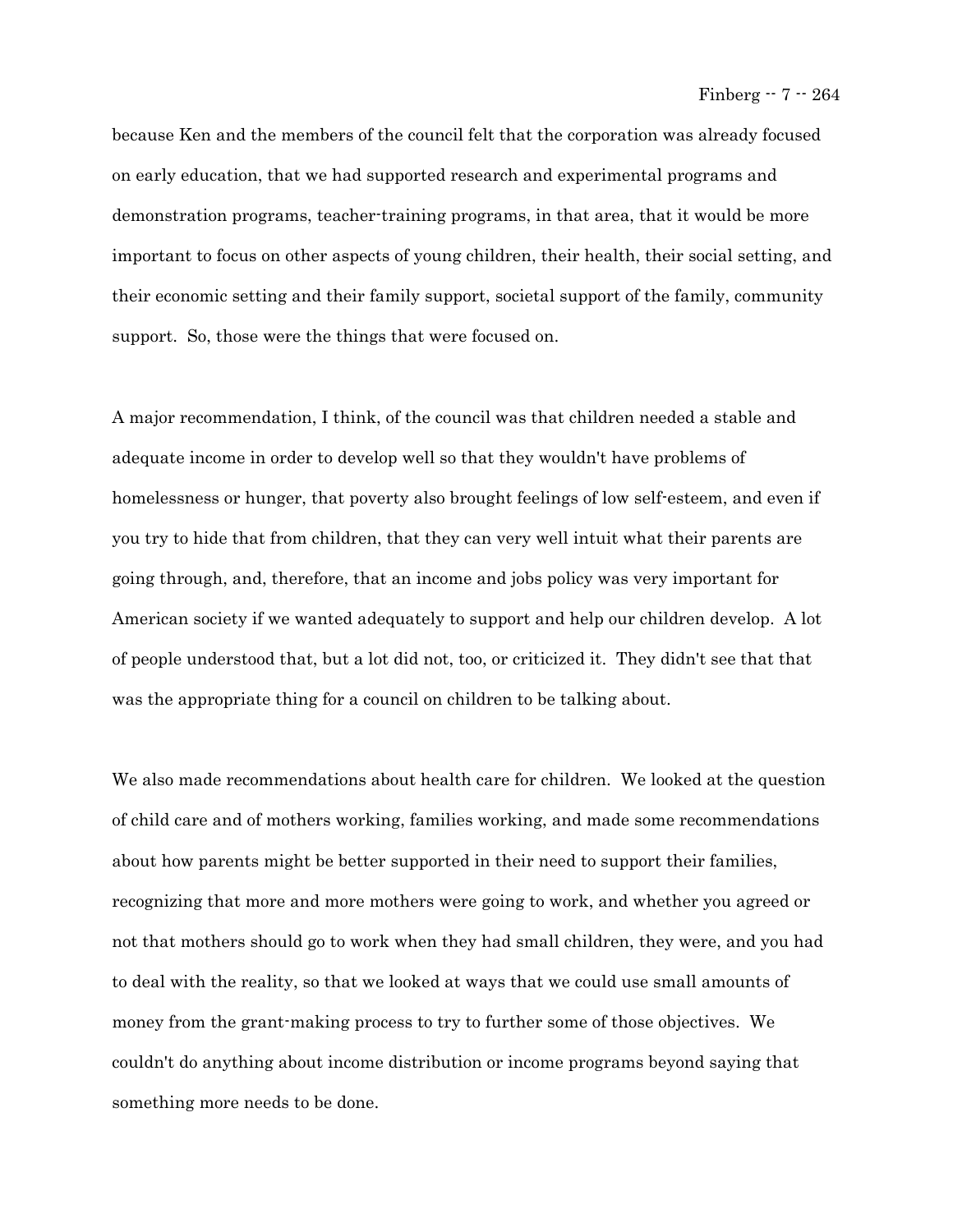We could look at new ways of scheduling work, flextime, part time, shared jobs, other things that would help usually mothers, although fathers could do the same things, and supported efforts in that direction. We also looked at child care and ways to improve the quality of child care in day-care centers and in day-care homes so that more parents could go to work feeling that their children were being adequately cared for and not having to worry about that during the day that they were trying to earn an income to support their families.

After 1977, when the final report, when "All Our Children" was published, we were working on those aspects of the program, and then, in 1980, I took on the job of vice president for program as well. I'm trying to think whether we supported any major programs after that. "New Directions." I think not.

But now let me come back to "Sesame Street," because that overlaps this period. In 1966, I think in the fall of 1966, Lloyd Morrisett, the then-vice president of Carnegie Corporation, was having dinner with Joan Ganz Cooney and her husband and another couple, also from what we then called educational television  $-$  yes, we still called it educational television, not yet public television  $\cdot \cdot$  director of programming for WNET, Lewis Friedman and his wife, Joan's assistant, Anne Bement, and Lloyd and his wife. They fell into conversation about the problems of financing educational television and about Lloyd's concern about young children's learning.

The question came up, could television be used to teach young children? Joan, who was a producer at then -- I guess it was WNET, the New York station, New York-New Jersey station, believed that it could. She had a background in education before she went into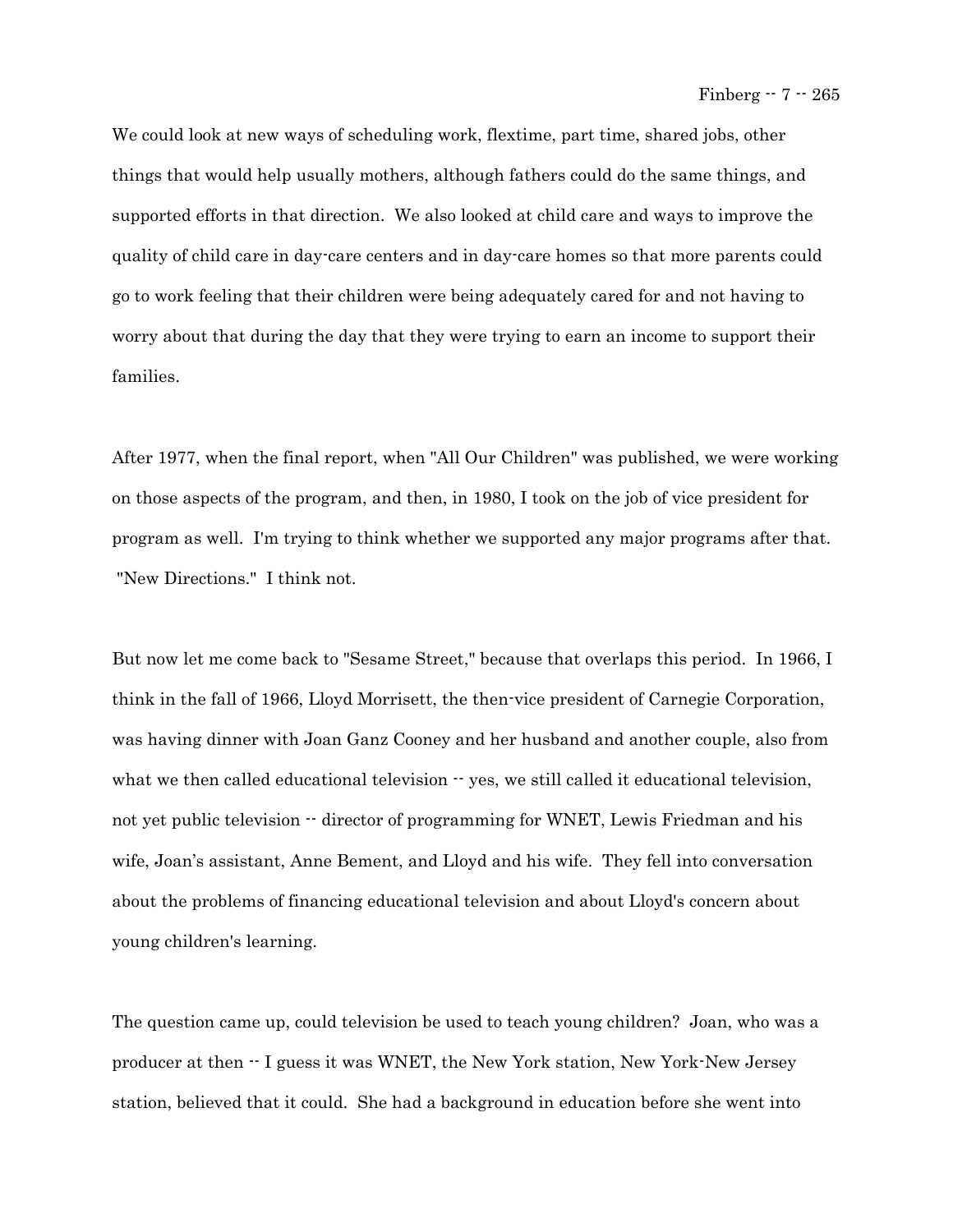television. And Lloyd, who was a psychologist and had looked at research on learning, thought that it could, so they decided that perhaps we ought to explore that question. Joan was willing to take a leave from WNET in order to study the feasibility of the idea. We supported her in doing that; that is, we provided the funds for her to do that, and she spent the summer and a little more talking to a lot of people -- educators, psychologists, television people, and persons who had programs or who were engaged in the education of children and in the entertainment of children, either on television or in other ways, to see whether they thought it was feasible, number one, to use television as an educational device that would appeal to children.

So, they had to want to watch it. You couldn't just say, "Here's a good program for children," and sit them down and expect them to watch unless it was entertaining and caught their imagination, because we were going to try to aim it at the three- to four-yearold, and particularly at disadvantaged children who didn't have the opportunities for a good preschool program and maybe a private kindergarten program before they got to public school, and whose parents, perhaps, didn't have a college education and didn't have as many books in the home as others did.

Joan, on the basis of all of her conversations, decided that it was, indeed, feasible and wrote a report to that effect and had talked with persons like  $\cdot$  I want to say Jim Hendrix. Is that correct? The designer of the Muppets.

Q: Jim Henson.

Finberg: Henson. Thank you very much. I knew that that wasn't  $\cdot \cdot$  it was Jim Henson and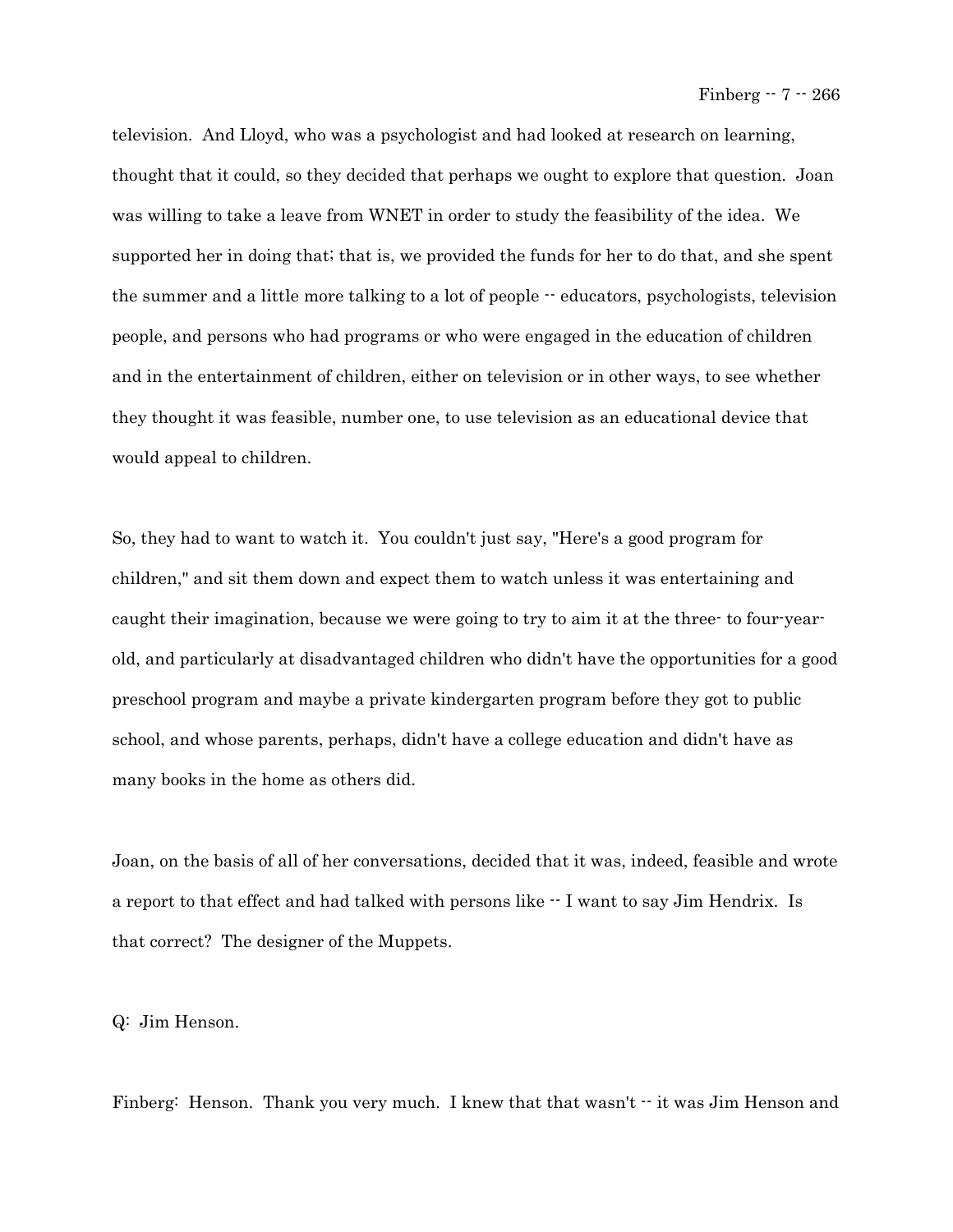others who had done programs that she thought would be effective. She recommended that we try it, and we said okay, but we did a couple of other things. We knew that there were a lot of persons who were very opposed to children watching television of any kind -- many of them were educators, some of them were psychologists, some of them were parents  $\cdot$  that we would have to win over some of those people if they weren't going to mount vigorous opposition to the notion of a television program for young children that would encourage them to watch television rather than encourage them to go out and play or do something else, even if it was only an hour a day, that we would need to have a very high-quality program if it was to have credibility.

We had an interest in trying to change or introduce to network television, which was then the primary source of television programming for many watchers, and particularly for disadvantaged families. We thought that if we could persuade through example, or maybe even through supporting the development of a program, networks to take on a good program that would reduce in some way the amount of young children's television programs on networks that were violent in some ways, particularly cartoons, that were supported by advertisers who were then using them, at least advertising around the program and increasingly using the programs to promote their products, which nobody liked, nobody even thought young children liked.

We became convinced that networks weren't going to take on the program, in part through talking to directors of children's programming at NBC, CBS, and ABC, but that they would support the notion of something like that and be helpful in ways if they could be for public television. Joan and a young woman friend of hers who was a writer and knew something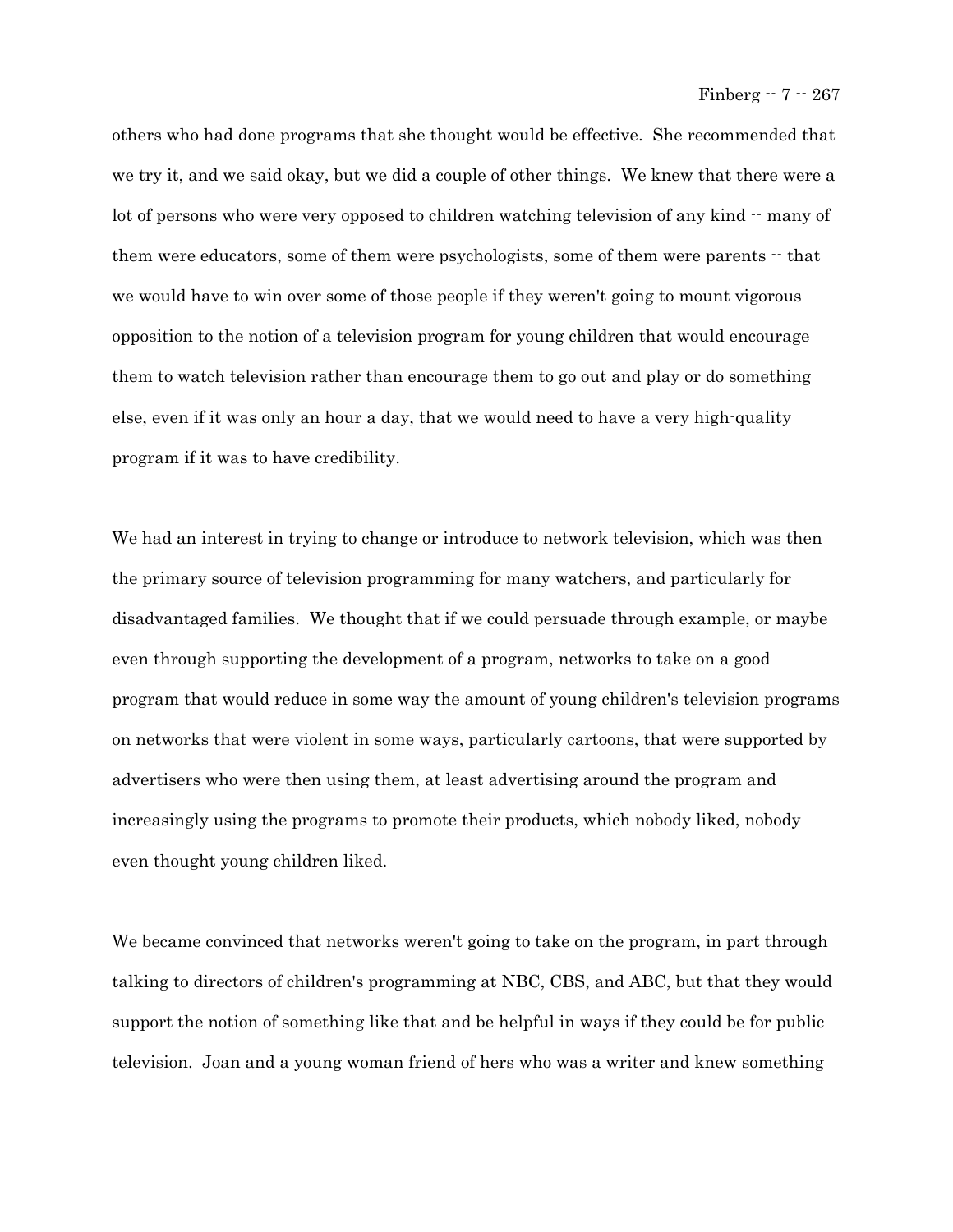about television and film, Linda Gottlieb, put together a very good proposal for a program, what it would be like, how it could be done, and for the research that might be done along with it, both to find out what kinds of programs children would watch through research, through, for example, having options for children, one watching a program and the other going out to play, one watching one kind of program versus on a monitor watching another kind of program, which program held their attention or attracted them, which did they turn away from.

By the end of 1967, they were ready to launch their program. In early 1968, Joan decided to have a contest to decide what the name of the program would be, because it didn't have a name when we started out. We wound up with "Sesame Street," which had a lot of appeal, it turned out. It was launched in January, I think, or early February of 1968, and it was launched with promotion and with some materials to provide for parents and for teachers in Head Start classrooms or preschool programs or child-care centers to, if the children watched, to try to encourage the parents and teachers to watch with them and help them learn how they could use the program to help the children learn. It had a focus on being entertaining, but at the same time helping children learn vocabulary, learn letters, learn numbers, learn social relationships.

As we have talked earlier, there was perhaps insufficient attention early to integration of minorities in the program, although we certainly had gender integration, men and women, we had Muppets as Jim Henson had provided, and other characters. We had one African American, I think, at the beginning of the program, but it was a stay-at-home mother, for which we were criticized; that wasn't realistic. But we didn't have enough focus on the very groups that we were hoping in part to attract: children of minority groups who were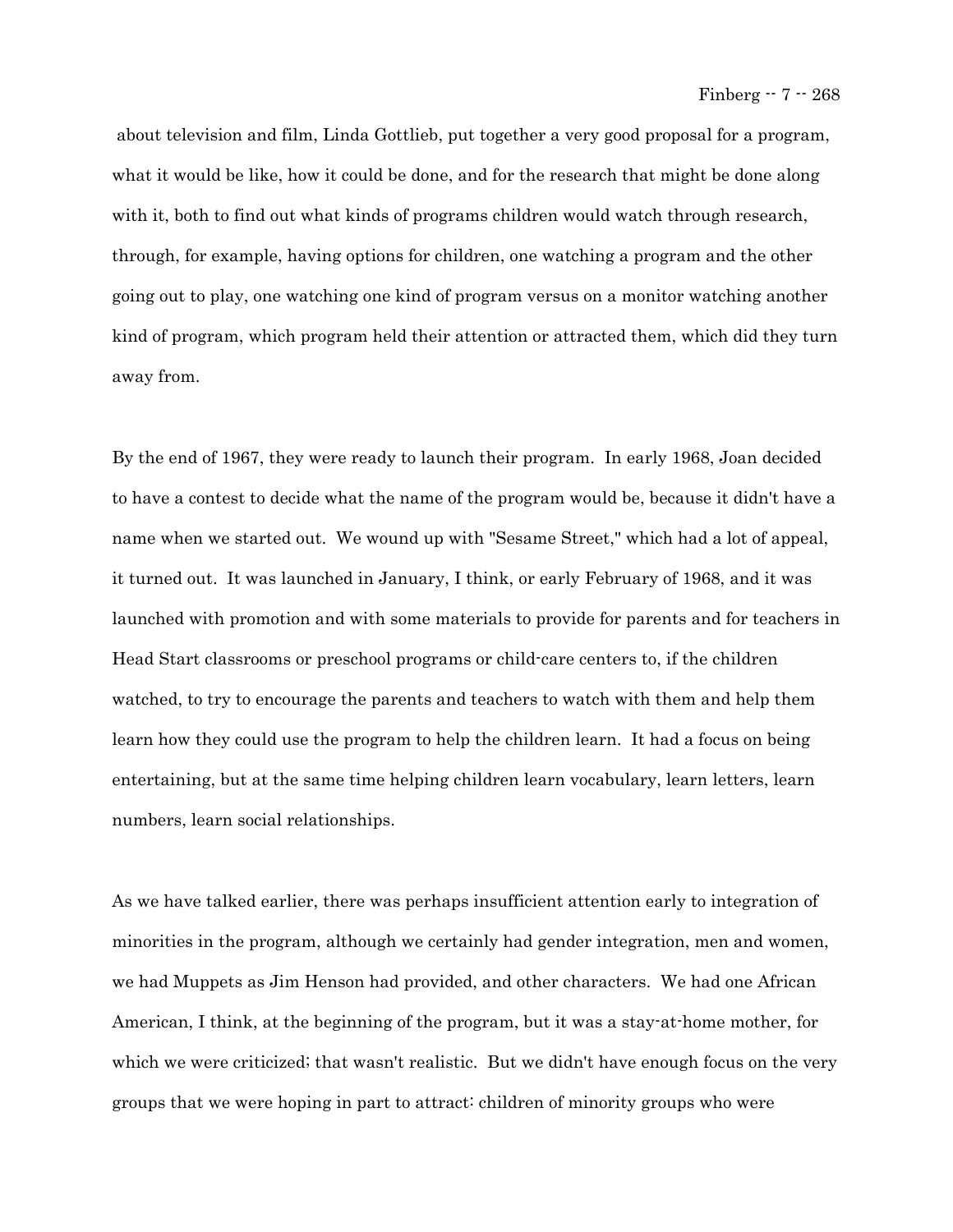disadvantaged. So that was one thing that we had to correct along the way -- I say "we" - that "Sesame Street" had to correct.

[END OF SESSION]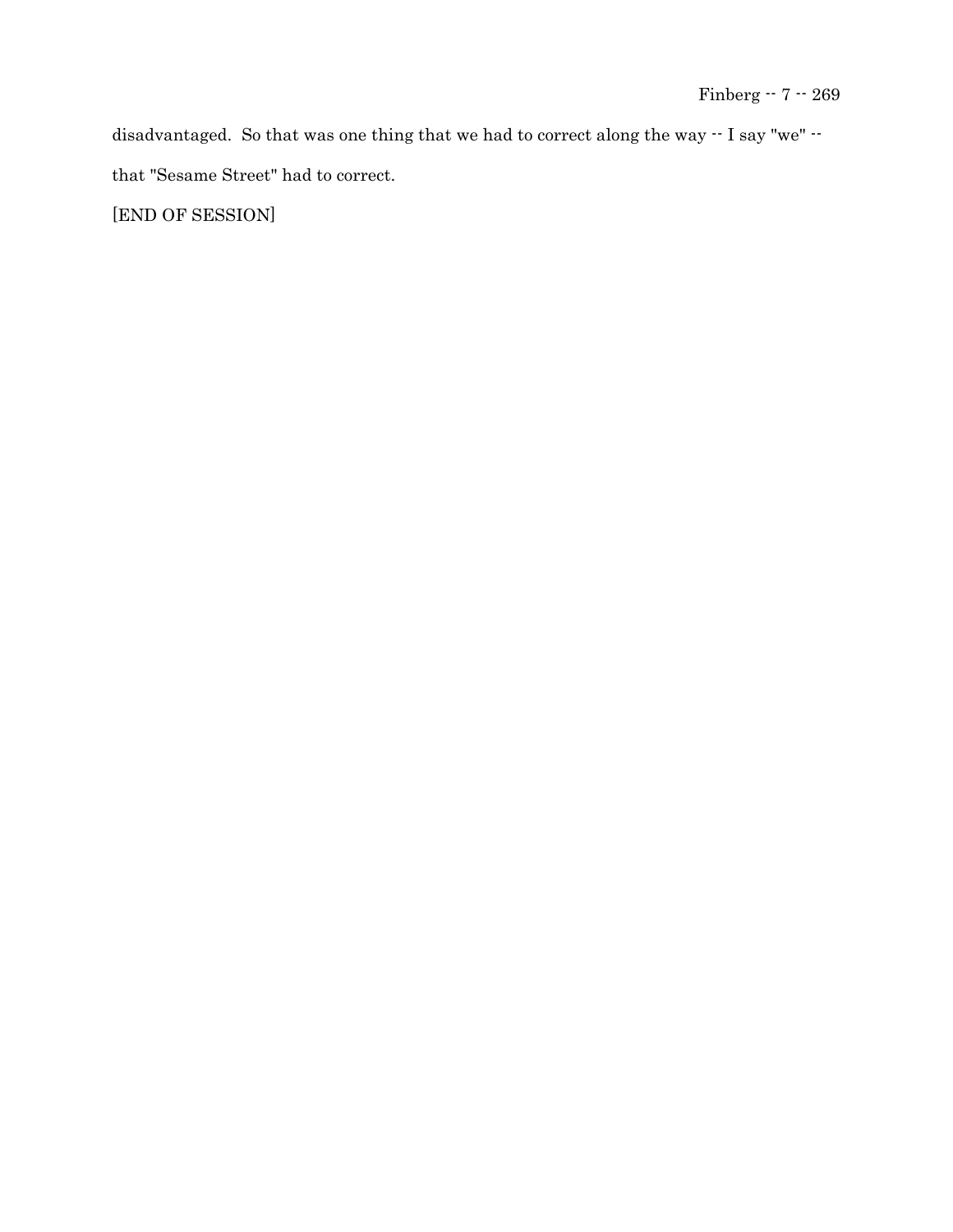Interviewee: Barbara Finberg Session #8 - VIDEO Interviewer: Brenda Hearing New York, New York Date: November 20, 1997

Q: I want to ask you what difference you think "Sesame Street" made.

Finberg: What difference did "Sesame Street" make? I think it made a lot of difference. We had evidence  $\cdot$ - I think there is still evidence  $\cdot$ - that large numbers of young children watched it and watch it today, not just children three and four years of age, which was our target group, but we've heard of infants watching it standing up in their cribs, and older children watching it. We've even heard of adults watching it, particularly adults who were learning English. But it did make a dramatic change, apparently, in what some children knew when they entered school. We learned from preschool teachers, kindergarten teachers, and first-grade teachers that children came to school who otherwise might not have been expected to have the vocabulary or the knowledge of the alphabet or even of numbers that they brought with them, so that I think we did make a difference. I have heard  $\cdot$  I know of less evidence on the social side that we helped children appreciate differences and similarities among children. I can't answer that.

Q: Which programs would you highlight at Carnegie as illustrating its mission over the years?

Finberg: Illustrating the corporation's mission? Over the years that I have been at Carnegie Corporation, I think some of the programs that would highlight that period and

**TTT**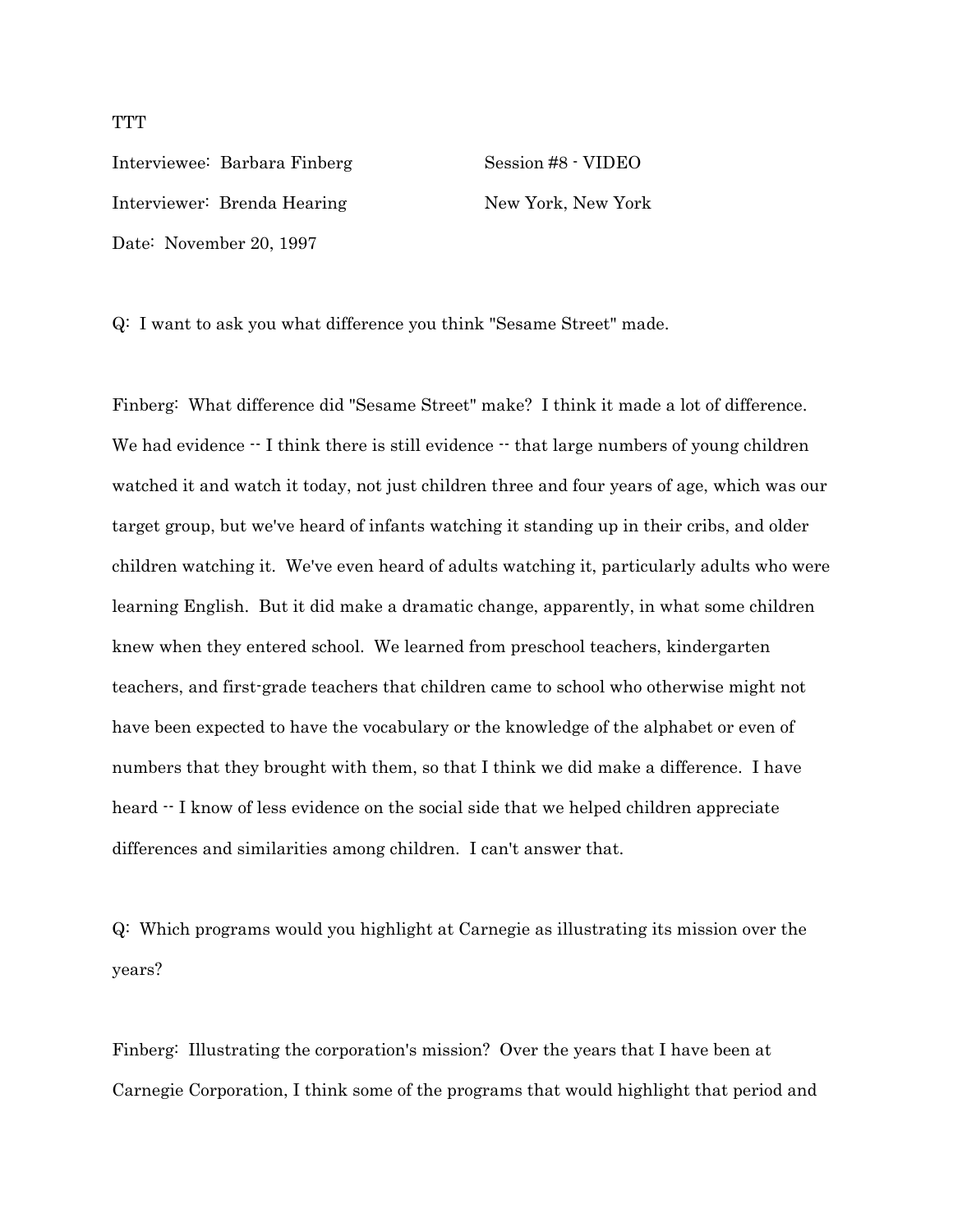illustrate the mission of the foundation would be "Sesame Street," which we have been talking about. More recently, in education, our effort to improve the quality of middleschool education, an effort that grew out of the Carnegie Council for Adolescent Development, the Carnegie Council on Adolescent Development, a report called "Turning Points" that was aimed at synthesizing the evidence that we have about education in roughly grades six through nine, and recommendations that would improve the quality of the education based on what we know from research and study, observation of children of that age and grade level. We know that children learn differently at that age and that you need to have a different program from that either in the elementary school or the high school, but teachers had not been trained and knew nothing about the research on adolescent development, so that we have been trying to build that into programs for children at that age to improve the quality of the curriculum, to provide and improve the quality of health care the children need and often do not get at that age, to relate the school to the community and use the community resources more effectively, and provide opportunities for children to do community service.

In a totally different arena, one of the programs that we supported that made a huge difference, I believe, was a study of poverty among blacks in South Africa, or Southern Africa. This was begun in the very early 1980s. By the time that Nelson Mandela was released from jail, in 1990, and F.W. de Klerk, then head of state in South Africa, decided that apartheid had to be abandoned and the society had to be integrated, we had not only issued our report, but he [de Klerk] even, obviously, knew what it had said. We had presented it to him, first of all. Secondly, in his statements in March of 1990 about what South Africa should do to improve the society there, he was using the same language and the same recommendations that we had made in the report. So, we were fortunate in that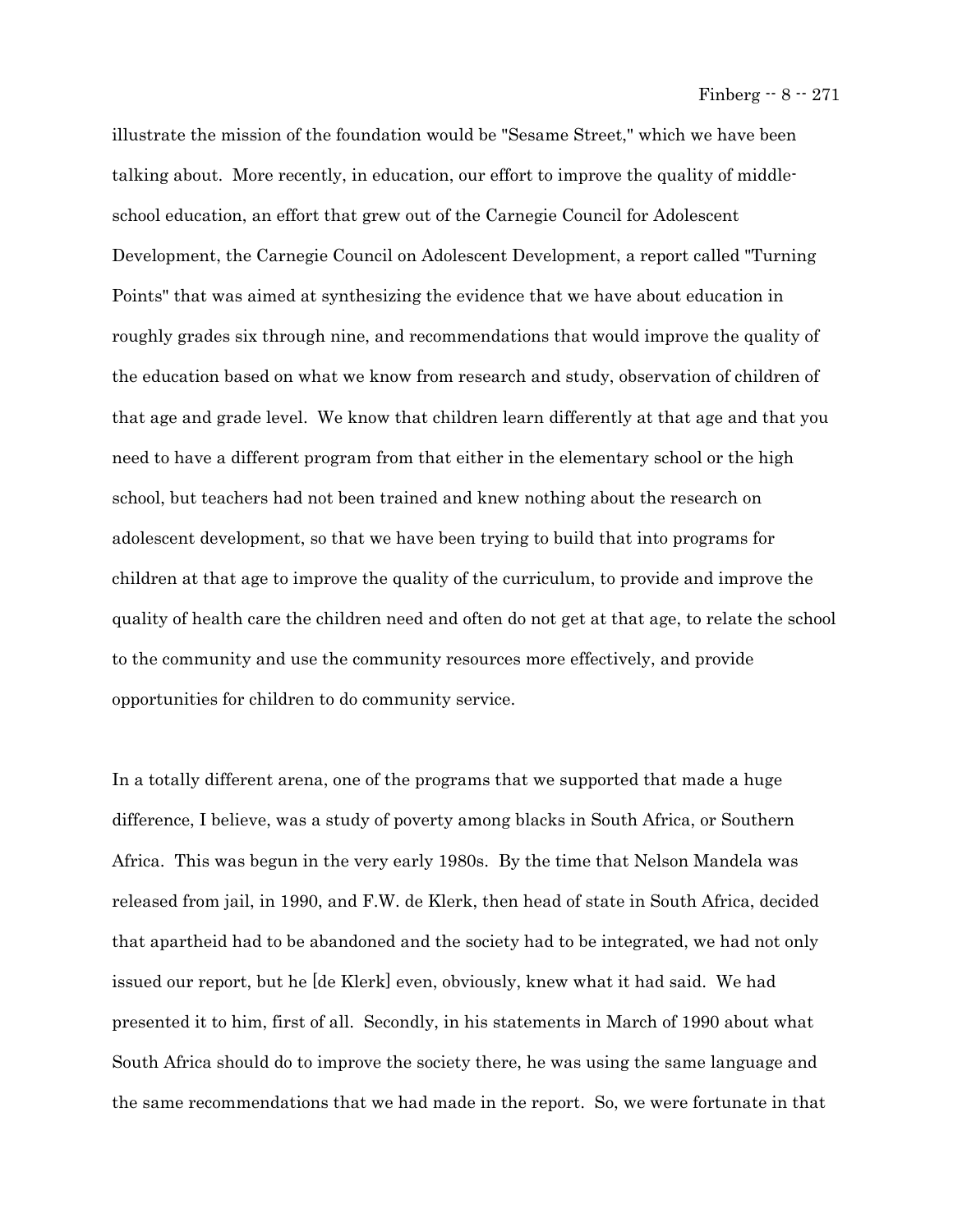that was the right time, perhaps, good timing.

There was a study done with the participation of blacks, whites, coloreds in South Africa so that it was an integrated study, one might say, of the problems of blacks in South Africa. Curiously, it built on, in a way, a report that the foundation had supported in 1929 and '30 of the situation of poor whites in South Africa who were then the Afrikaners, and the chairman of that study said that in fifty years Carnegie Corporation would need to support a study of poverty among blacks in South Africa. And fifty years later, we did.

Let's see what other things I can think of quickly. Certainly, the Commission on Educational Television was a major factor in what has happened in public television today. The commission, which was appointed in 1965, I believe, and reported in about January of 1967, recommended, first of all, that the term "educational television" be changed to "public television," secondly, that something like the Corporation for Public Broadcasting be established, and it was, and that government put some money into public television. They also recommended that there be an excise tax on television sets, which there had been until 1965, for about fifteen years, to help support public television, but until that time, public broadcasting was not well supported. In fact, it was really struggling on both radio and television, and the commission pointed out that it was a major factor in the life of people in the United States and that to the extent it reflected the individual communities, as well as national broadcasting, it could be a major force in education and providing information, news, culture, and that it needed to be far better supported than it was. The corporation was established, and we helped with an initial grant of a million dollars.

I think before my time, the study that Gunnar Myrdal did, the situation of the American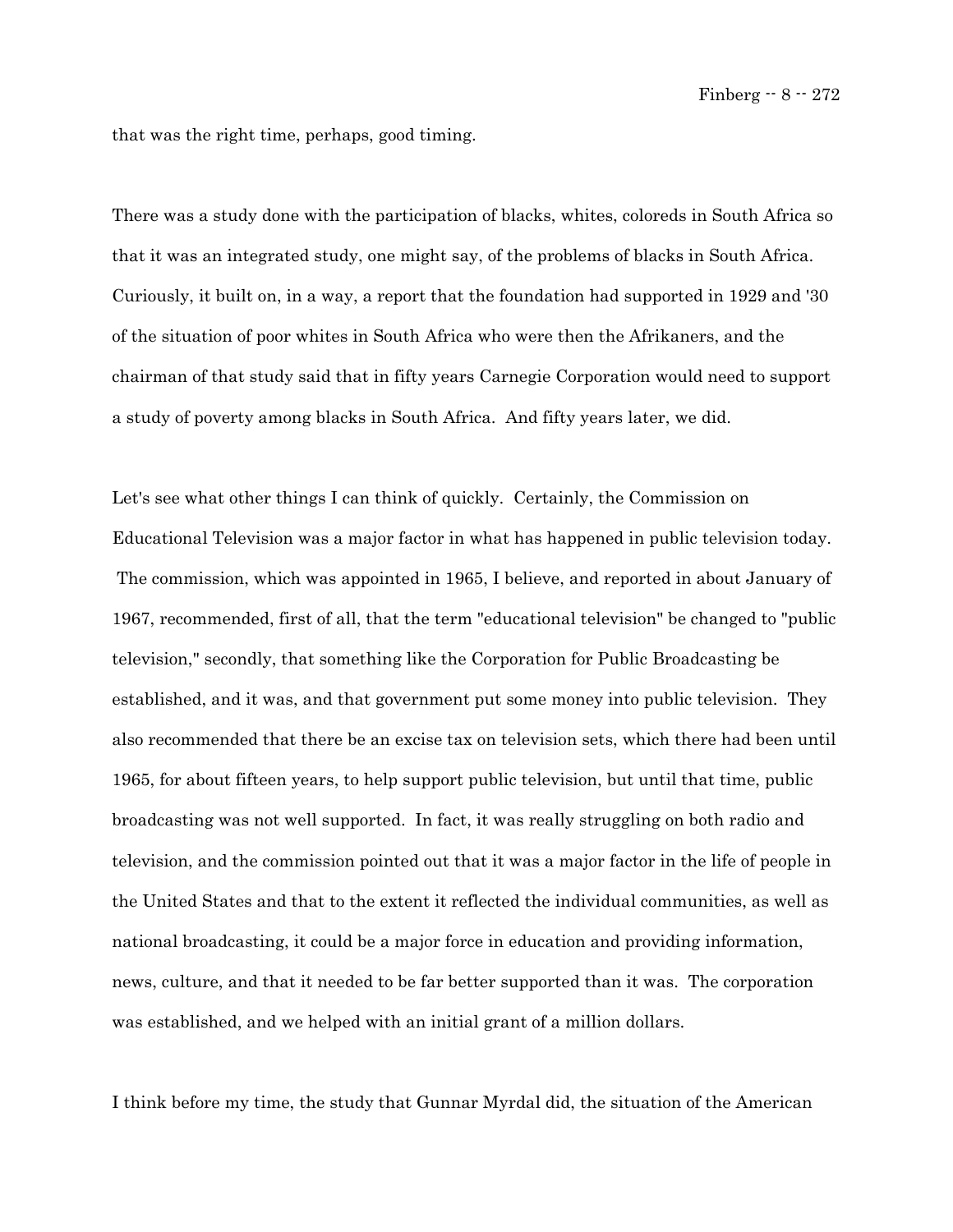Negro, called An American Dilemma, was a major report that lay fallow for about ten years from its publication in 1944 until the Brown vs. Board of Education decision in 1954, but meanwhile, an awful lot of people read it, knew about it, and agreed with its results. The integration of the Army occurred shortly after World War II, and we believe there was an effect, a cause-and-effect relationship there.

What other things can I think of quickly that would illuminate? Those are some major things.

Q: Let me ask you this. To the best of you knowledge or your informed speculation, what have some of the criticisms been of Carnegie's activities?

Finberg: There, of course, have been criticisms of Carnegie's activities. I mentioned some in connection with "Sesame Street," specific ones. In general, we are criticized today by people who think we are left-leaning and that we are too much concerned with public policy and trying too much to shape or affect public policy, rather than sticking to helping communities and helping supporting research and demonstrations in the arts and other good things.

I'm sure there have been criticisms of our interest in opportunities for citizen participation, beginning with voter registration and education, thinking that that's not the role of a foundation, that a foundation shouldn't meddle in what is basically politics, although we've been very careful and do not meddle in politics. We simply think that, in terms of John Gardner's concern about individual fulfillment, every American citizen ought to have the opportunity to exercise his or her right to vote and be encouraged to take advantage of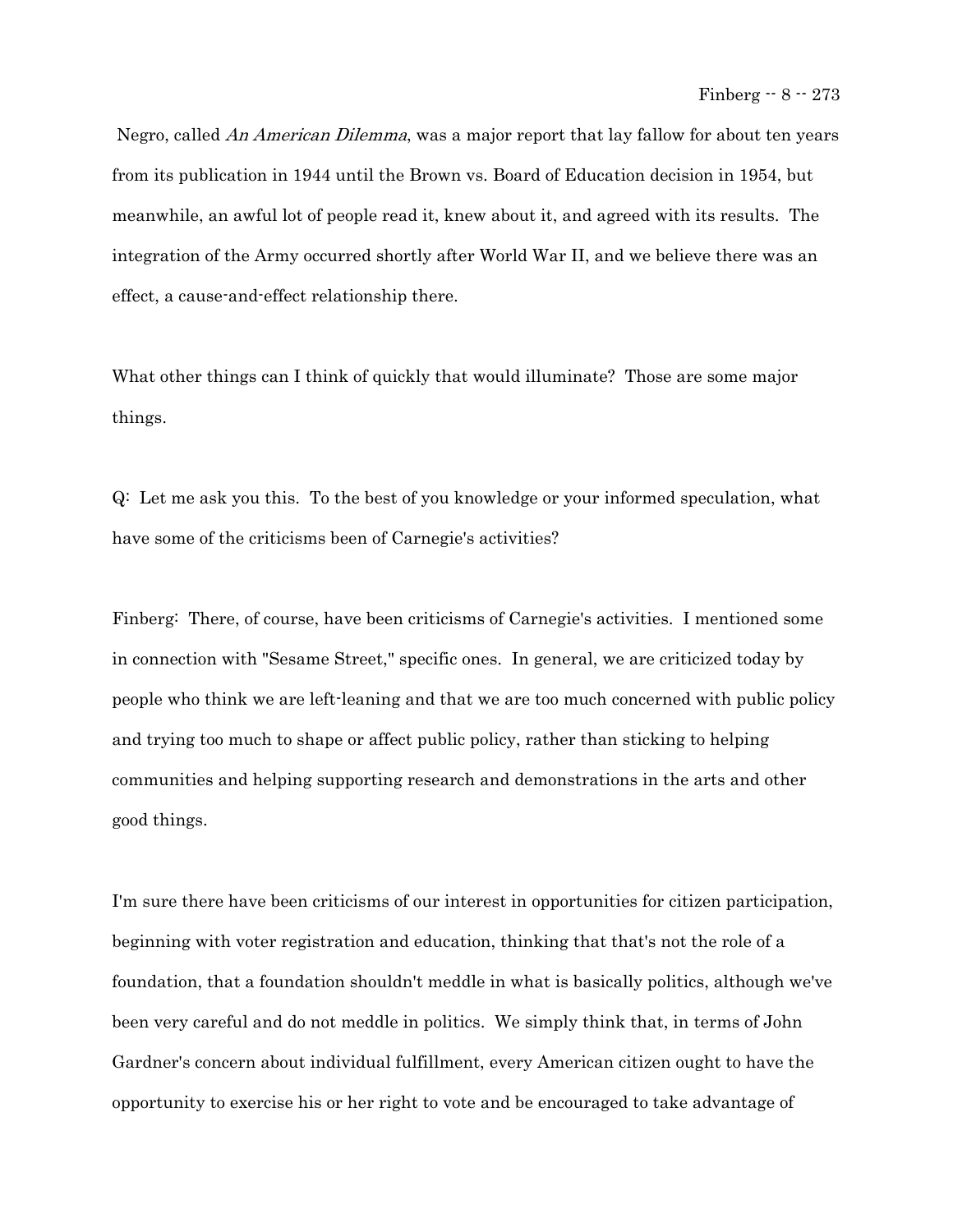that, that it's a responsibility as well as a right. And when, in the South and in other places, poor people and minority groups were, and are still, in some places, discouraged from registering and voting, that it wasn't inappropriate for a foundation to help them learn that they have the right to do that.

Similarly, in the redistricting following the decennial census, that minorities ought to know about the decision-making process in deciding how congressional districts and other district lines are drawn so that they can participate in that decision.

Today, the foundation is very much concerned with campaign finance reform, not that we have any answers for it; no one does. But we hope that maybe through some support of research, experimentation with ideas or developing ideas and trying them out to see what they might produce, not in fact, but in idea, that we might have some effect on what many people in this country believe is a serious problem, but nobody yet knows how to deal with in a way that offers freedom of expression and full opportunity for everybody at the same time to exercise the right to run for election as well as the right to vote.

Q: How would you compare Carnegie Corporation's role and mission to that of other comparable American foundations?

Finberg: It's hard, in a way, when you've been involved in only one foundation to compare its role and activities with other foundations. You know to some extent what other foundations that operate in the same fields in which you are operating are doing and what they see as their role or mission in those fields. Broadly speaking, our focus has been primarily on education, although not exclusively, throughout our history. We have had an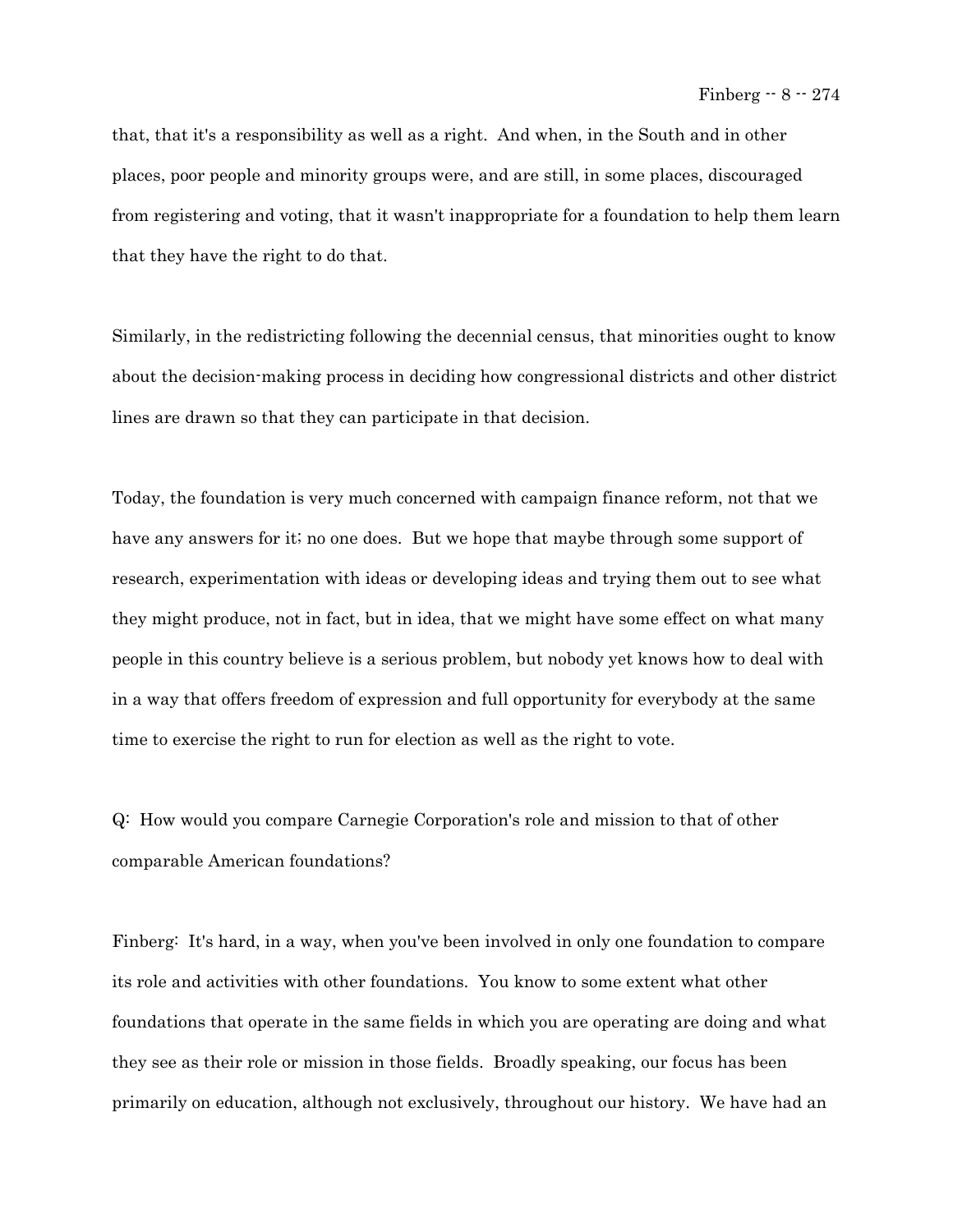interest in some aspect of international affairs and working in the overseas territories of the British Commonwealth. Certainly from the late 1920s onward, Mr. [Andrew] Carnegie set us up to operate both in the United States and the overseas territories of the British Commonwealth.

Many other foundations, certainly take Rockefeller and Ford as two large and larger foundations, they can operate anywhere in the world, and do. As a relatively smaller foundation, we have felt that we should concentrate our funds  $\cdot\cdot$  not to say that the others don't, but that with smaller resources we can concentrate in fewer fields. We are less of an operating foundation than Rockefeller has been from time to time. For example, Rockefeller had its own missions in medicine and health, particularly in tropical countries, focusing on malaria, for example. We have been less operating, although the task forces and commissions and councils we've had in the studies like Gunnar Myrdal's study have been more foundation-run than representing grants to other organizations.

We characterize ourselves as a general-purpose foundation but with a focus on education and, as our new president [Vartan Gregorian] puts it, international peace. Under David Hamburg, the focus, on the international side, has been on international security and armscontrol, characterized variously as Avoiding Nuclear War, Preventing Deadly Conflict. Other foundations have had that same purpose.

We have never focused on the community in which we live to the extent that, say, the Pew Foundation has or the MacArthur Foundation is now doing in Philadelphia and Chicago. We don't have the same breadth of outreach that the Ford Foundation does, which has much more money and offices around the world. We've never had offices anywhere except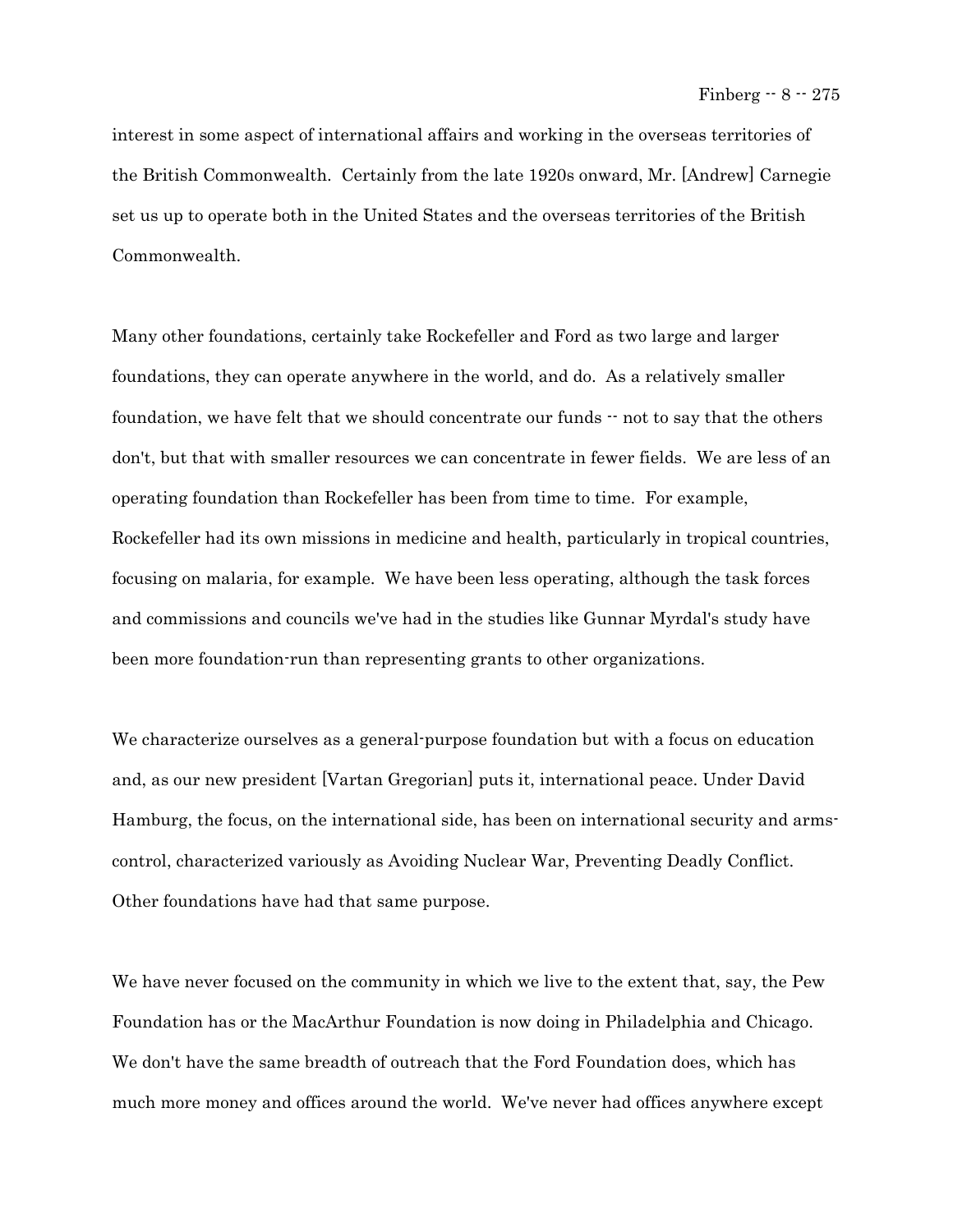temporarily in Washington for the last few years.

I think all the large major foundations see themselves in some way or other as focused on improving the quality of life, enabling mankind to live better, more peacefully, still, with stimulation, with education, with hope and an interest in the future, a belief in the future, but we come at it in somewhat different ways, but it's more a programmatic focus than, perhaps, even in a mission. MacArthur Foundation used the term "a catalyst for change" at one point to characterize its work. I don't think we would have characterized our work in quite that way, although in many ways that's what we try to do. We try to provide the research base and the information, and, to some extent, ideas about the application of knowledge that can improve the quality of life for Americans and others.

Q: How would you characterize Carnegie's relationship with its grantees?

Finberg: On the whole, I think Carnegie Corporation's relationship with its grantees has been a good one. We try to investigate quite thoroughly the capabilities of a potential grantee before we make a grant, that is, the quality of the idea and of the plan for implementation, whether it be research or something else; the abilities of the proposers to carry out the project; the institution's support for the project or the institution itself if we're supporting an institution; the validity of the idea; the views that others in the field have of the quality of the idea and the quality of the people who propose to do it. So that when we make a grant, we are comfortable in recommending it as something that is possible and feasible. It doesn't mean it will always succeed.

And then we try to keep our hands off, to stand back and allow the grantee to conduct the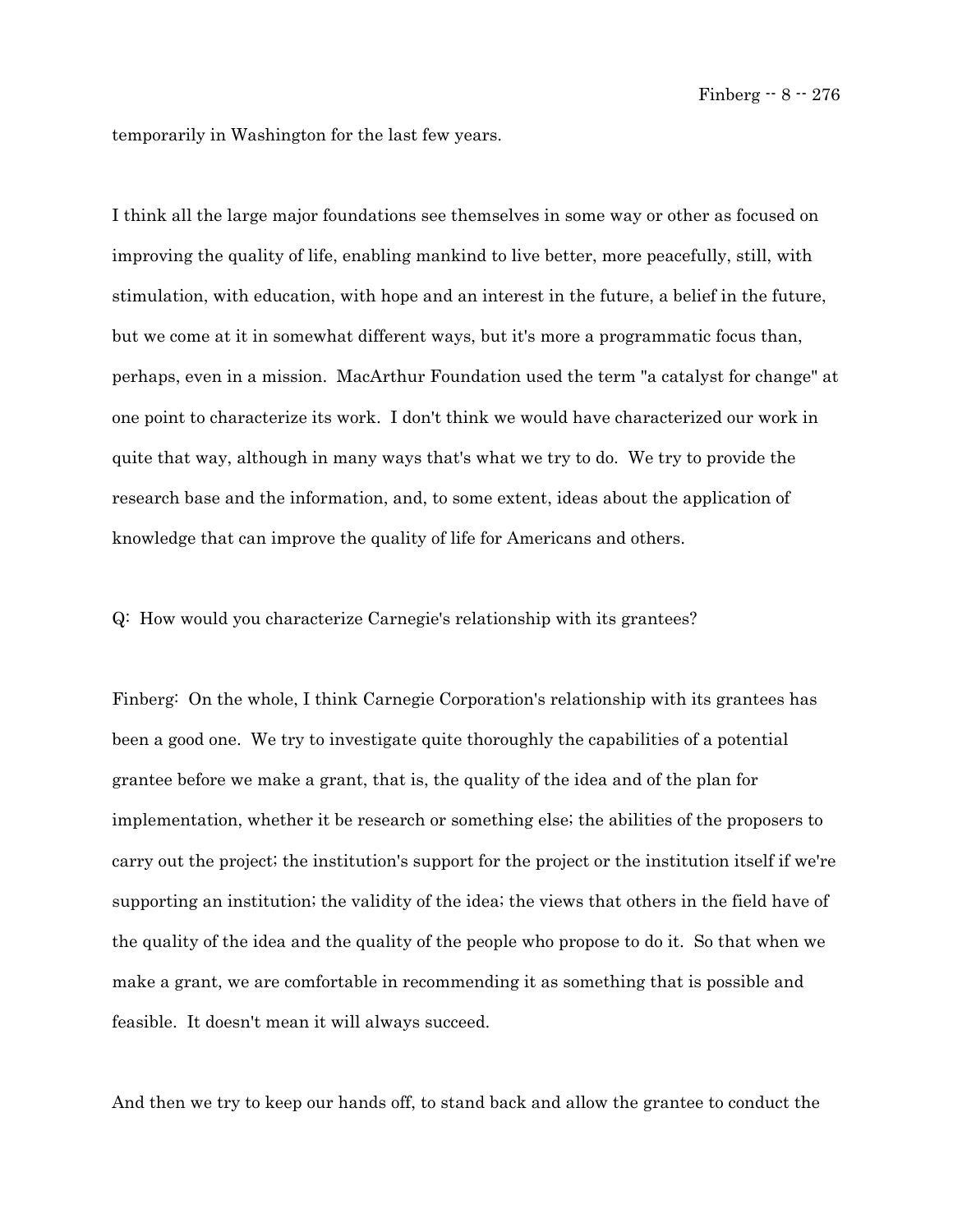project or do his or her work in the way that they have proposed. That doesn't mean that we might not have suggestions along the way, even in the proposal stage. We try not to shape the proposal or get the applicant to shape a proposal in the way that we think it should be done.

We would rather hear from the proposer, the applicant, what he or she or they think should be done and how it should be done; if we can offer ideas, suggestions, the advice of others through our review process that are helpful to them and they're willing to take those ideas, that's fine, if it will help them through the project. And we might even do the same thing along the way, because we do try to keep in touch with the grantee once we've made a grant, to follow the progress, to learn what we can, and to share the information and ideas as we go along. Sometimes we know more about what's happening in a field because we are in touch with the people who are doing the seminal work or advancing the field in some way before they had published or made known the results of their work so that you can tell others in the field who's doing what, although they're pretty good about finding that out, too.

I think, on the whole, we have a good relationship. The other side of that coin is what happens to the people you don't make grants to, who ask for funds. There, I think, all foundations have something of a problem, in that we don't all respond to proposals, sometimes, as quickly as we should. We think it's very hard to say no, and it is when you have a good idea and you just don't have the funds to support it, or when you get a bad idea and you don't think you should do it at all. But the important thing is to say no and say no quickly, because then the applicant can go somewhere else and try to get funds for it.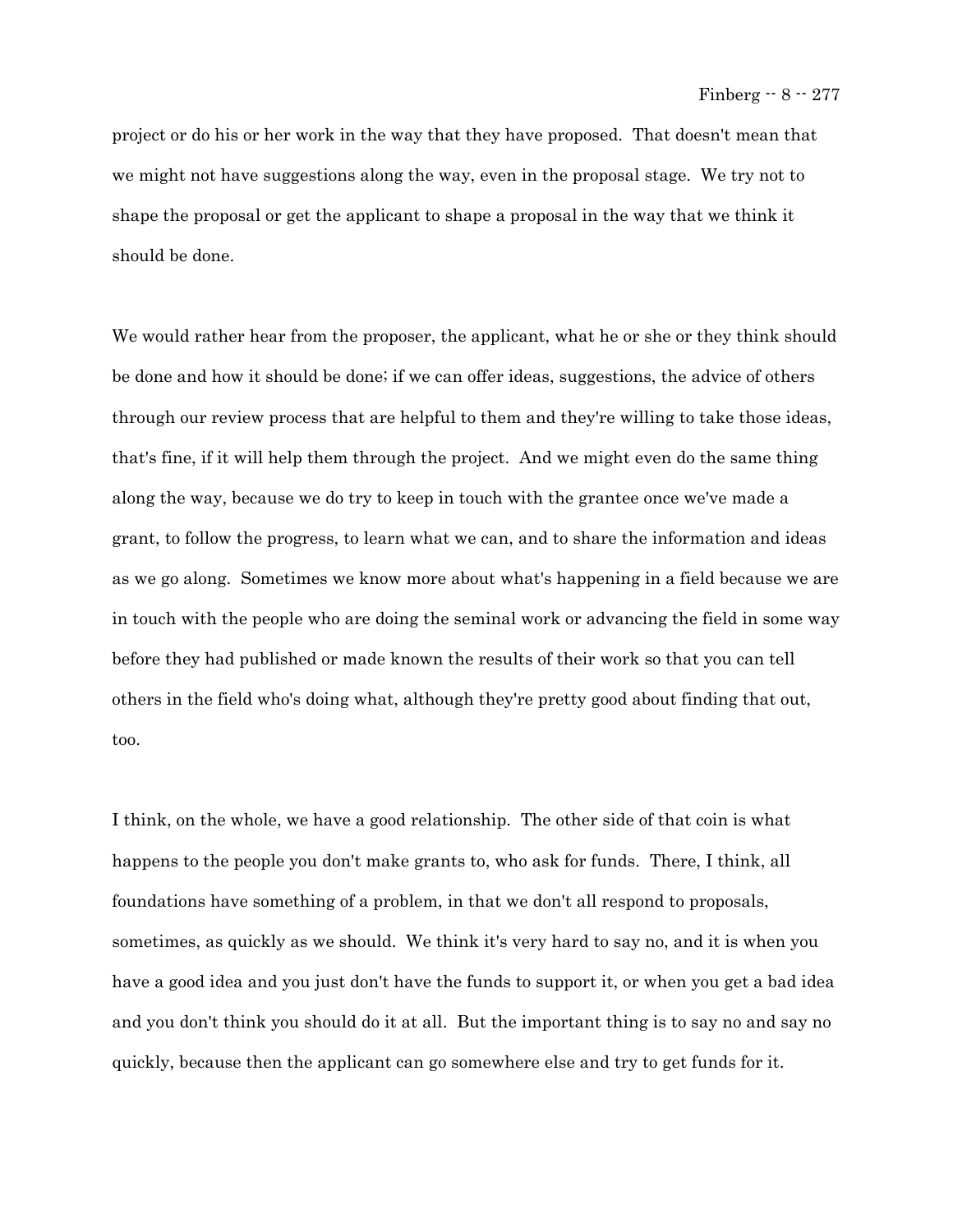Q: I wonder if you would speculate on what some of the criticisms of your grantees might be. I understand this is pure speculation, because you probably don't hear much criticism from your grantees. Someone like Marian Wright Edelman, for example.

Finberg: A grantee or would-be grantee is very unlikely to tell you what your problems are to your face. Sometimes grantees will feel that we have cut the budget too much or that we should be more generous in providing support when we've said we can only fund a half of it or a third of it, or that we will contribute toward it but we simply don't have the resources to the whole thing. And it's very hard for them, from their perspective, to understand why we're doing X and not helping them more.

I don't think there are any grantees who would say that we meddle too much, because I don't think we do that. Some might say that we don't keep close enough track about what is happening. Marian Wright Edelman, I think, would say that we should give a lot more to what Children's Defense Fund is doing, but we have supported her from the very beginning. We've been very generous with Marian Wright Edelman in lots of ways.

I'm sure there's some other ways that I could answer that question, but they don't come to my mind right this minute.

Q: Fair enough. How would you characterize Carnegie's leadership in the area of gender? I'm thinking specifically about your own growth and development professionally at Carnegie, your position as executive vice president. Has Carnegie been a leader in helping women rise through the professional ranks in the foundation field?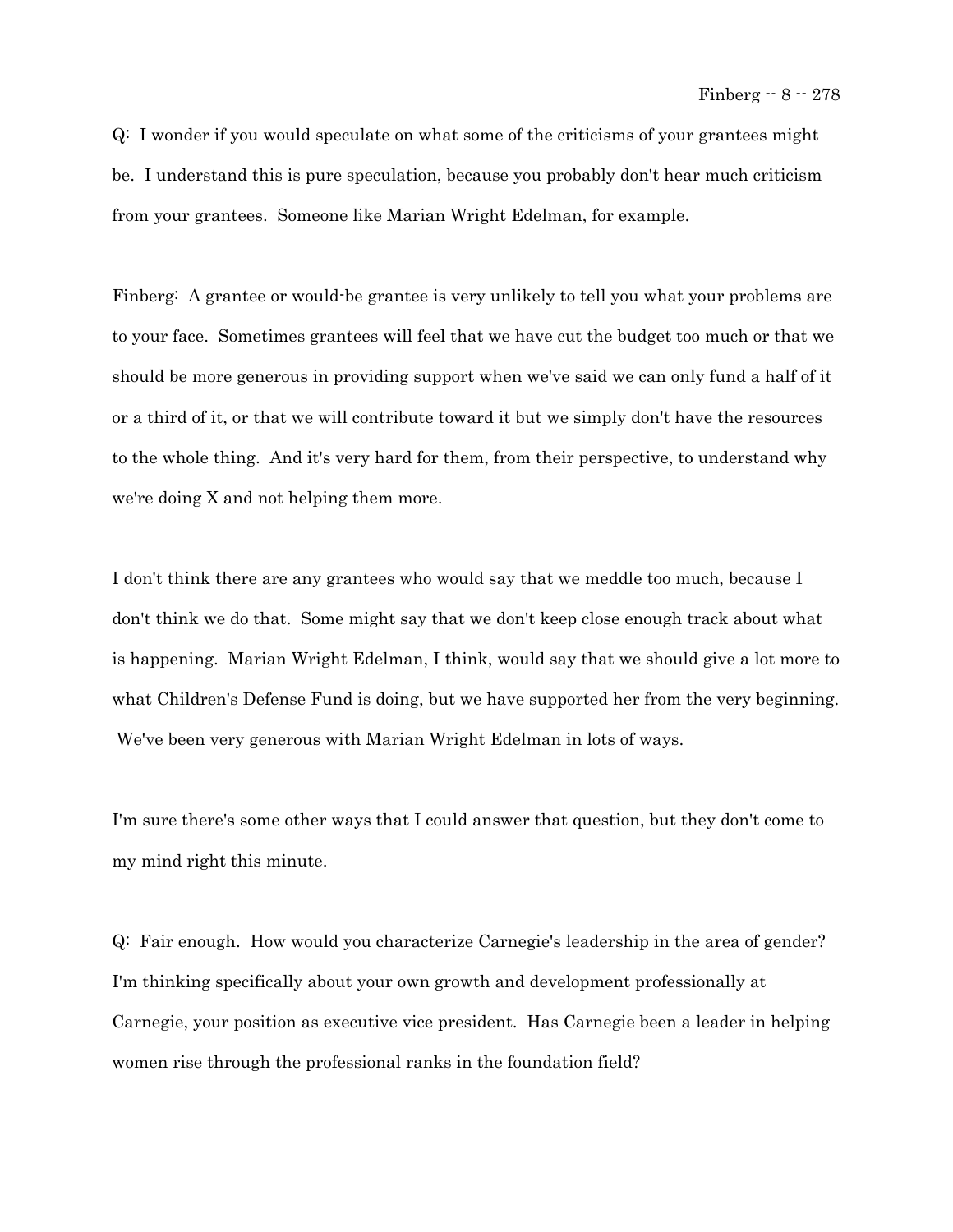Finberg: Whether Carnegie has been a leader in helping women rise through the professional ranks in the foundation world, I'm not sure I would say we have been a leader. We haven't been behind, but I think we're about at the same level. Let me give you some evidence for that. We and Rockefeller Foundation had women secretaries of the corporation, that is the secretary of the foundation  $\cdot$  capital S  $\cdot$  in both instances was a woman at about the same time, and that was the highest-ranking person in those foundations and probably in any foundations at that time. This is in the fifties, sixties. We had an associate secretary and we had others in the professional ranks, but not as principal grant-makers, not as program officers. The associate secretary at Carnegie Corporation, who was a woman, did become the principal program officer for our grant-making in health education, medical education, in the 1970s, and then moved to the Robert Wood Johnson Foundation as a vice president there and then became president of the Commonwealth Fund.

When I became a vice president at Carnegie Corporation, I was the highest ranking woman, and that was the first time a woman had been moved to that level, and as the number-two there, I still was the highest ranking woman and officer there. Other foundations, as you know, many other foundations larger than we are now have woman presidents: Ford Foundation, Pew Foundation, MacArthur Foundation. So I don't think -- we don't yet have a woman president, and I would be surprised if there were women on the short list or given really serious consideration at Carnegie. I don't know for a fact, but I just don't think it's probable.

On the other hand, even going back to John Gardner, he felt that women should be given the same professional opportunities, and it was under him that Florence Anderson, or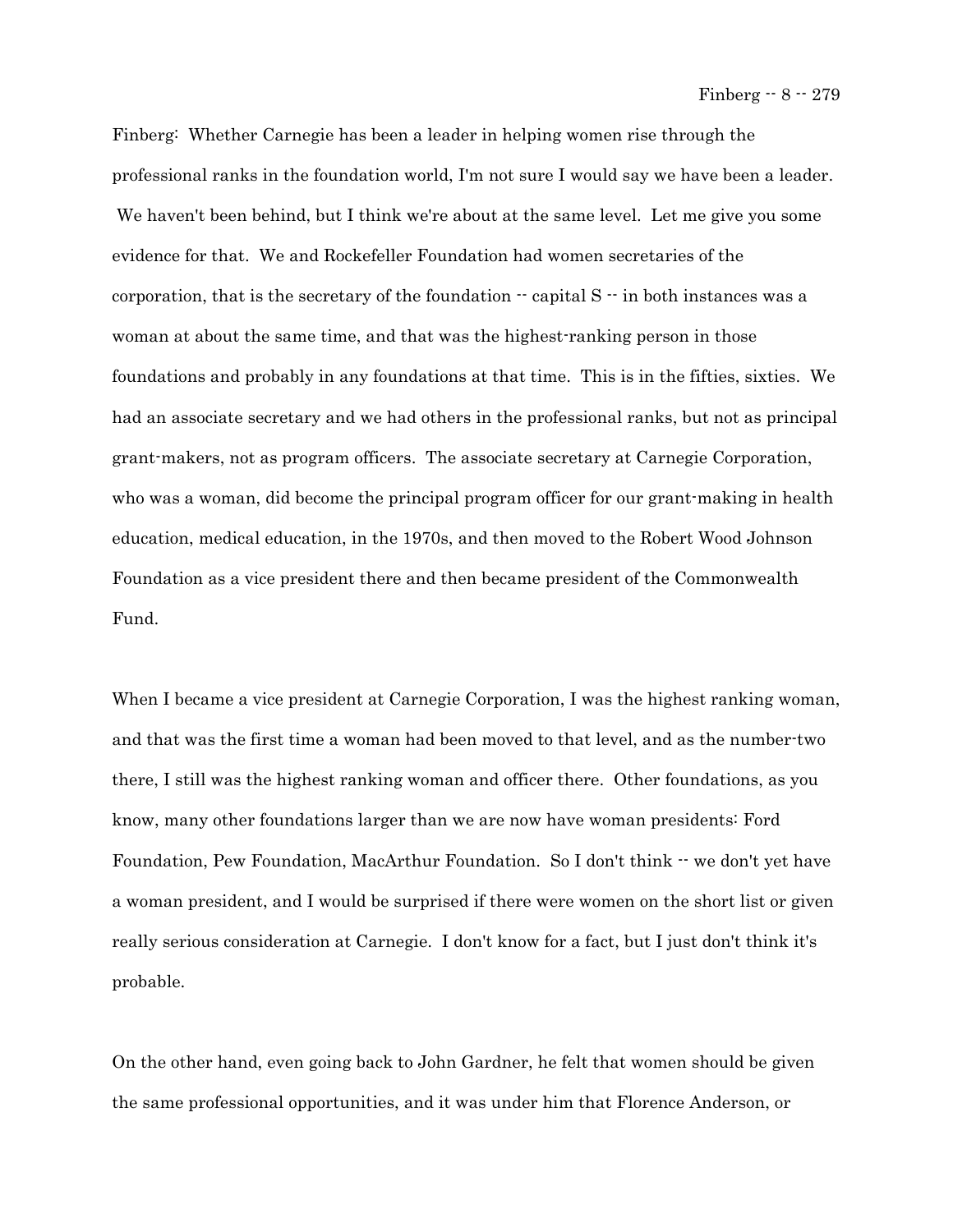really just before him, became secretary. John was interested in providing opportunities to work part time and flex time so that women could assume roles and still take care of their children. We always still thought of women in that role. But, in part, because the foundation tended to hire program officers who had a doctoral degree, and fewer women than men in the 1940s, '50s, and '60s had doctoral degrees, it might have been more natural for us to hire men rather than women.

Under Alan Pifer and under David Hamburg as president, I think both of them felt very strongly that they were very equal in their treatment of men and women and that they made no discrimination and had none in their own minds. Nevertheless, I think they still thought of men, in many ways, as being the principal persons likely to be in the principal roles. It came naturally to them, and they weren't even aware of their own biases. I think in some ways Alan certainly tried to work against that bias, but I think it was still there in some ways.

Q: What was it like being number-two at Carnegie? How did you help David Hamburg in his role as president?

Finberg: I enjoyed being vice president under David Hamburg. I enjoyed being vice president to Alan Pifer, too, but that was for a very short period of time, and he clearly appointed me as a vice president when he had in mind a succession pattern which didn't quite work out. But in 1982, when David Hamburg was selected as the incoming president of the foundation, I felt it would be helpful to him and important to him to have more understanding than he did of the corporation, how it worked, what its program was, how we made decisions, what kinds of things we were engaged in, how we saw dissemination as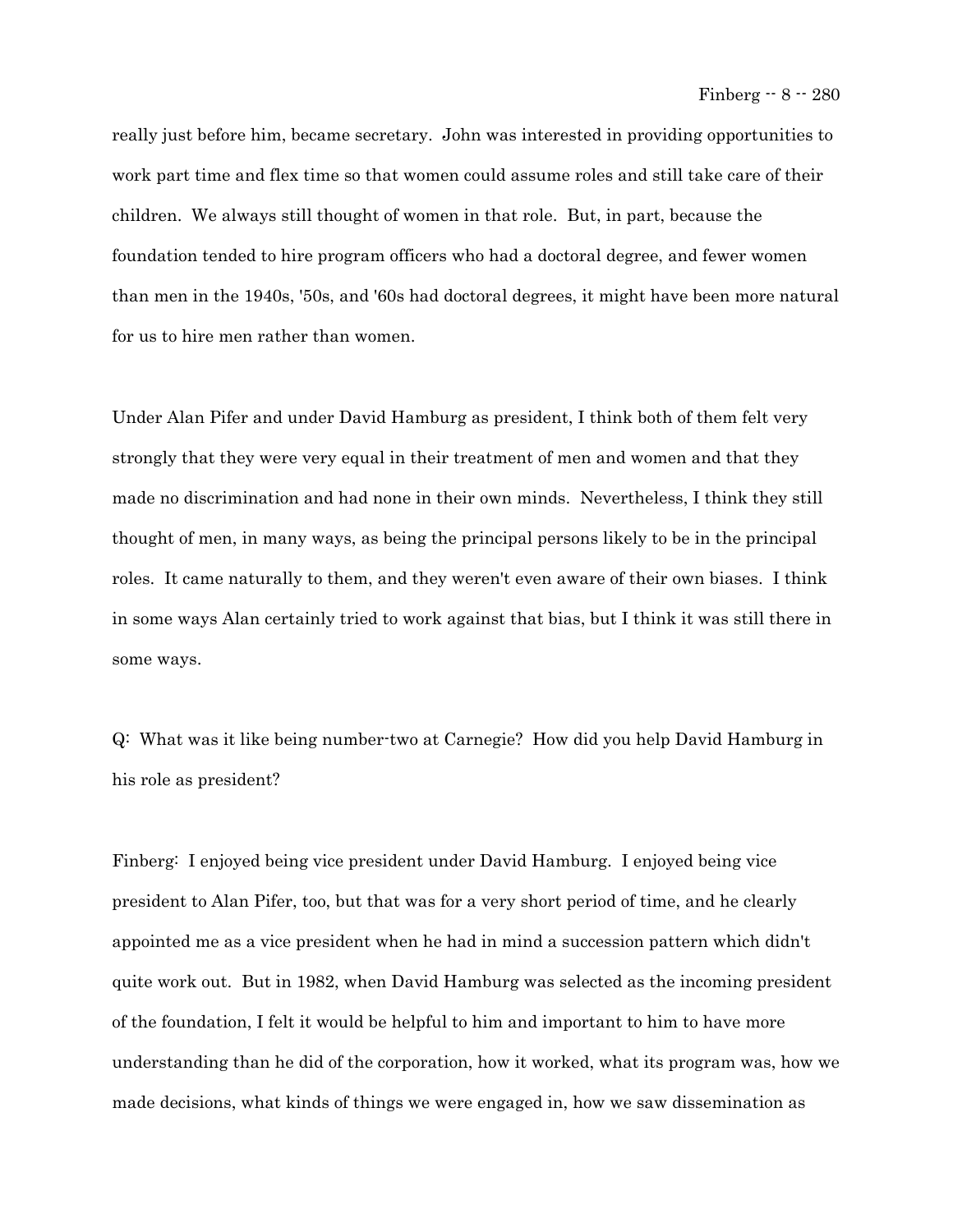a part of our program, and who the people were who were working in the foundation. So, I made it a point to try to help him learn those things, talked with him, prepared memoranda for him, and tried to be as helpful as I could. I think he appreciated that.

David is a very positive person, and he will never criticize unless he is very concerned about something, and even then he will try to put criticism in a positive manner. You can be feeling very discouraged or very upset about something, and go talk to him about it and leave feeling good, even if he's told you what's wrong with a project. But David was very considerate of my role. I never felt that he was unavailable to me if there was something that I thought was important to talk to him about. He was always available. He tried to share with me what his goals, his interests, his concerns, his missions were, and to consult with me about what he was planning to do and how he was planning to do it, for the most part, and take my thinking into consideration. He didn't necessarily always follow it, but he shouldn't necessarily. He had his own judgment. It was very good judgment.

I learned a lot from David about administration, about management, about consulting with one's peers and others, about the way to make an organization run smoothly, and increasingly over the period of time that I worked with him, he left the management of the organization in my hands, and that freed him to do more on the programmatic side, which is where his real interest was. He's very concerned with ideas, with research, with the application of information and ideas and research, and he pursued that particularly in the two fields of greatest interest to him, children and youth on the one hand, and international peace, or international security and arms control on the other hand.

## [END OF SESSION]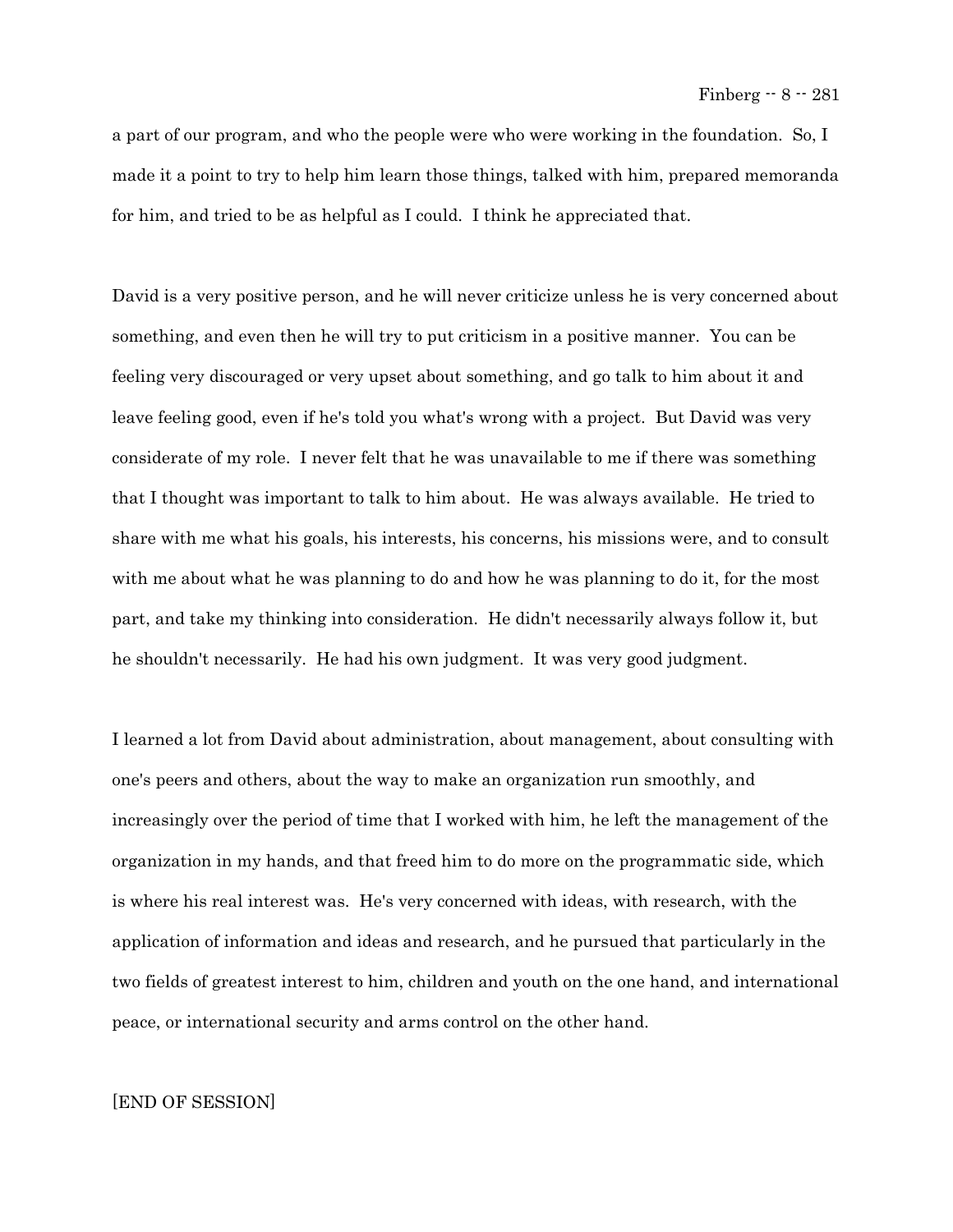**TTT** 

Interviewee: Barbara Finberg Session #9 - VIDEO Interviewer: Brenda Hearing New York, New York Date: November 20, 1997

Finberg:  $\cdot$  to the role of a woman in the foundation, particularly under Alan Pifer and under David Hamburg. It's not totally the role of a woman, but the role of staff vis-à-vis the president, and the two men operated in very different ways, but I think it's of interest to note, Alan very much wanted to not only allow, but encourage professional staff development throughout his career at the foundation. He was the product of development in the foundation: he came up from a program officer to the president. Whenever he had someone coming in from the outside who particularly wanted to see him, an organizational head or university president, he would nearly always invite a staff member  $\cdot\cdot$  whoever seemed appropriate based on your field of activity  $\cdot$  to join him in the discussion, and very often would say in the course of the discussion, "Well, I find that very interesting, but let's hear what Barbara or Fritz [Mosher] or someone else has to say about it, because they're the ones really working in the field. They know better than I do, even, what's going on." If the conversation were to lead to a proposal of some sort, he would say, "Well, again, I'm very interested in this, but Barbara or Fritz or Alden is the one who's going to handle that, so that's who you should be in touch with."

When it came to meetings outside the foundation, he would encourage us to go, to participate, to make speeches, to write papers, to join him sometimes in meetings, but he always wanted the staff to have the maximum opportunity for development and for exposure, so that you could be seen to the outside world and to the grantee world or the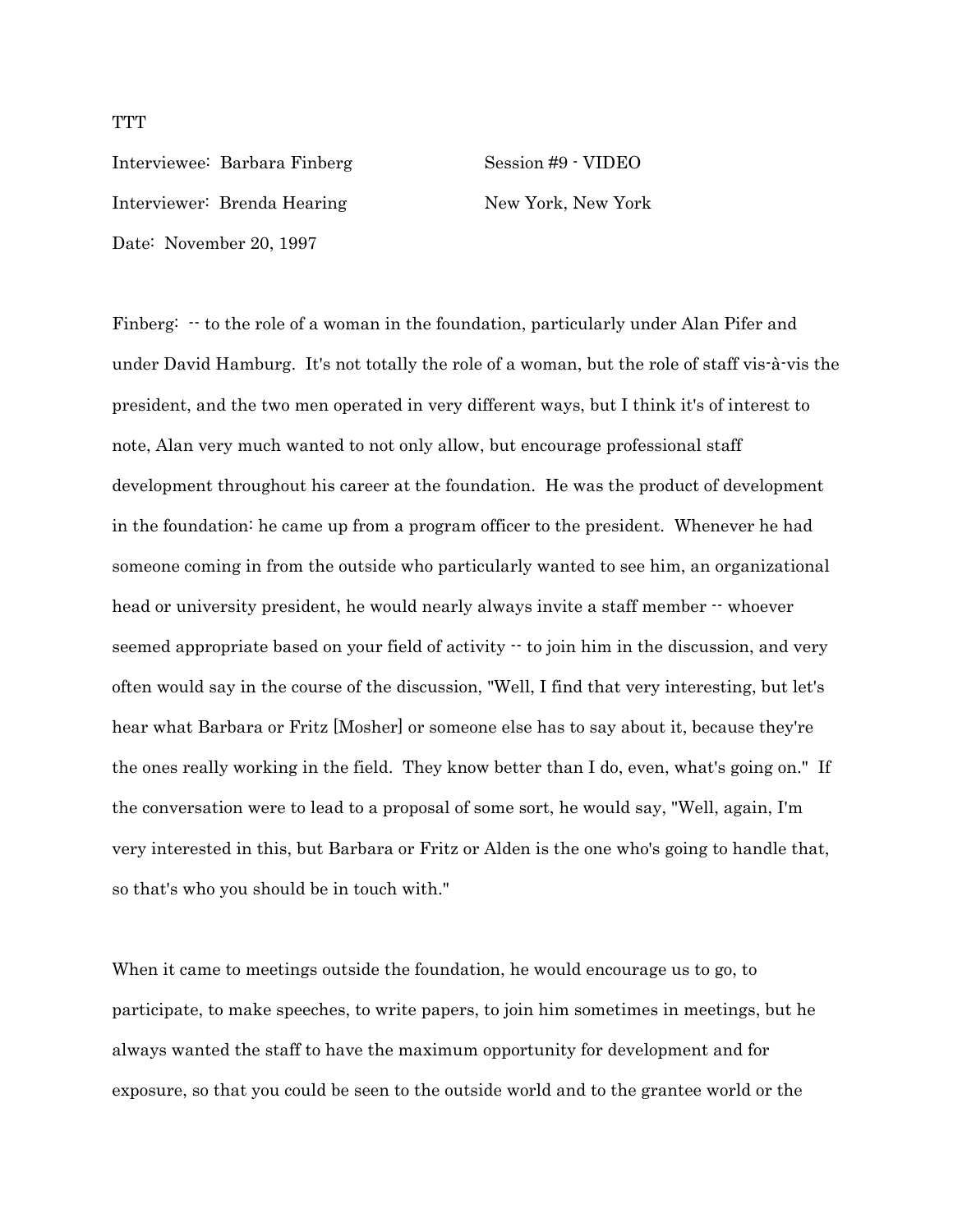applicant world as somebody who was knowledgeable, experienced, and able, because that reflected well on the foundation.

David much more liked to control what was happening and the way that the foundation was seen, in part, I'm sure, because he wanted to get into some areas that were somewhat more controversial. For example, studies of the Strategic Defense Initiative efforts. If we were to support studies that resulted in reports and recommendations that the Strategic Defense Initiative was not feasible and should not be supported, or at least the evidence led in that direction, that was going to be highly controversial. It would be against the President's policies at that time, that is, the U.S. President's policies, and he felt that it was very important that what we were doing be seen as something that was research- and knowledge-based and totally apolitical, but rather coming at the issue from a question of knowledge and understanding and making recommendations or supporting studies that were neutral and not in any way political, although, of course, it's a political subject.

But that meant also that he felt it was important for him to be the spokesperson for the foundation, and the result of that was that there wasn't the same emphasis, at least consciously, on staff development, and I took that on as a concern of mine for that reason, while I was the vice president under him, because I felt it very important that  $\cdot$  we had very able staff and very good staff, and I wanted them to have that chance to develop, to grow professionally, and to be seen as able, both internally and externally. So that we had to work at that with him, and, increasingly, toward the end of his administration, he provided more opportunities, particularly for one or two people, to participate in activities in the White House, for example, or with members of Congress or at other meetings or conferences, and he would increasingly invite them into his office when he was talking with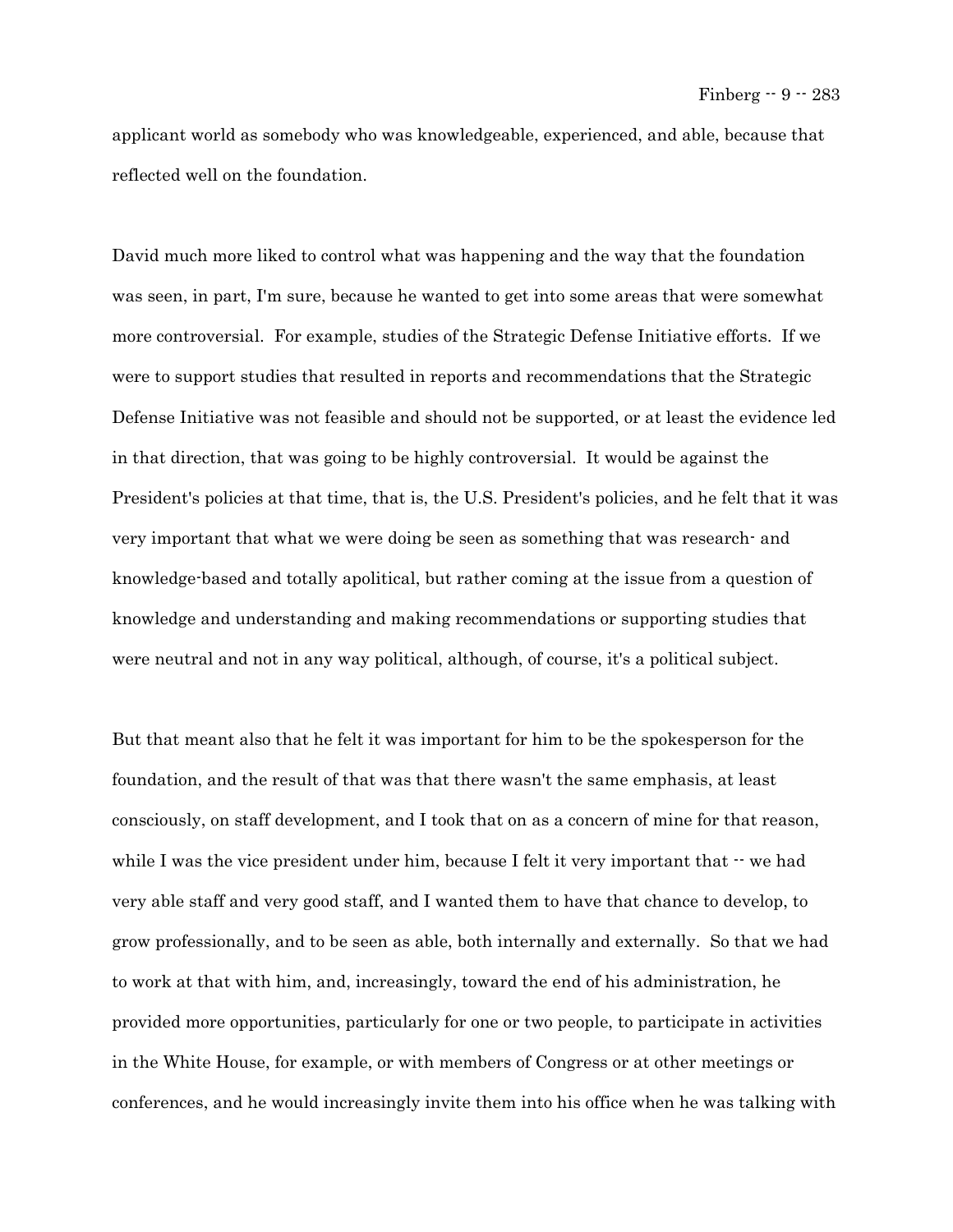somebody who was the head of an organization or an important person in one of those fields who had asked to see him.

But it did mean a total difference in style, and, I think, probably led the trustees to look differently at staff members when it came time to select a successor to Alan and a successor to David. At the time that they were selecting a successor to Alan, they looked very carefully, I believe, at internal candidates, at least one and perhaps two, or more than two. When it came time for a successor to David Hamburg, I think there was a cursory look at one person inside, but not really serious consideration of that person. They were really looking to clone David Hamburg, because he was such a successful president in their eyes, and he had achieved so much visibility and so much importance on the national scene that they tended to want someone like he was in 1997 rather than as he was when he came to the foundation in 1983.

Q: What else would you single out that is a highlight, a strong feature of that transition from the Pifer presidency to the Hamburg presidency?

Finberg: The major transition factor, I think, between the Pifer administration and Hamburg administration had to do with the way that we functioned. David chose to build on the programs that the foundation already had in place in education up to age fifteen, approximately, and our concern about international affairs, and to continue our program particularly in sub-Saharan Africa, in the Commonwealth countries, but to cease entirely activity in higher education and to focus all our education and child development activities, health and education and child development, on the zero to fifteen years. As it happened, luckily, the value of our assets grew enormously between 1983 and 1997. We were down to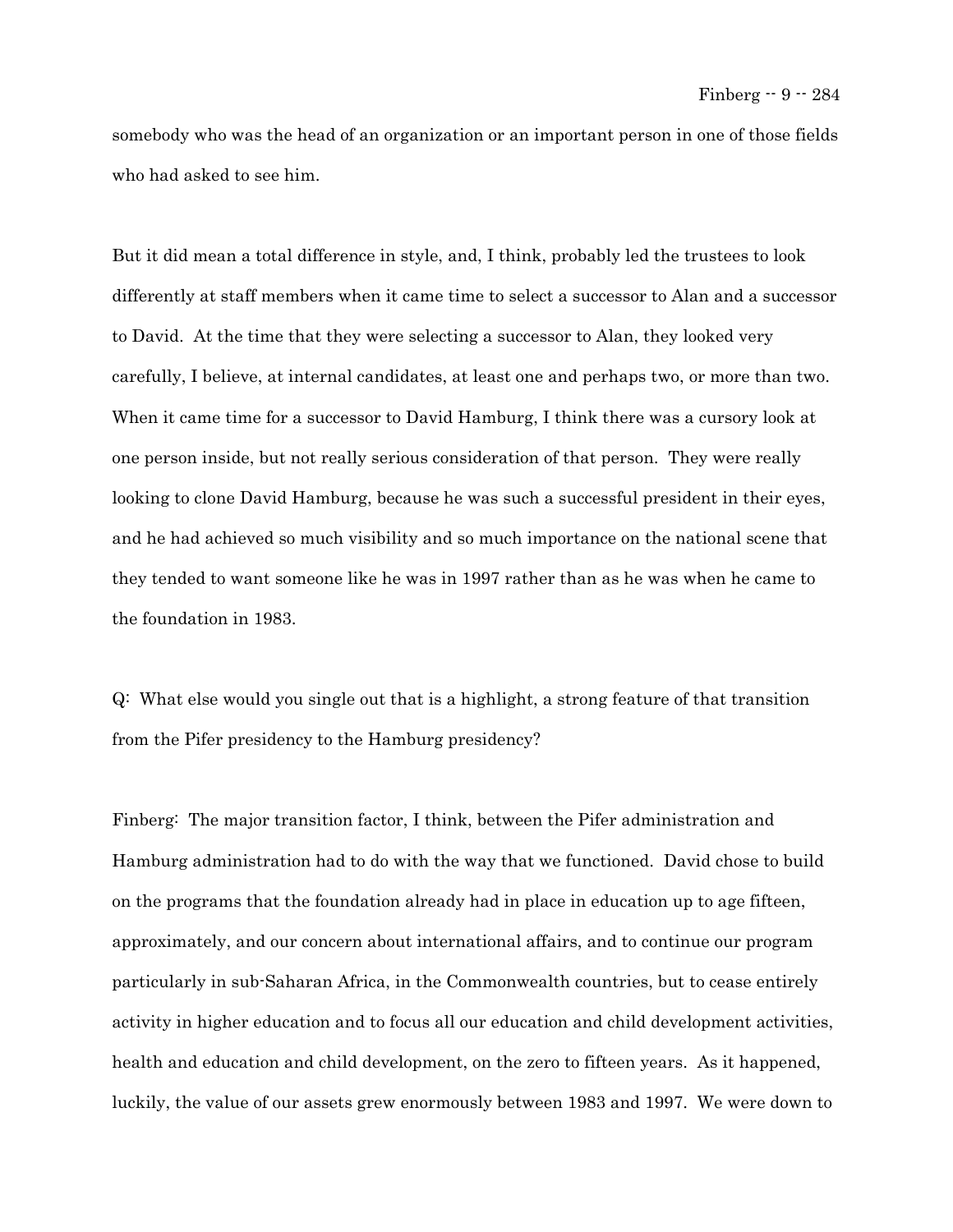about 199 million in assets in 1973, and they had climbed back up to about 300 million, I think, in 1982, maybe not even that yet. I know that our grants budget that year was a little under 13 million dollars. By 1996, our grants budget was 59 million dollars, and the value of our assets, at least before the current volatility in the stock market, was up to 1.5 billion. So that the growth in assets and thereby the growth in the amount of money that we had for grants and the number of grants that we made meant that we had to operate in a different way.

David very quickly decided that he wanted to have working groups in each of the areas that we were working on, so that we set up five working groups, which was like five minifoundations in some sense. Prior to David's coming, in all of my experience at the foundation, and I think it was this way from the 1940s through 1982, every program officer had a field of specialization or a field in which he or she was handling grant-making  $\cdot$ mostly he  $-$  and we would have weekly staff meetings at which all of the program staff would discuss the recommendations of each of the program officers that had been made at that time for grants, so that every proposal that was being recommended for a grant was competing against every other proposal.

Once we had the five working groups, each of them had its own budget, and that competition occurred within the program group, but not across program groups. It made a significant difference in the way that the staff worked and, in some ways, the kind, not necessarily the quality, of consideration that was given to a proposal when you had somebody focused on the Commonwealth, somebody who focused on integration of education at the elementary level, somebody who was focusing on state and local government, and somebody focusing on the Commonwealth program, all sitting down to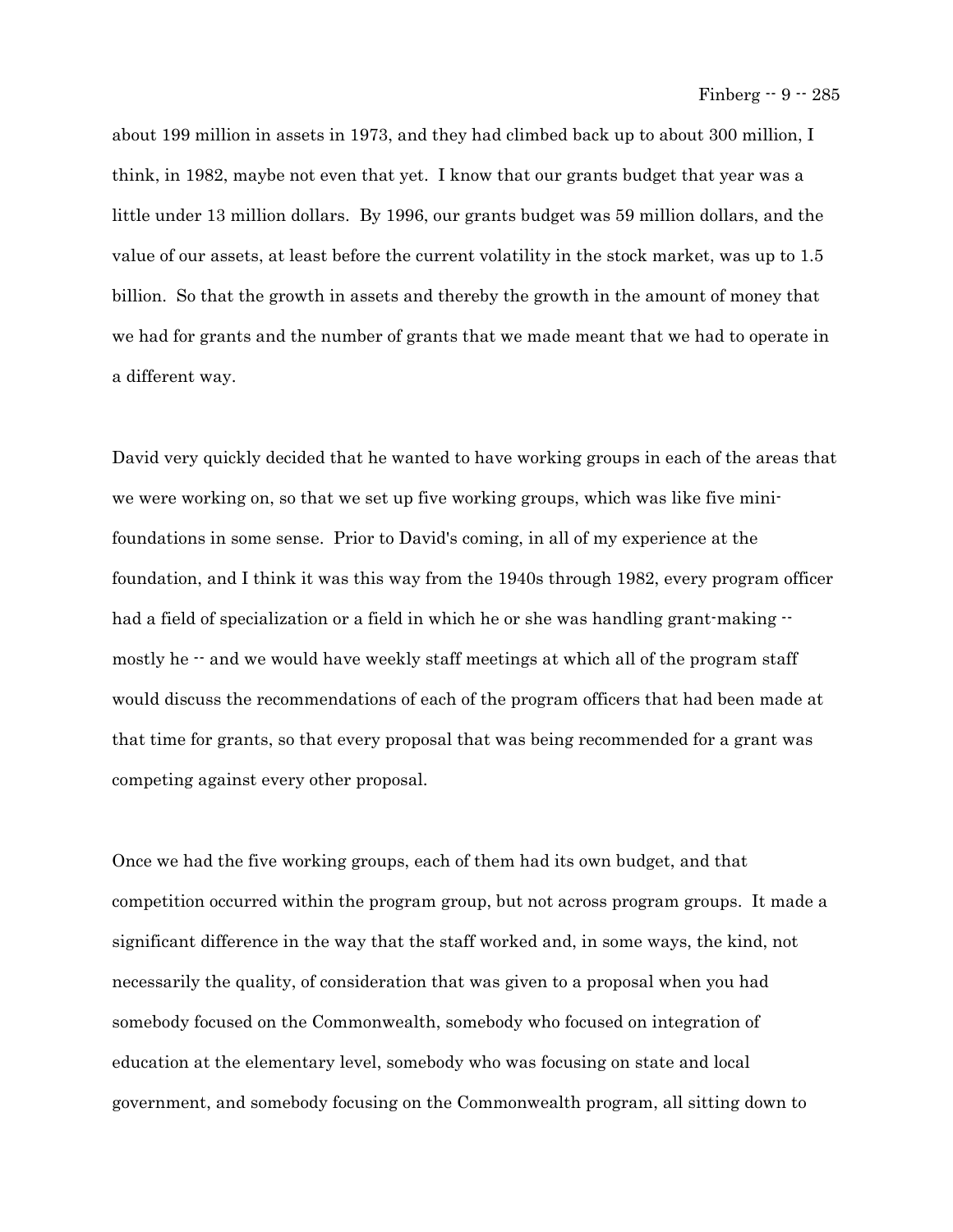discuss a proposal to have "Sesame Street." You got a very different discussion from when you had five people sitting around the table, all of whom are focused on the education of children from zero to fifteen and whose background was in that field, discussing the proposals. There wasn't anybody there who would bring a totally different perspective to it. So, it was a major transition, but it was brought about in part by the growth of assets and in part by the way Hamburg preferred to work, as against Pifer.

Recording Technician: This should probably be the last question.

Q: What were the gains and losses?

Finberg: That's a good question to ask, to think about what were the gains and losses. I think one loss to which I've just referred was the wider perspective that was brought by having all of the program officers look at a proposal. The gain was, the obverse of that, was that the persons who were reading and reviewing a proposal and all of the staff work that had gone into it up to the point of recommendation had a little more time to read the proposal and the preparation of the recommendation so that they could apply more considered judgment to it, I think, than under the old system, and the old system would never have worked with as many grants as we had.

A loss was that each program group came to know what it was working on very well, but paid no attention to what the other program groups were working on. So, the person who was working in children and youth really had no idea of what the people in international security and arms control were doing, or what we in special projects were doing about civil rights and civic participation. Maybe they would read the agenda for the board meeting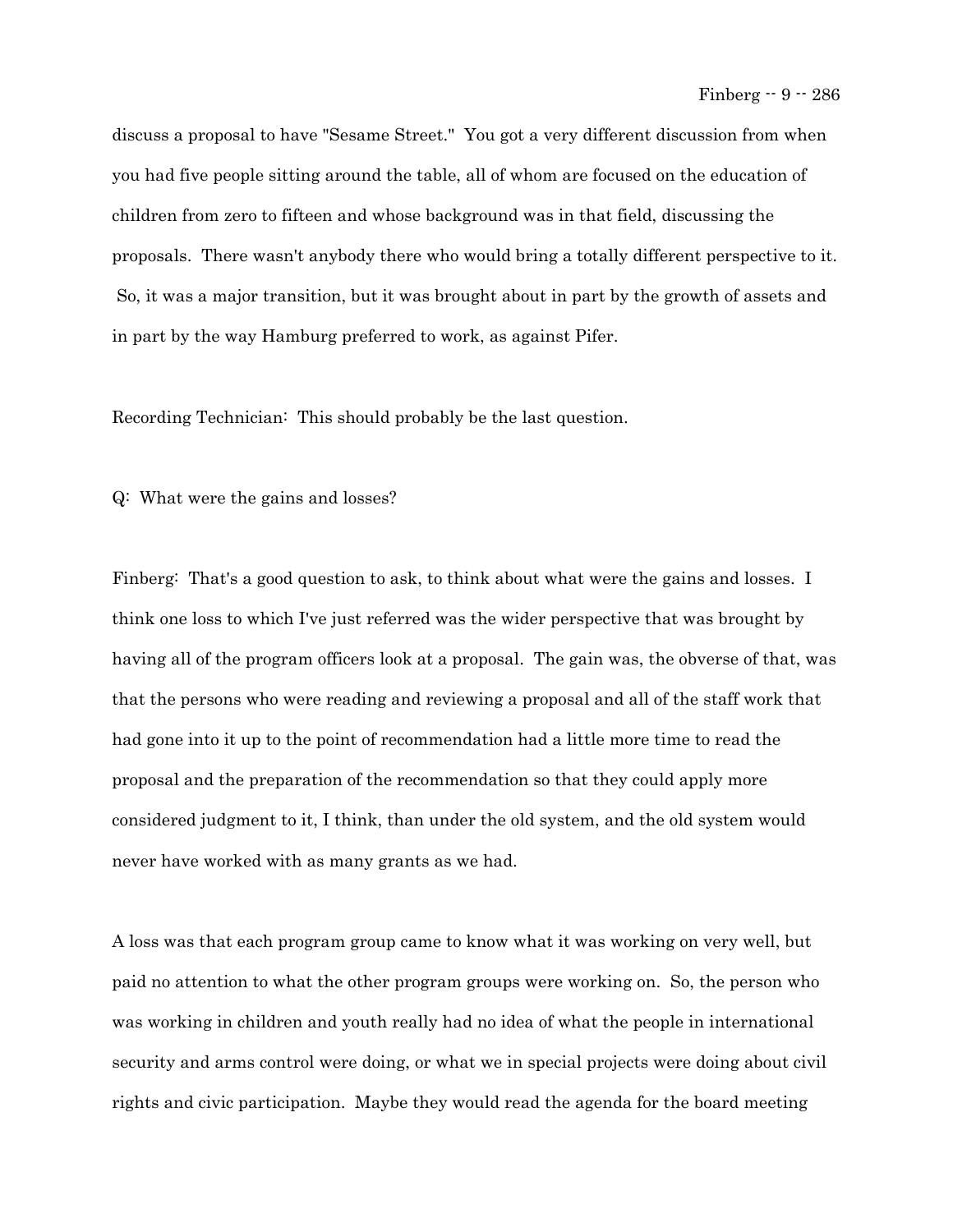and pick up the information. I did try to organize staff meetings to tell not just the program officers, but all staff what we were doing in each area, and that worked to some extent, but we did lose the sense, I think, across program, of congeniality. Maybe we lost the sense of competition, which may not have been all bad, across programs, but there were pluses and minuses in both ways, and I think, given the size, the new system was far preferable for what we were trying to do. [Recording interrupted.]

Q: Tell us a little bit about where you grew up, your family, the family's economic circumstances.

Finberg: My background covers  $-$  well, I was born in Pueblo, Colorado, a medium-sized town in eastern Colorado. My family lived there for four years and then moved down into the Arkansas Valley to a tiny town, 500 people, basically to a home that my father's family had had, that they had to take back in the Depression. He left his work with a lumber, building, and supply business -- lumber, coal, and building supply business -- and went to work for the Agricultural Adjustment Administration in the U.S. Department of Agriculture for about six years, and then we moved to western Colorado, the other side of the Rockies [Rocky Mountains], where my brother still lives. That became the family home for the rest of my life.

The first four years I can remember, but they're not particularly of interest. The next six years is the period when I began school, living right across the street from the school, which had its advantages. I could run home for lunch if I chose. My family was comfortable, but barely. The Depression very much affected them, psychologically if not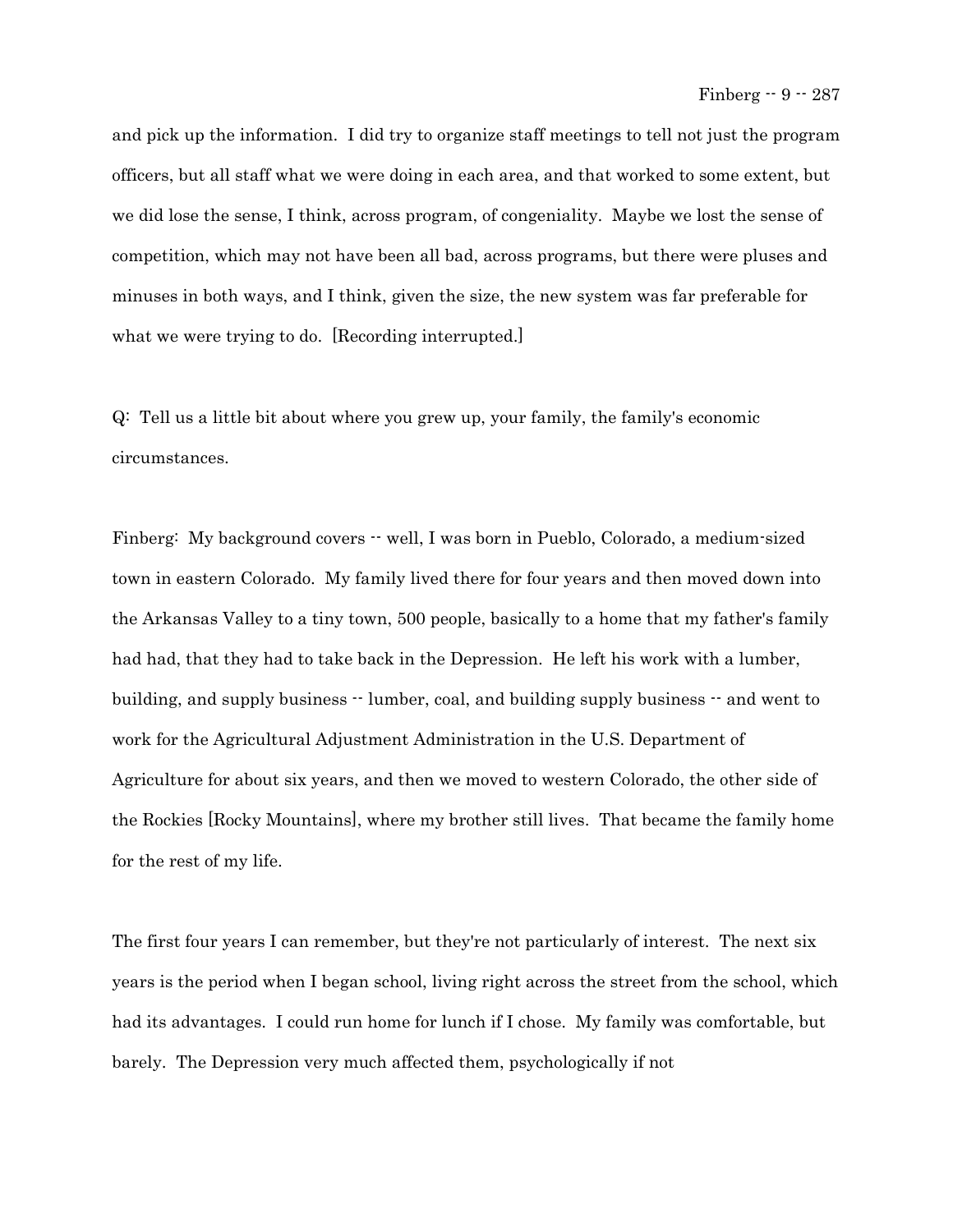economically. They were very conscious of saving money, both for their children's education and for their old age, so that they counted every penny very carefully. I don't think my brother, younger than I, or I ever had a sense that we were insecure, that we did not know where the next meal or housing was coming from, but we were conscious that we had to be very careful with our money, and a nickel allowance a week was a lot for us.

When we moved to Grand Junction, we lived in an apartment for a year, the only time I lived in an apartment until I was out of college. I didn't even know what apartment living was like, because there weren't really such things in small Colorado towns.

My schooling really began the summer before I entered the first grade, with a summer kindergarten program being run in a town nine miles away from the town where I was living, but through which my father could easily pass and take me there in the morning and bring me home at noon, and that probably added to the knowledge that I had already acquired out of curiosity from my parents. So that when I entered the first grade that fall, it was obvious that I was very bored very quickly, and I was taken to the second grade, which was fun. That got boring, too, and I got into trouble as a consequence, but not too bad.

When we moved to Grand Junction, the town where I later lived and my family still lives, I entered sixth grade, and at the end of sixth grade, was given some tests, and my parents and I were told that I should go to the eighth grade instead of the seventh grade, so I did, but that meant that I was two years younger than most of my colleagues in school. By and large, it worked out fairly well, but I think it had some effect on my social attitudes and my desire for social acceptance. I still remained head of my class, so I was doing very well  $\cdot\cdot$  it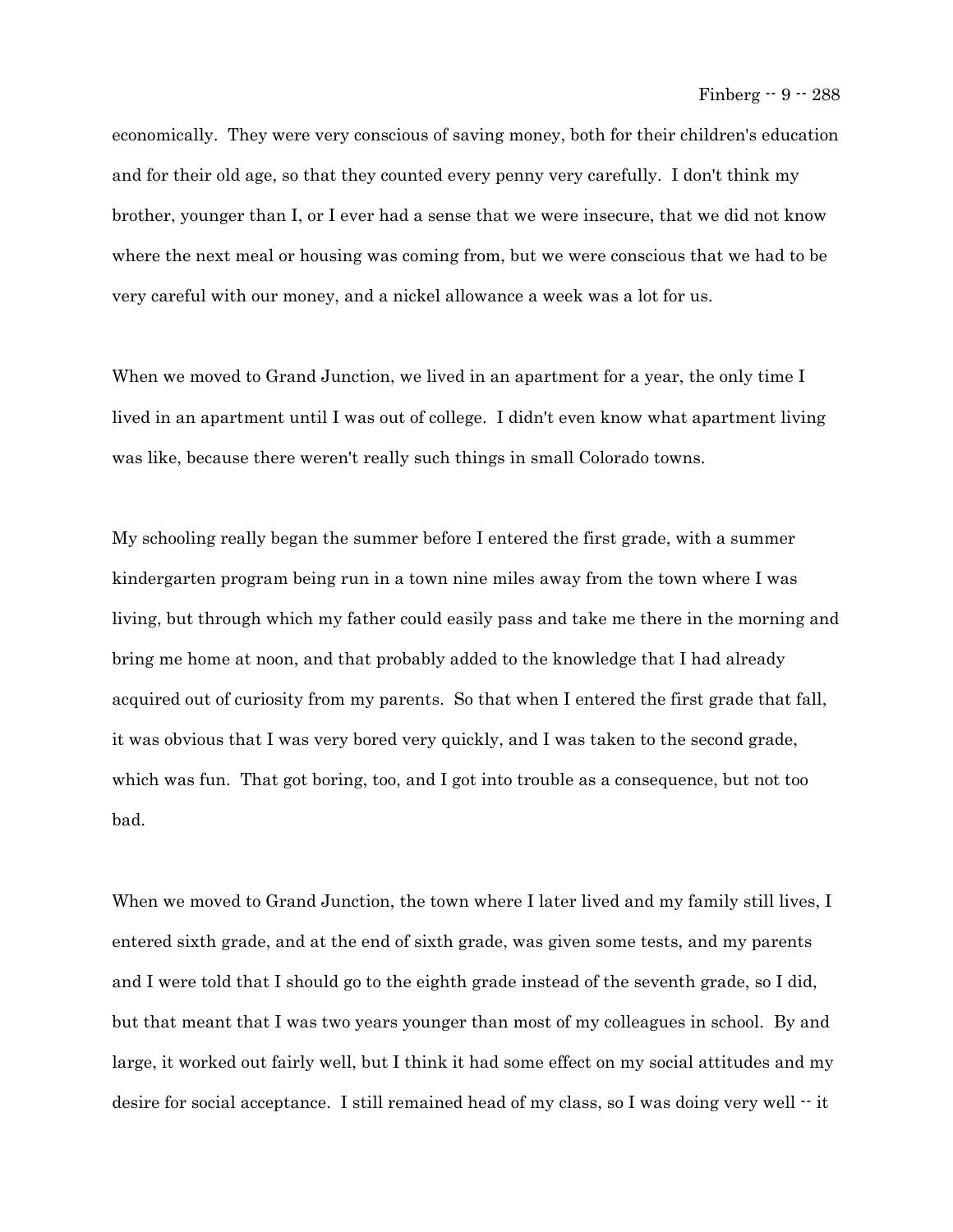was a small class -- but it meant that I couldn't do some of the other things, some of the things that others did, and when I had a date, my parents picked up the young man and took us both where we were going, then came and got us and took us home, embarrassing for me as a young woman.

I wanted to go to Stanford University, which is where my mother had gone and what I had heard about all of my growing-up life, and succeeded in admission, to my astonishment and pleasure, but I hadn't visited the campus until I actually went out to enroll. I hadn't been as far west as California from Colorado. I think my goals in college were to do well, but to do well socially and extracurricularly, as well as academically, and I think I achieved that, perhaps as a cost of doing better academically. I'm sure I could have been Phi Beta Kappa, had I chosen to really concentrate on that. I made a good B average, so I'm not complaining about that, but I also was able to do a lot of extracurricular things that were very influential in my thinking about life later and what I wanted to do and in some of the people I met.

For example, in my senior year we had a mock General Assembly of the United Nations, and through one of the faculty members at Stanford, we were able to get Charles Malik, who was then the representative of Lebanon to the General Assembly, was president of the General Assembly that year, to come to campus to be the Secretary General of our mock UN Assembly. I had already had an interest in the Near East, and meeting and talking with him really stimulated it. That had a lot to do, I know, with my deciding later, when I had the opportunity for graduate school through the Rotary Foundation fellowships, that I want to go to the American University of Beirut. That gave me a wonderful year in Beirut, Lebanon, at AUB [American University of Beirut], an experience that could not be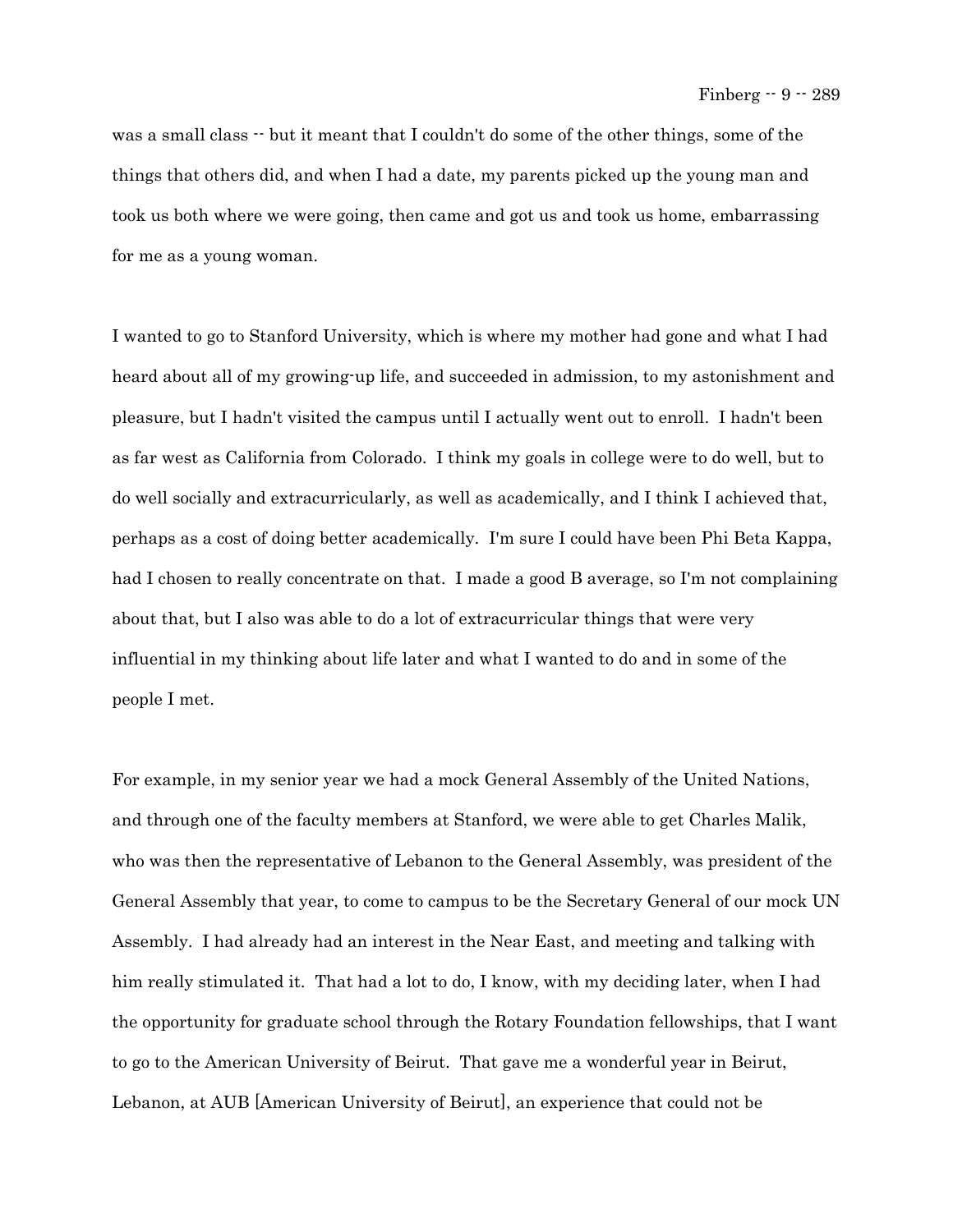duplicated now, because the civil war has strongly affected life there, and it is still not nearly as stable and harmonious, although it wasn't totally harmonious, as it was at that time. It was a very different world.

My interest in the Near East continued right into my work in the Department of State for a couple of years, first as an intern before AUB and secondly, for a year and a half after I came back from Beirut, working with Point Four of the technical assistance program [Technical Cooperation Administration]. I think that gives you something of my background.

Q: Where you were young, what did you dream about doing when you grew up?

Finberg: As a young person, I always knew that I wanted a career. That just was sort of a given. I don't know why particularly, because my mother wasn't working professionally outside the home, and not many women did in the thirties. Mother was very active in a variety of ways in the community. She started a day-care center, for example, in this small town. I was interested in government and public service, and at some point or other, I thought that if I stayed in Colorado I might want to run for the state legislature or even governor. I don't know why, and I don't think I had -- I didn't have a political background particularly. My father had worked for a state senator who then became a U.S. senator for a couple of years in his pre-married life, so I had heard him talk about it, and it sounded very glamorous, but I knew nothing of the substance of it. But I always had an interest in government and what public servants did and who were the members of the Cabinet and what was happening in the state legislature and in Congress throughout my pre-collegiate and collegiate days. Indeed, I decided to major in international relations as an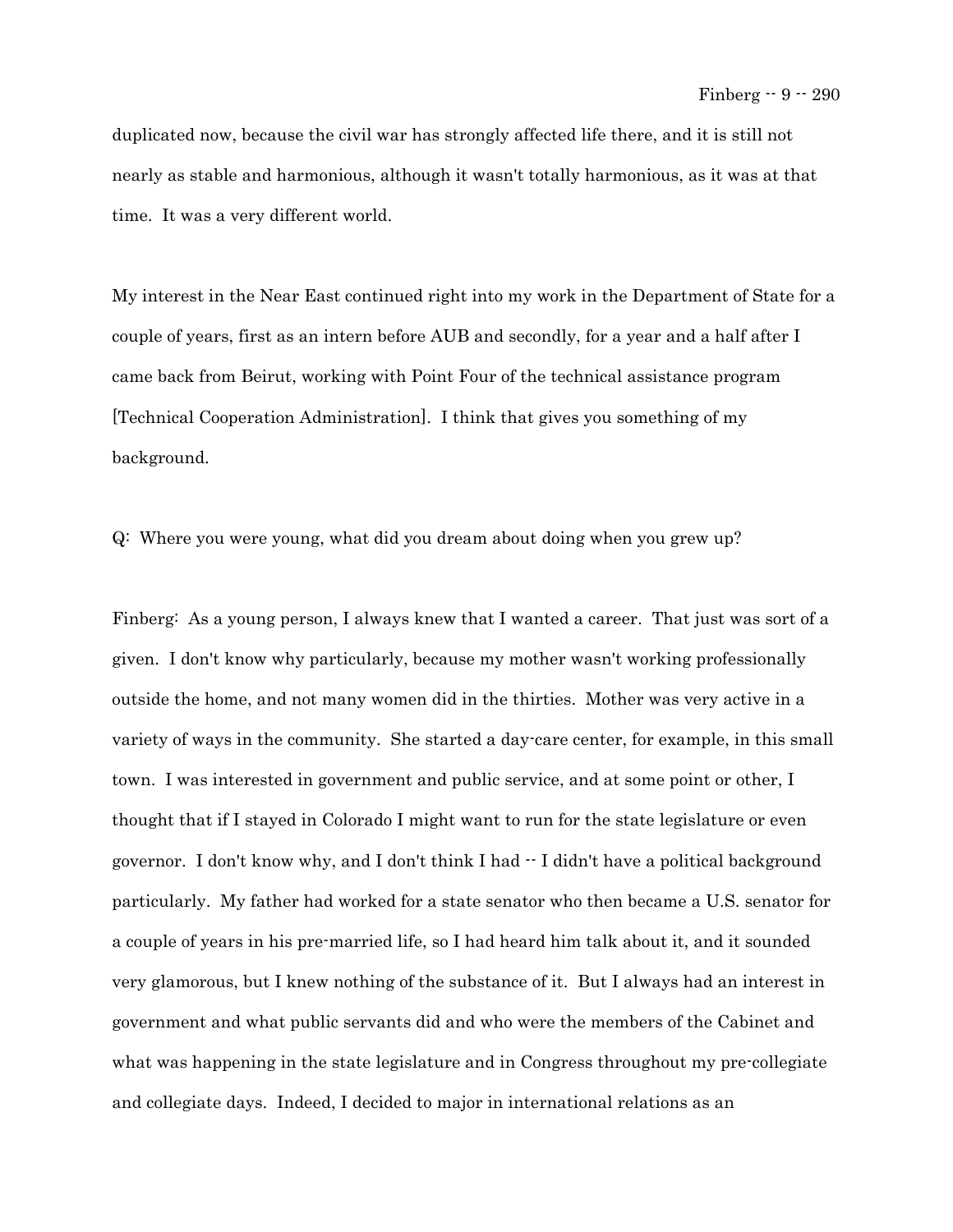undergraduate at Stanford, and then went into the Department of State for a year as an intern between graduating from Stanford and going to the American University of Beirut. I had no idea, if that internship hadn't come through, what I would do. I knew I didn't want to be a teacher, which all the women in my family were, or almost all were. I hadn't really found any other profession or line of work that I thought was challenging and interesting. A lot of my friends became department store buyers or worked in fashion. I was determined that I was not going to be a secretary when I graduated. It seemed to me that men were being offered more interesting jobs as soon as they graduated from college, and women were being asked if they would like to be secretaries, and I just said no.

For some reason, I never had a particular interest in the for-profit world, and I don't think it was a conscious decision, but why it parsed out that way, I have no idea. It was things in the government world, whether it be state or federal government or international affairs, that held much more interest for me.

Q: Why do you think you wanted to come to Carnegie Corporation?

Finberg: Initially I wanted to come to Carnegie Corporation because I had two friends working there, one with whom I had lived in Washington before I was married and when I was working there, and the other a person with whom I had worked at the Institute of International Education when we both first came to New York, who I then put in touch with my friend at Carnegie Corporation and was employed to work there, a brilliant writer and editor, although she wasn't trained at that; she just was, and had that role at Carnegie Corporation.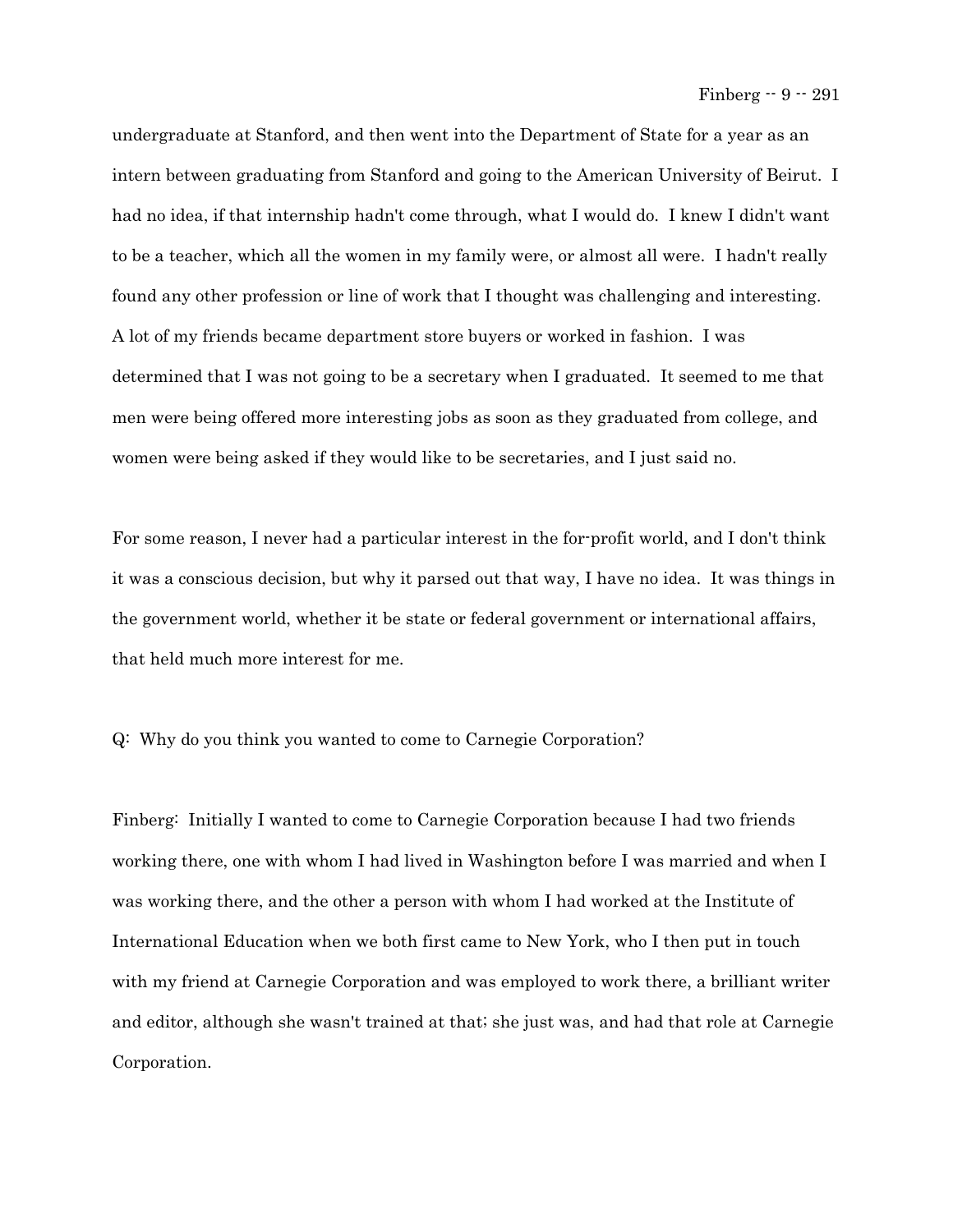When I stopped working at the Institute of International Education, I was looking around at what else I might do, and they asked me if I would like to come do some writing and editing for them, particularly doing précis of manuscripts that had been written under Carnegie Corporation grants, to see whether they were publishable or not, as though I had the ability to make that judgment, and to tell the program officers at the foundation, who didn't have time to read the manuscripts, what the basic theses and arguments were in the manuscripts. I did a few of those, and I actually did summaries of two books that were published as a result of corporation grants for publication, and those worked out very well.

I think they were doing exceedingly interesting things. The grants that they were making were very interesting. The people who worked there were exceedingly interesting. John Gardner was the president at that time. My two friends, Margaret Mahoney and Helen Rowan, I thought had very good minds and were wonderful people. They had wisdom, intelligence, perspective, a sense of humor. And John [Gardner] I very much admired. I had met him initially through Stanford activities. He and I were both Stanford graduates, and he came to a few Stanford alumni events in New York, and that's how I first met him. So it sort of  $\cdot\cdot$  one thing led to another.

At one point after I had been doing writing and editing for the foundation for maybe four years, I decided -- I was in my early thirties -- I really should decide what I wanted to do and go out and get a real job, and then I was asked if I would like to be, in fact, a junior program officer. I had assumed that I would not be offered such a position because I was a woman and they did not have any woman program officers at that time, and I did not have a doctoral degree, as did almost all of the program officers, all but two, and they were both working on the Commonwealth Program, which was a little different. So it was an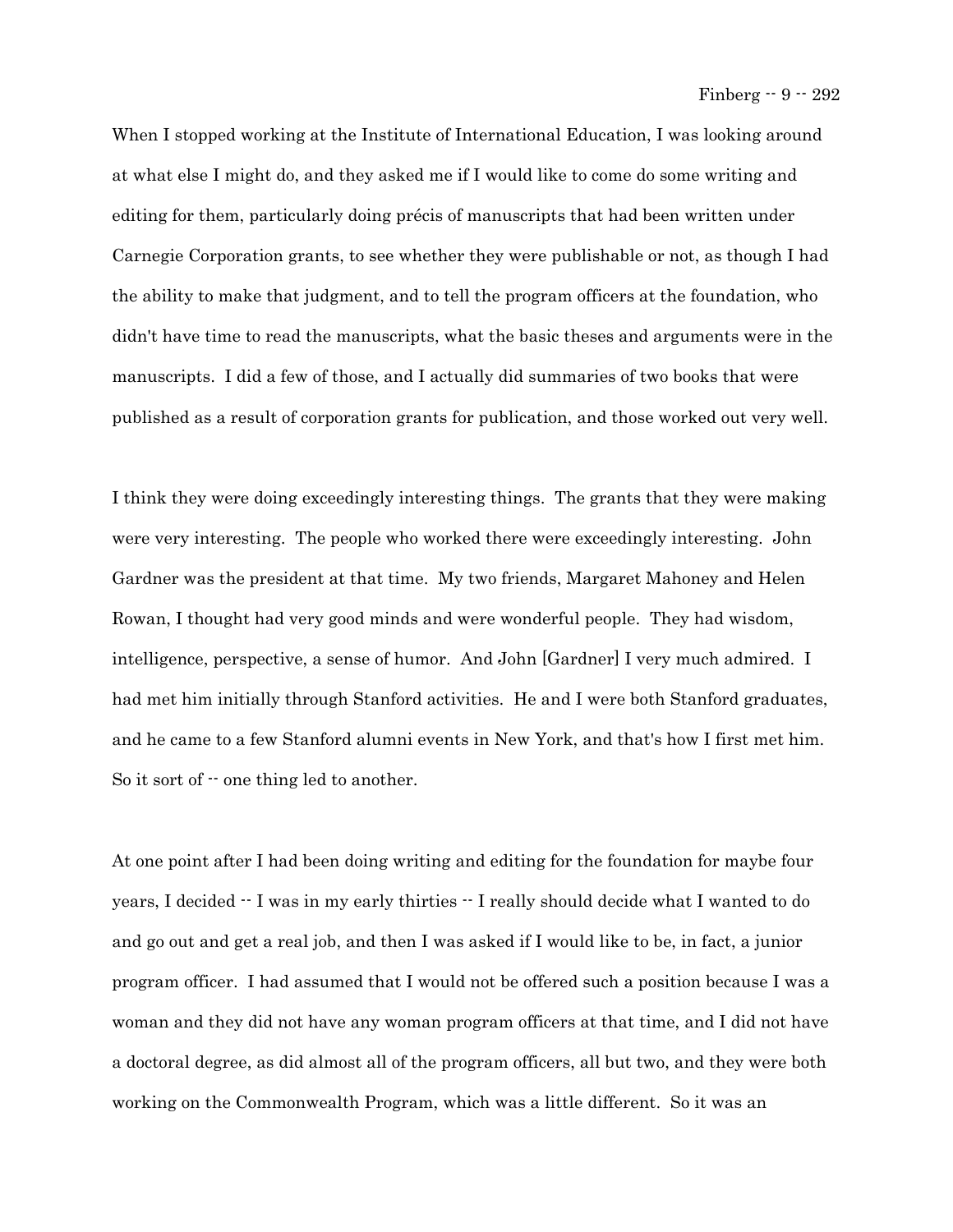unexpected offer, and one I looked at when it came, and I've never been sorry. Every time I thought I was getting burned out or stale or bored with what I was doing, a new opportunity came along, so it's been a wonderful experience.

Q: Give me a sense of the day-to-day life at Carnegie.

Finberg: It's hard to characterize the day-to-day life, but I think I can give you an idea of some of the things that I did there, and it's varied a fair amount under different presidents. There are always a few staff meetings of different groups of staff involved. In the earlier days, under John Gardner and Alan Pifer, we had weekly staff meetings of all of the program and corporate officers to discuss proposals that were to be recommended to the board or that staff were proposing to recommend to the board, and the purpose of the meeting was to discuss the proposals and make sure we all agreed that it was a proposal that we should recommend, the people, the ideas, the budget were of such caliber that we would be willing to stand behind our recommendation. That meant you had to read the docket, which was the proposal and the staff work that had been done in advance, records of interviews, site-visit memoranda, references that had been done on people and the idea, peer reviews of the proposal itself. A lot of your time went into gathering that kind of information, traveling for the site visits, to wherever the proposal was, answering correspondence.

Each program officer probably handled somewhere between five and eight proposals that you would not recommend for a grant, compared to the numbers of grants you would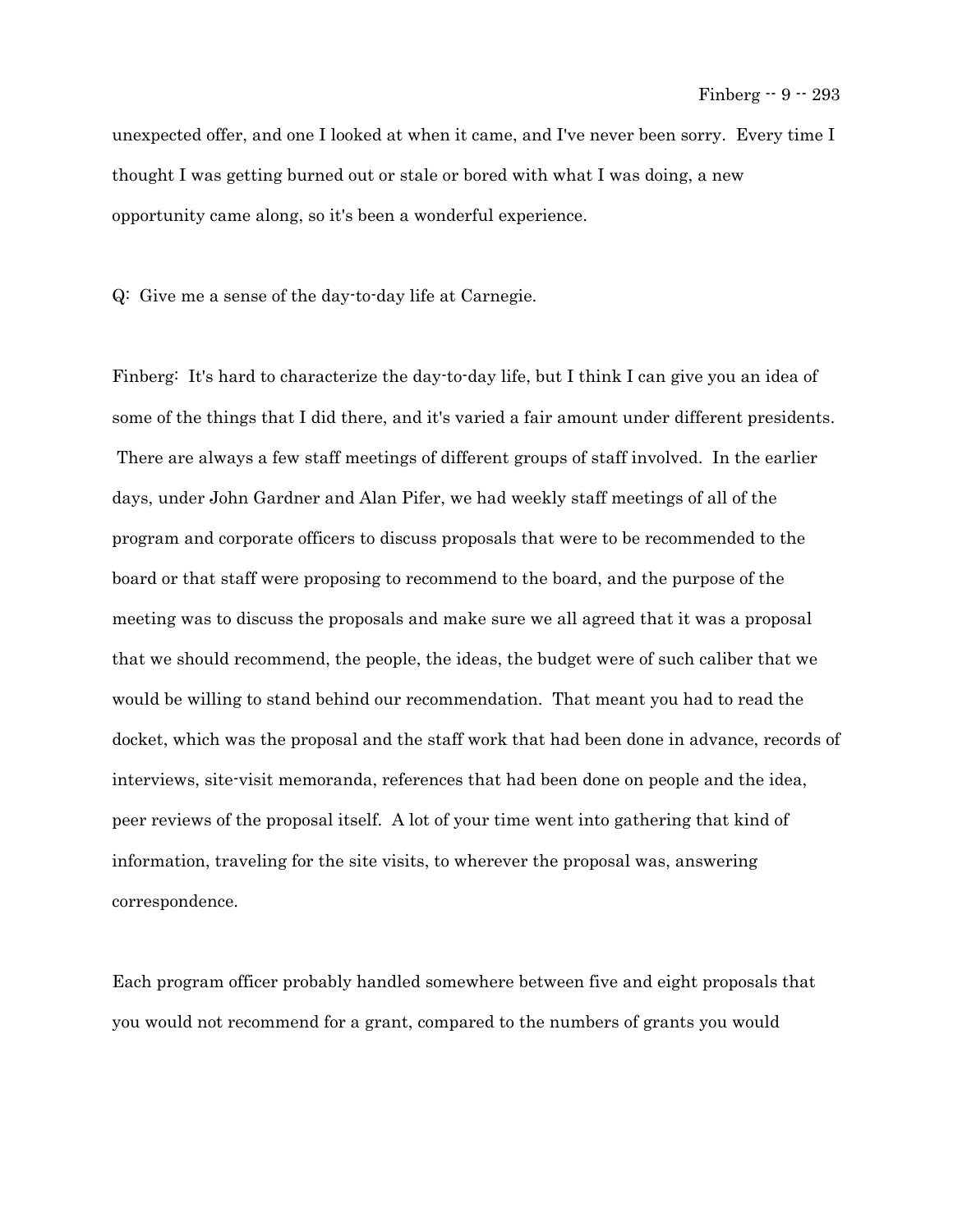recommend. The secretary's office would turn down an additional ten to twelve proposals at least, so the ratio, curiously, has always been about twenty to one, the number of proposals that you receive versus the number of grants that you make, that the corporation makes --

Q: You were making proposals to the board at a very early time, too, in your career there. I'm recalling an anecdote about some homework you did behind a grant renewal.

Finberg: Oh, yes. [laughter] That anecdote to which you refer relates to a time when I had been asked to attend the weekly staff meetings, but was not yet responsible for recommending any proposals for grants myself. But in order to play my part in the staff meeting, I had to read the dockets, and when a recommended grant was a renewal of an earlier grant that we had made to continue the project or complete it, whatever it might be, you needed to know something about what the first grant was made for and what the reports about the work under that grant said.

I went to the files to check on one proposed renewal. I found in the records very unsatisfactory reports. Both the institution and the staff members at Carnegie were not very happy with the work that had been done and the progress of the work. So, I simply asked questions in the staff meeting about why did we want to renew this, particularly in light of the previous unfavorable reports. I don't know why, but the proposing staff member hadn't really taken this into consideration and was a little bit caught off guard, but in the end we did not recommend a renewal of that grant. So, that was perhaps my first assertiveness, first act of assertiveness at the foundation. Whether I did it well enough that they thought I could handle proposals I'm not certain, but it didn't keep me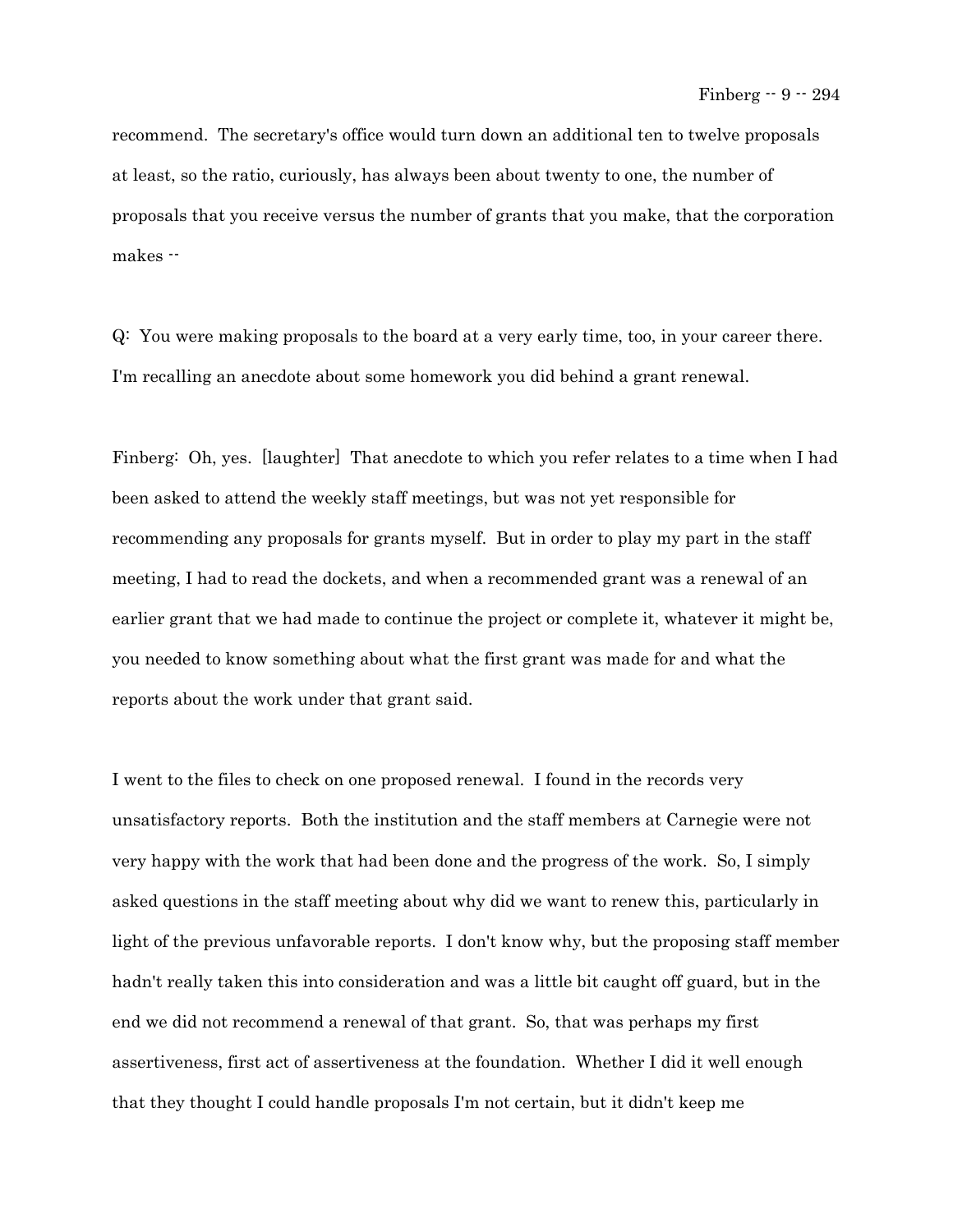from becoming a program officer.

[END OF SESSION]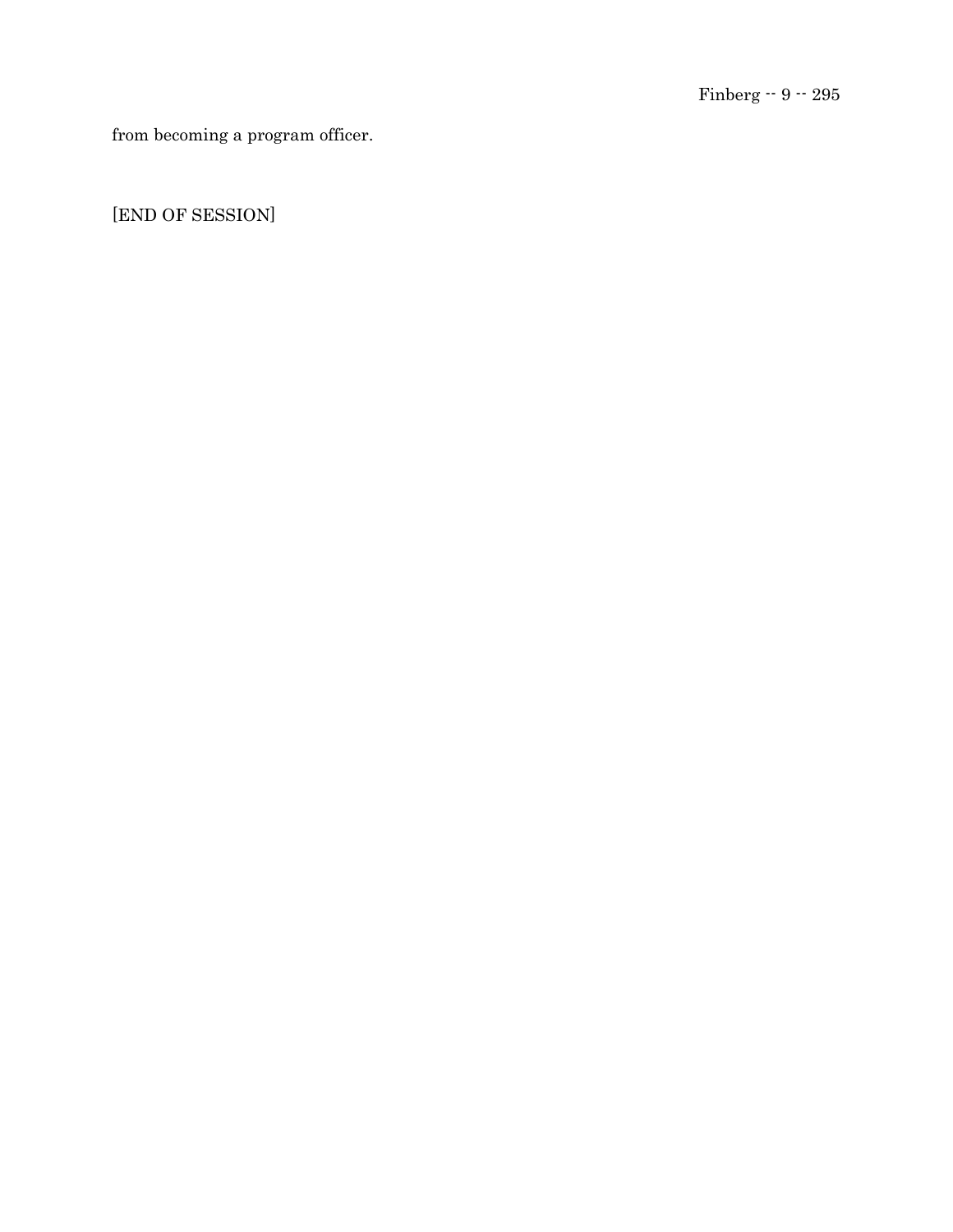Interviewee: Barbara D. Finberg Session #10 - VIDEO Interviewer: Brenda Hearing New York, New York Date: November 21, 1997

Q: More about the daily life at Carnegie. Was it, and is it, a good place to work? And some examples of why that may be so.

Finberg: Carnegie is a very good place to work, as is evident by the small turnover, relatively speaking, that we have in staff, for a number of reasons. The people who worked there are all intelligent, well educated. They have a common sense of purpose, I think. We certainly strive for that, and I think we have succeeded, but everyone believes that the mission of the foundation is to make grants in a given number of areas, to improve the quality of life or the quality of knowledge, the kind of knowledge that we have about certain ideas and fields, and we're all working toward a common goal. So that there isn't any reason for any sense of turf or ownership of a field or a given set of activities. You're all cooperating together toward common ends, so that whether you're grant-making or support staff or part of the administrative staff, the treasurer's office, the secretary's office, the personnel office, or the mail room, or the dissemination effort, the publications and other activities in dissemination, it's all toward a common goal. And that means that the staff does work very well together. There have, over time, been some problems where someone will feel they're not being treated quite right or they're not getting the same recognition that someone else is. Natural human tendencies.

It's also a place where the focus is on the work, not on keeping to strict rules. We try to

## **TTT**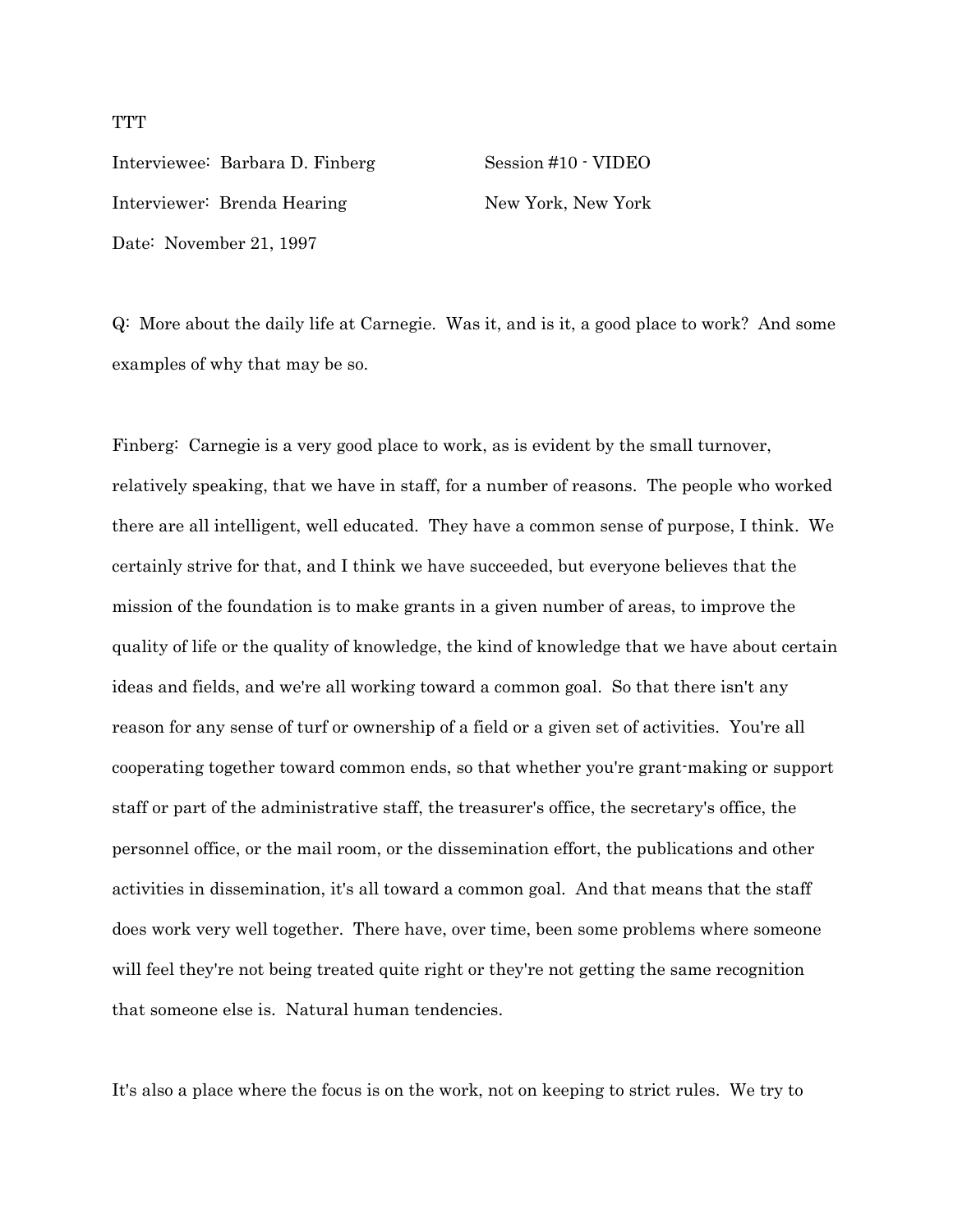have people there at nine, and our closing time is five o'clock, but we have flex time so that if you work better on a nine-thirty to five-thirty schedule for any good reason, you may work on that schedule, or you can work on an eight-to-four schedule or an eight-to-three-thirty with a half hour for lunch. Some people come at eight and leave at six. We're very reasonable about, and recognize, obligations of family and personal life, so that if you have children and need to do something with your children, take them to the doctor, go to a school play or see the teachers or anything else, that's certainly acceptable. On occasion you can work at home when you know that you really need to be out of the office to be able to concentrate on something and not have interruptions.

The nature of the persons outside that we work with are also stimulating, interesting people, so that adds to the quality of the work: people work very well together. We have high standards, always have had, in the quality of our relationship with each other, the quality of our relationship with people outside the foundation, whoever they may be, and in everything that we do. So, the written work, the oral work, all of it.

## Q: Have you formed close friendships at Carnegie yourself?

Finberg: Interesting to think about the relationships that you form. As I mentioned, I had two close relationships when I came there, and I have formed other close relationships, but there hasn't been a large amount of socializing outside the office on my part. Interestingly, I think that goes on more among the administrative staff than it does among the professional staff, simply because many more of the administrative staff, administrative assistants, secretaries, are single persons. They tend to be mostly women, not exclusively but mostly, and they don't have already the family and other ties that draw them away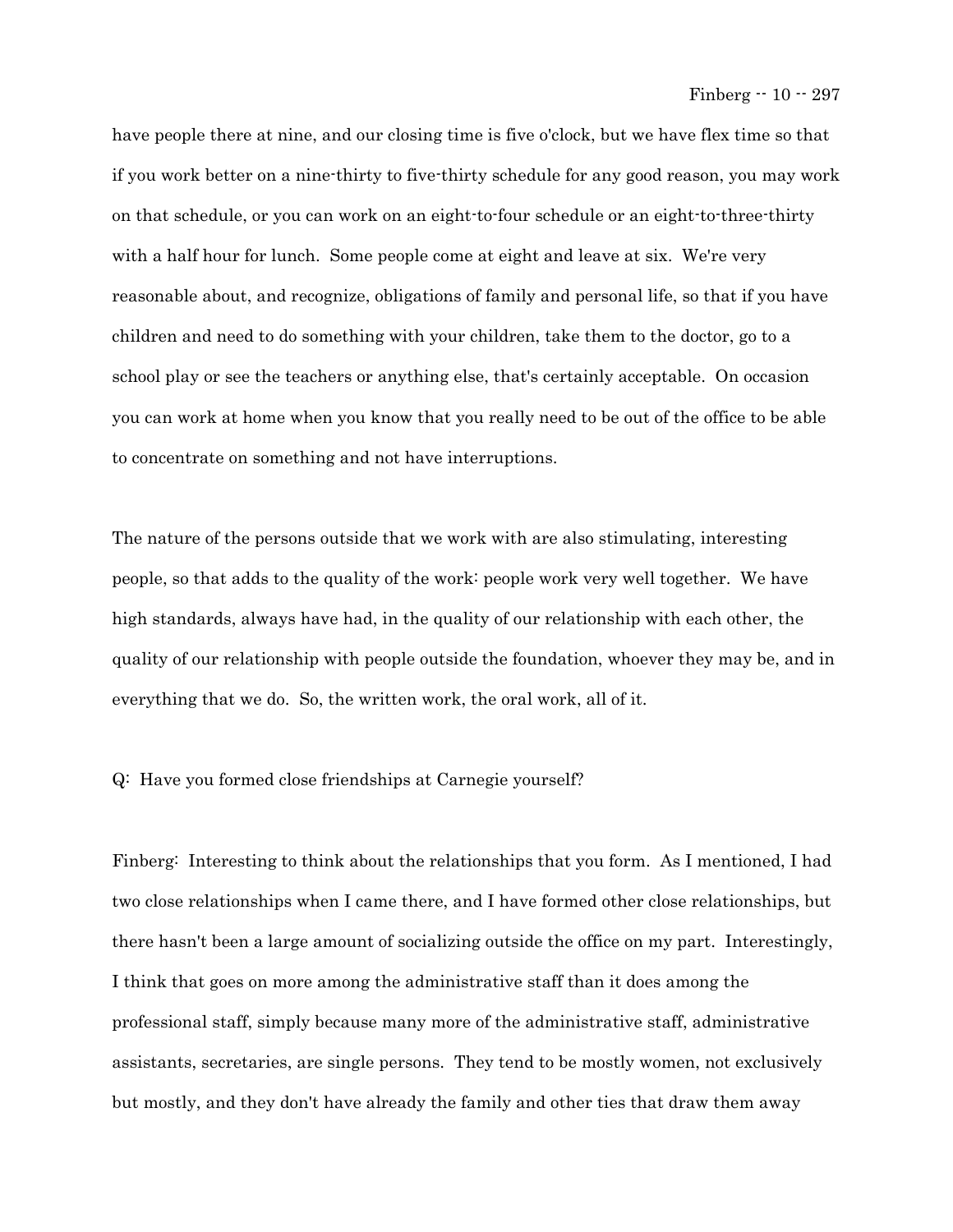from each other rather than toward each other outside office hours. They all have their own individual sets of friends, but there are some people who do some things together outside.

I and my husband have had social relationships with some of the people inside, but it's varied over the years. So, I don't think that's a basis for people enjoying their work there; it's what goes on during the working hours, but it doesn't hurt to have good relationships outside. Maybe the fact that there aren't a lot of good relationships and aren't a lot of close relationships on the outside makes it better during the working hours, because that doesn't influence the working hours.

Q: What about helping each other in times of crisis?

Finberg: It's a very strong organization in that respect. There is a sense of family there, and we refer to ourselves, even when we grew up to be almost a hundred persons, we still refer to ourselves as the Carnegie family. Maybe I do more than others, and I've fostered that in some way. I think it's good. And they help each other whatever the crisis might be. It may be in the office. You have a huge job to do, and you can't possibly do it by yourself, and people will pitch in from any level and help out.

I personally went through about five years that were very difficult. My husband's illness went up and down over that period of time, and he died two and a half years ago. During all of that time, staff could not have been more helpful or more supportive in any way. Not too long before his death, I received a very nice recognition from the New York Women's Foundation. Unbeknownst to me, my Carnegie staff colleagues had taken at least two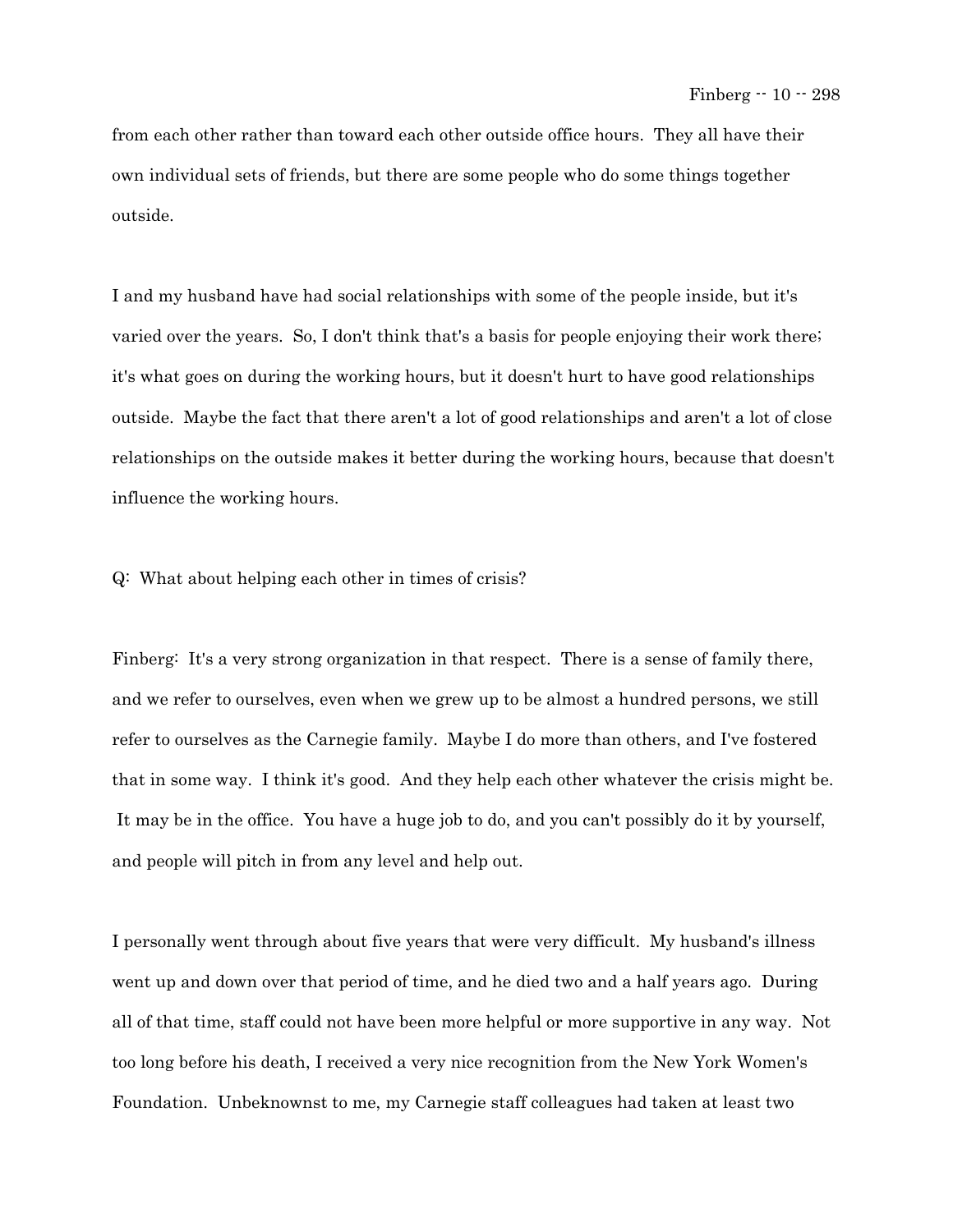tables at the breakfast, and there they all were, supporting me at that point, which was a rather difficult period for me. At the time of his death, they really rallied around in every way, and I think nearly everyone, including some trustees from out of town, came for the memorial service for him, which was unusual.

Then I got sick after that, and, again, they were there helping in every way. Now that I'm trying to pack up and move on to my new life, they still are being supportive and helpful, which is wonderful. But we've all helped each other in that respect. So, that's been very good, and it facilitates close-working relationships as well. We celebrate birthdays and anniversaries.

Oh, I haven't mentioned, when you asked about what a daily life there was like, one very important aspect for people who work at Carnegie Corporation is afternoon tea. This dates way back to the founding of the corporation, when Mr. Carnegie at home had tea every afternoon, and that has continued in the corporation until this day. It simply means that there are tea and cookies or other things to munch on available in the tea room, and you may go there and join your fellow staff for fifteen minutes or so, or you may go get it and take it back to your office, or invite guests in to pick it up and take it back to the office or even to sit down with you there. But it's something that continues, and it's a way of bringing staff together from every level. It's very pleasant.

Q: Let's talk about conflict a little bit. How did the Carnegie staff handle conflict during Alan Pifer's leadership?

Finberg: Did we have conflict during Alan Pifer's leadership? Yes, we had a little bit. I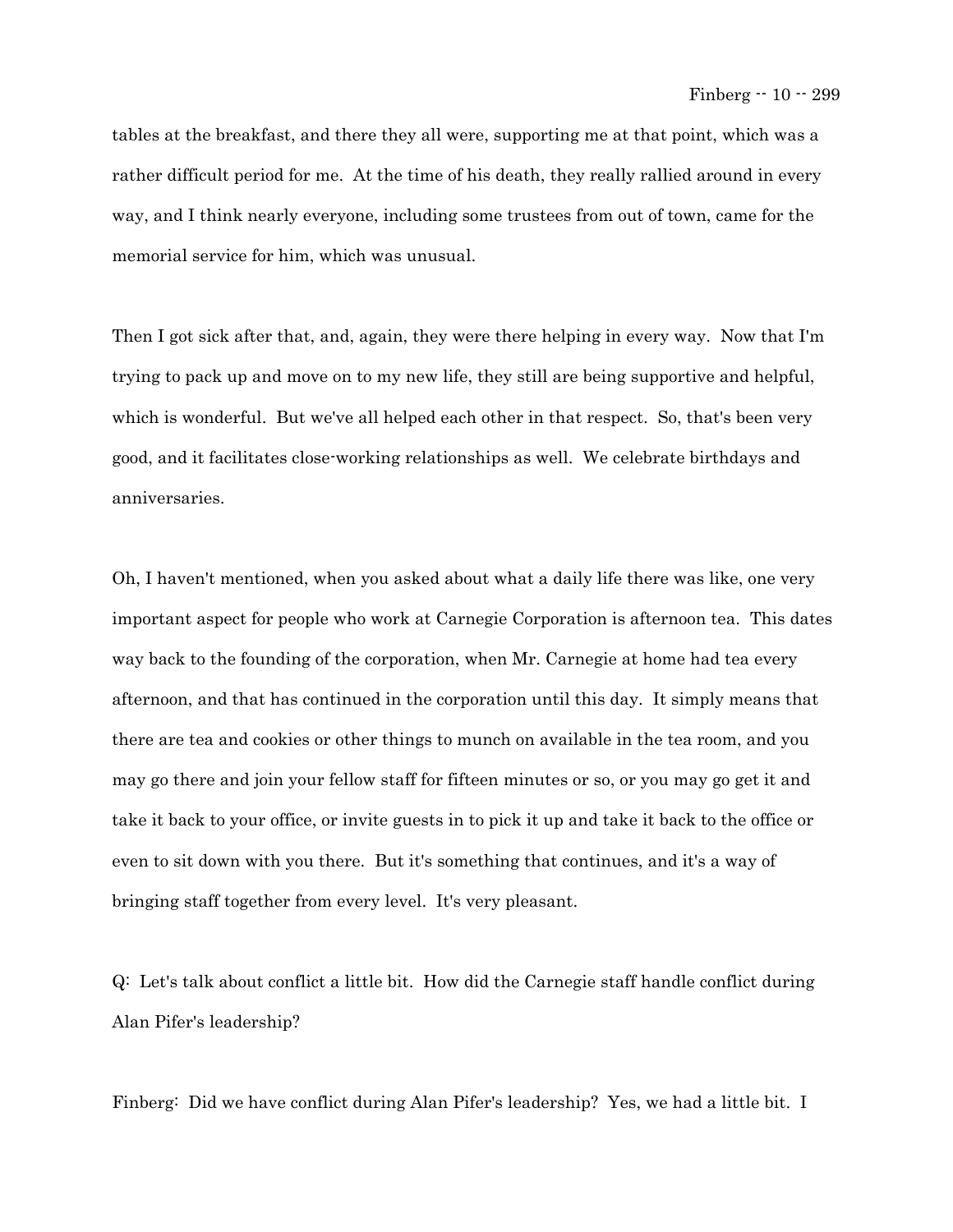don't recall any huge conflict. There were one or two staff members who, I think, did not feel that they were being treated fairly and equitably, or that they were working for someone who made unusual demands on them, and they would talk to the director of personnel. Sometimes I was the person that they talked to because they felt comfortable talking to me, particularly after I became a vice president.

Alan was very good, also, about confronting a problem and dealing with it at the time that it developed so that it didn't fester and become an open sore of some sort, so that I think there were one or two persons who were asked to leave when they simply could not work with their fellow colleagues in a congenial manner. So that happened also.

It was different, a little bit, from David Hamburg, who has a harder time -- who had a harder time  $\cdot$  telling somebody that their job had come to an end or that they weren't working out. He did that on at least two occasions at the beginning of his term, one person who wasn't working out terribly well, wasn't performing at the standard that he felt was satisfactory, and another person who had been engaged under Alan to do a job working with corporations to see whether we might have some collaborative enterprises, for whom there really wasn't a job under David, because he didn't see that that was something we were going to do, hadn't worked  $\cdot \cdot$  not because the person couldn't do it, but simply because corporations weren't given to collaborating with foundations very much. And therefore, he didn't see any need to continue that person in that role, and she quickly found another opportunity. But he would rather ask somebody to do something else or move them around a bit than ask them to leave. He found it very hard to let somebody go.

Q: Apart from these presidential decisions and questions of hiring and firing, which we'll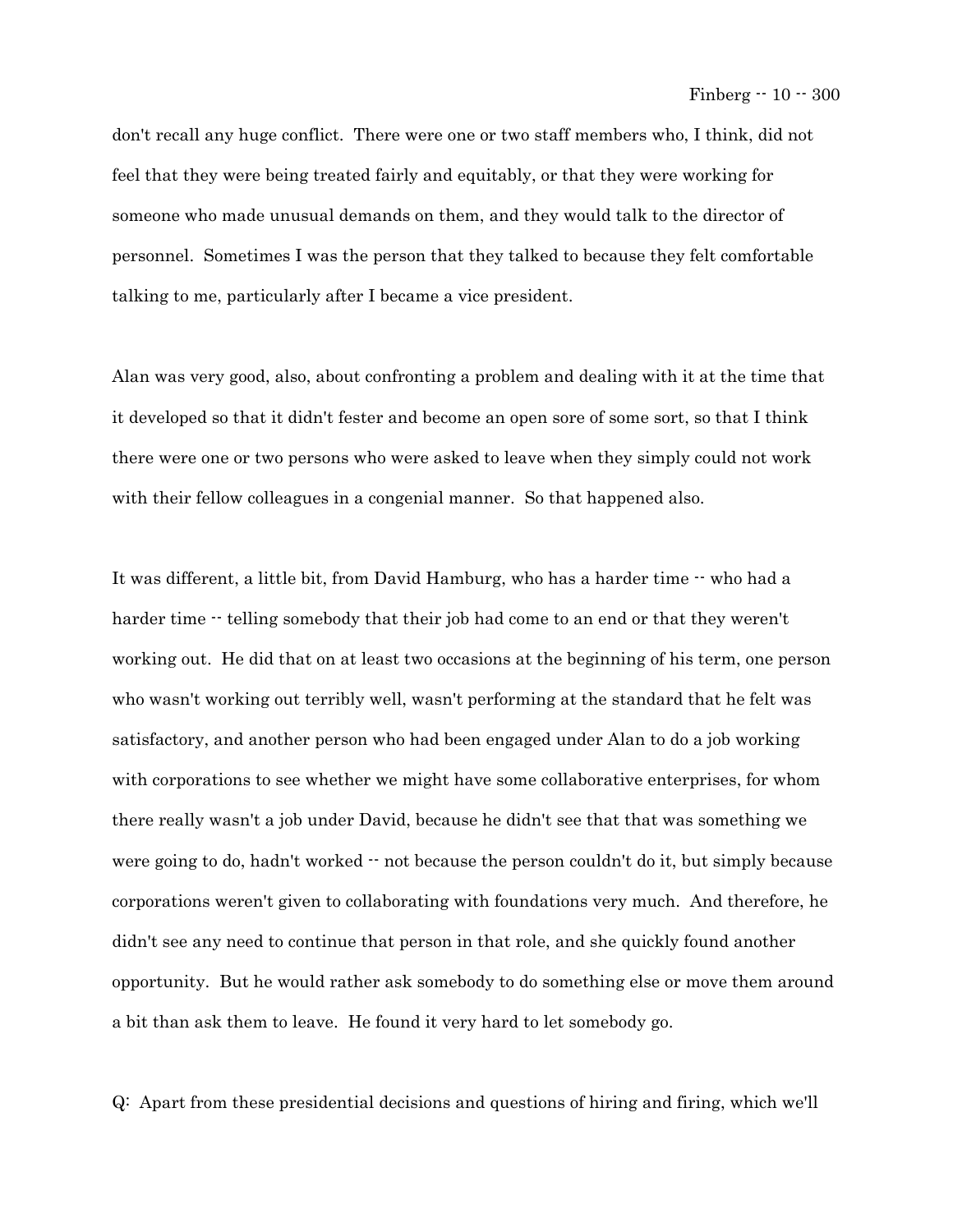get to, I'm wondering about internal staff conflict, present or not present, and how it may have been handled, if it was present, during the Pifer years and during the Hamburg years.

Finberg: At the time, toward the end of Alan's presidency, when we had these weekly staff meetings to discuss proposals, there were a few occasions when we had some serious differences of opinion about proposals and about whether, particularly at the end of the fiscal year when we had a smaller amount of money left than we had grants that were being recommended by all of the staff, the question how to deal with that, whether to cut every grant proposal slightly so that you could make them all but at a reduced level, or whether simply to do some and not others.

We had some difficult discussions, but Alan would accept staff recommendations in the end, which we finally did by secret ballot. It was interesting. We'd have a discussion in the staff meeting, and then staff could vote on the proposed grants, giving them a one, two, or three, depending on whether they liked them a lot, a little bit, or not at all, and the ones with the highest scores, because three was the worst grade, would be dropped. That was a bit hard to accept, yet it seemed fairer, in some ways, than battling out around the table, or at least it worked better.

Near the end of his term, Alan invited trustees to come to staff meetings, because he thought they needed a better understanding of how we functioned. Some did come. They did not understand the nature of the conversation going on around the table. They thought we were unnecessarily adversarial and that we would recommend grants that we didn't really believe in, because they didn't understand the give-and-take process that was going on, and that led them to think that there was more discord among staff than there was.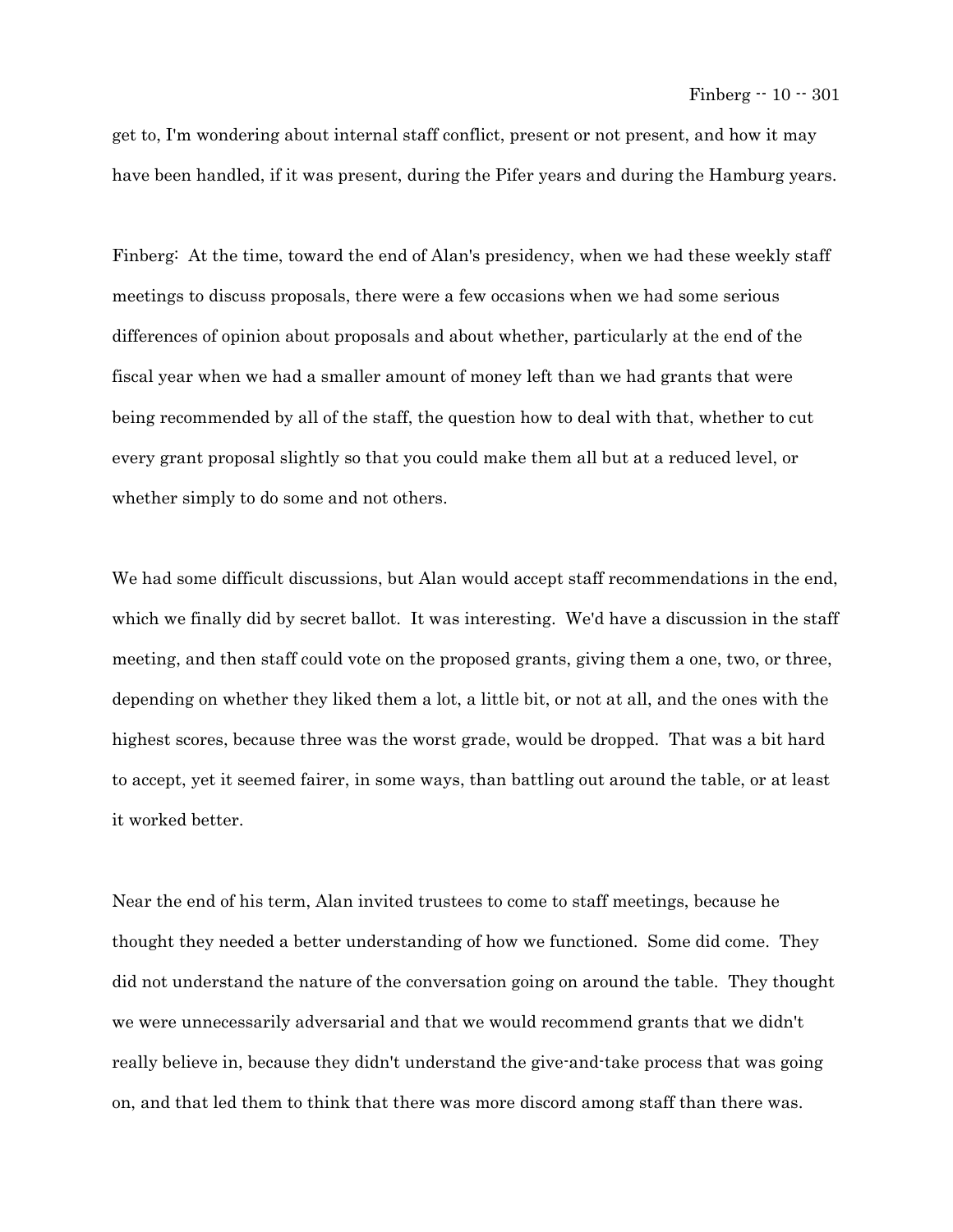That was reported to David Hamburg, I know, when he became president, and probably had something to do with his thinking about how he wanted to shape the staff organization, but I think it was far less than the trustees thought it was from their attending one or maybe two staff meetings.

Q: Let me ask you how people get hired at Carnegie. What are you looking for? And how, if they do, how do they get fired?

Finberg: The corporation, under John Gardner, and, I think, prior to John, looked for professional staff, that is, program officers, who had a doctoral degree or an equivalent. We hired at least one lawyer during his term  $\cdot$  two lawyers; no, one lawyer and one under Alan's term  $\cdot$  who were flexible. Fritz Mosher, for example, came in with just completing his dissertation in the field of child development, and the first thing he did was work on state and local government. That wasn't entirely outside his experience, because his father, at that time, was a member of Congress, so he knew something about politics and state legislatures and Congress and how they functioned. But people were expected to be able to function as generalists, in one sense of the word, to work across fields and acquire the knowledge or do the background reading that would be helpful to them in making judgments and be able to switch from one field to another if the foundation decided to switch its emphasis or its program activities from one field to another or if we needed somebody to take on an additional field or look at a different kind of proposal.

Gradually  $\cdot$  well, not even gradually  $\cdot$  under David Hamburg, we hired specialists, that is, people who had a Ph.D. in the field in which you wanted them to work. Between John Gardner and David Hamburg, Alan tended to look for persons with a doctorate or an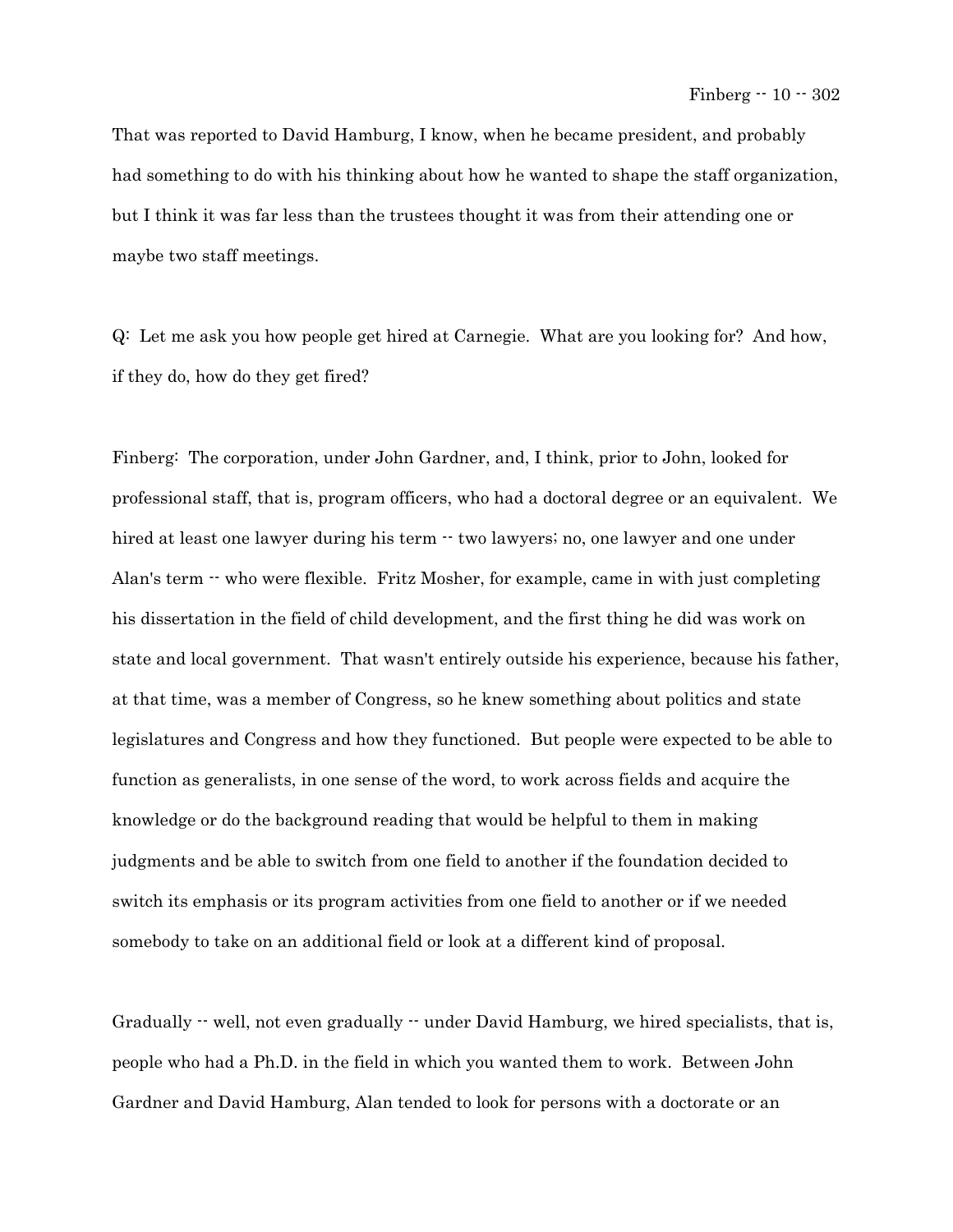advanced degree who could work in the field, but not necessarily in the field in which they were going to work. He wouldn't turn them down for that reason. But we became more specialists in the field in which we were working than we had previously, and there was less shifting about, in a way, although contrary to all of that, when David Hamburg came, Fritz Mosher, who had then been working in education, elementary and secondary education and education finance, was very interested in international security and arms control, and asked to work with David Hamburg on the Avoiding Nuclear War program, and, in 1983, switched over to that.

The administrative staff, secretaries, administrative assistants, generally the support staff, we have always looked for persons with college degrees. They didn't have to have them, but generally persons with that much education had more interest in what we were doing and could be more related to it, and it would be not just a job for them, but something that held some substantive interest as well, and, indeed, more than one person who began as a secretary was able to move into the program work later and did so. Even Florence Anderson, who started as a secretary in 1932, became the secretary of the corporation and a program officer in her own right before she retired.

For secretary of the corporation and for the treasurer's office, you did have to have people who were experienced in accounting, bookkeeping, functioning as a controller and with some financial knowledge. Before I went to the foundation, at some point, and I can't tell you precisely when, the foundation began to manage less of its investments in-house. It had never managed all of them, but it supervised them more closely in-house in the 1920s and '30s than it did in the late 1940s and succeeding years. So that, at one point, we had somebody who was very knowledgeable in the treasurer's office in investments. By the time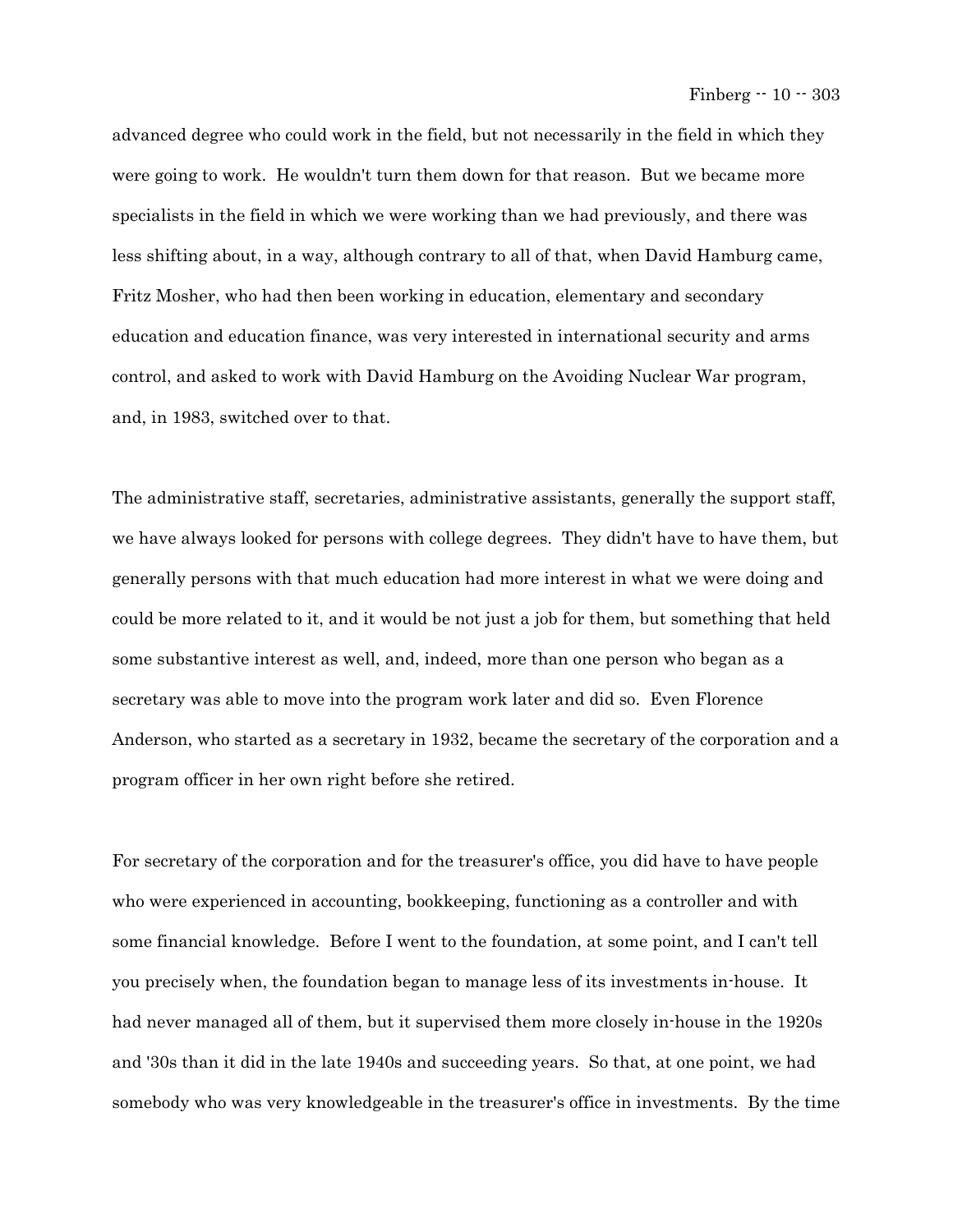I came, that was not a requirement for the treasurer. The current treasurer has become very knowledgeable in the field of investments, and oversees our investment managers and all of our investments very closely and still reporting to the Finance Administration Committee, but she wasn't hired because she was a specialist in investments; rather, a CPA and very knowledgeable about accounting and the role of the treasurer.

## Q: How do people come to the attention of Carnegie?

Finberg: Good question. How do people come to the attention of the corporation? All sorts of ways. Sometimes through a search firm. Sometimes from grantees who know about good people who are coming to the end of their graduate training and would think they would like a foundation. David Hamburg invited a couple of junior program officers whom he had known in their graduate days. Others have worked in other foundations and knew our foundation staff members. Some come in off the street and apply.

I think, rightly or wrongly, fortunately or unfortunately, the majority of the people who have come to the foundation knew somebody or something about the foundation before they came to be considered for a job. But when I hired a program officer to work with me on special projects, I simply started inquiring around, and I got a number of resumes from a lot of different sources. I wrote to grantees and others, sent them a job description, persons who might fill the job. Eventually, I hired somebody who knew about the job opening from a program officer in another foundation. He had an assistant there who he thought was very good, and when that foundation had closed out the program in which she was working, had actually sent her as a consultant to one of their field offices to organize things there. When she returned, she had gone to work as a consultant to the Ford Foundation. So when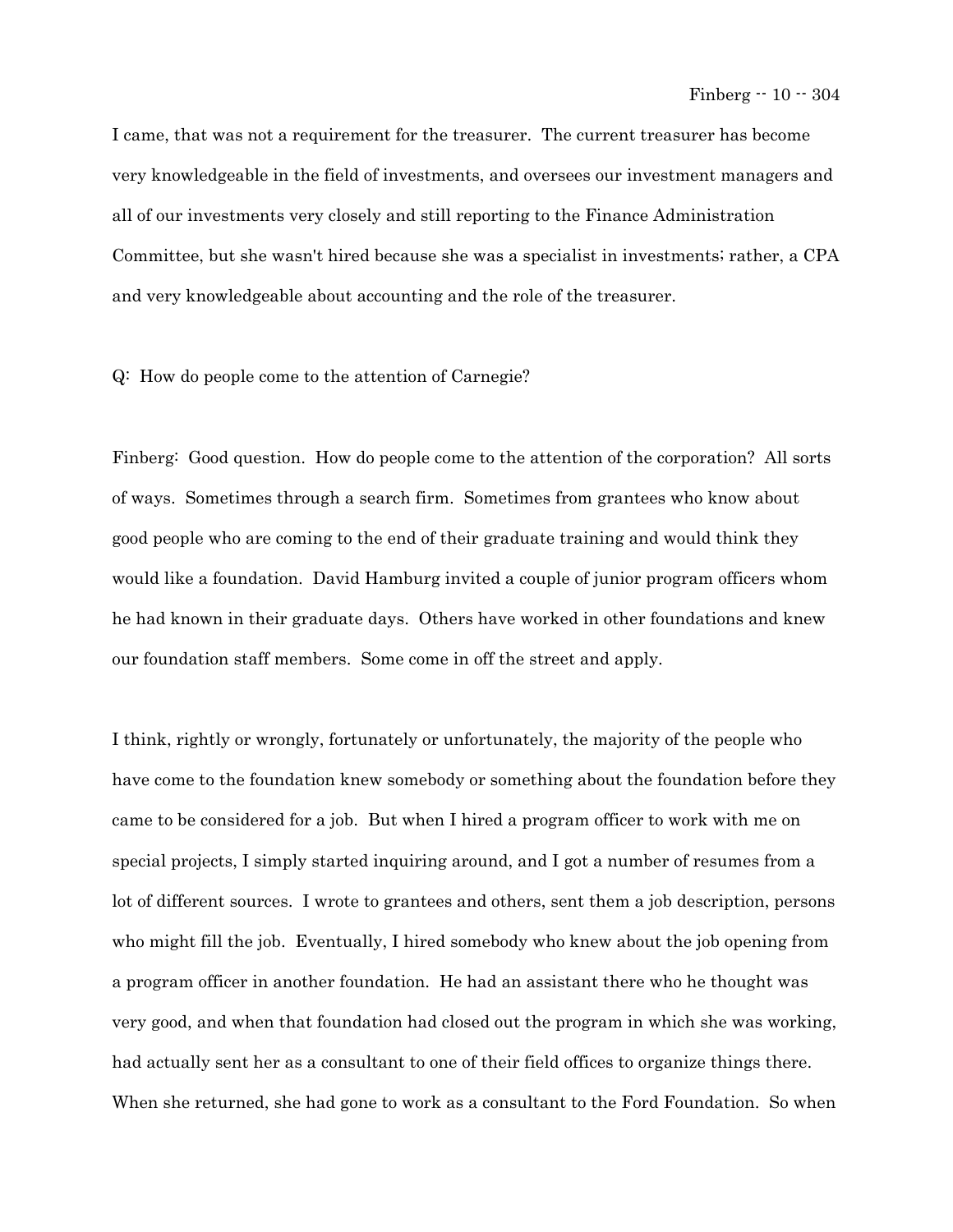she came to Carnegie Corporation, she'd had experience in the Rockefeller Foundation and Ford Foundation, and so, knew the foundation field well. It made her particularly helpful in many ways when she came to Carnegie. She didn't have to learn how a foundation functions. But there's no reason why we shouldn't, and we do, throw the net quite widely when we are looking for someone. It just happened that, very often, you do find somebody who's known to somebody else and who that person thinks would be very good, and they turn out to be.

How do they get fired? They may be fired because they simply don't measure up to the job for which they have been employed  $-$  a secretary who can't get in on time, who isn't accurate in her work, who makes travel reservations that are not the right ones, who tells your husband you're coming in at JFK Airport when you arrive at La Guardia, and he goes all the way to JFK to meet you. [laughter] Makes you very unhappy.

People who don't concentrate on their job and don't do the quality work that you anticipate. At the program officer level, there have been one or two persons who really didn't find the work satisfactory, not their idea of what they wanted to do, so that it was a general agreement that they left because, in one case, it was someone who felt that he would really like not to make the grant and then keep hands off, but rather be engaged in the implementation of the project himself and felt that he would be better off on the other side, being a grant-seeker and carrying out the projects. Another person who simply did not enjoy the work and, I think, might have kept on longer had he and the president not come to an understanding that it wasn't working out well on either side. So, it's not quite firing, but it's a common agreement that things aren't working out very well.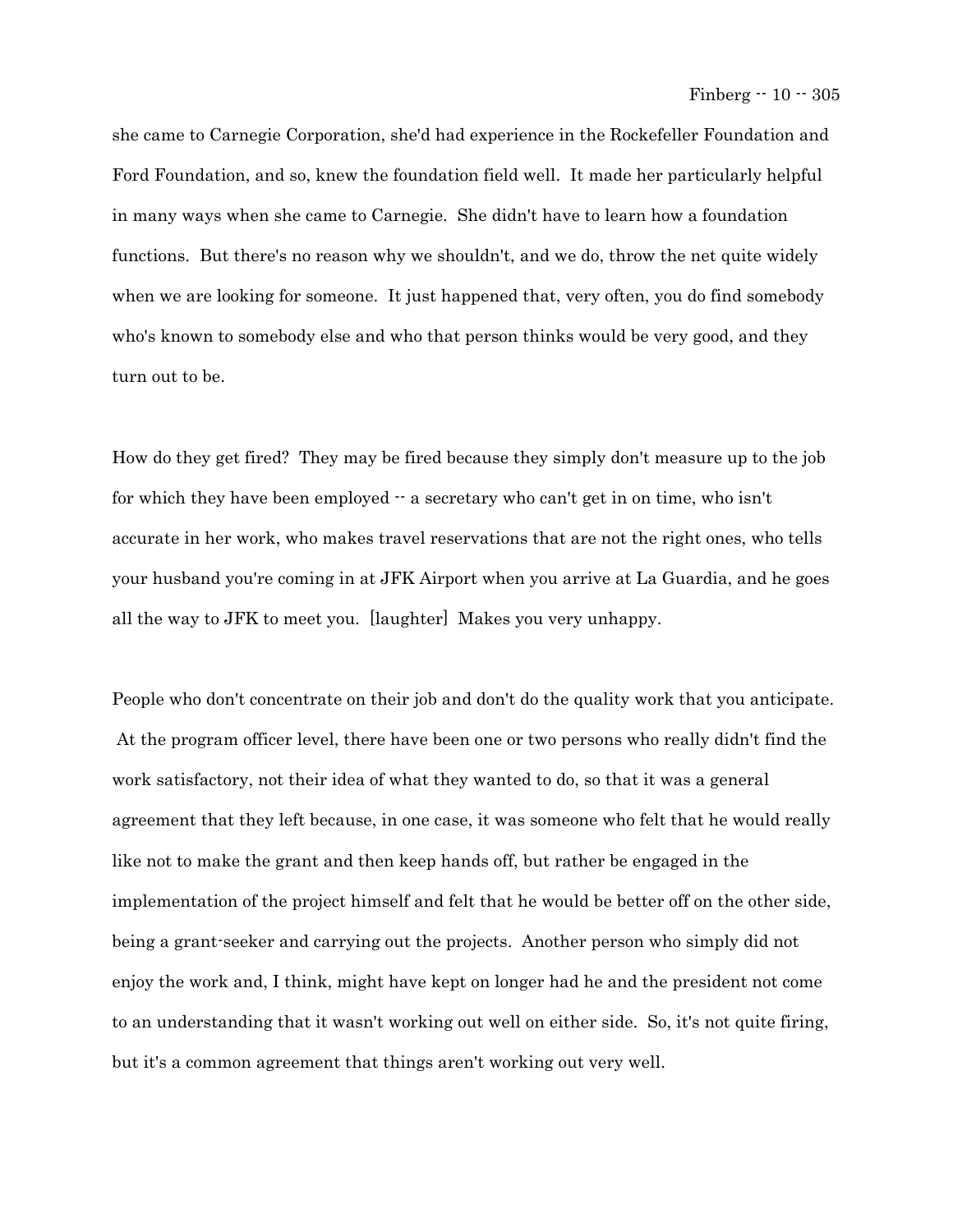Q: Is there any sort of unacceptable behavior in the Carnegie culture that might provoke a firing or consideration of a movement of some kind?

Finberg: Yes. I referred to the quality of the work and your own standards for the work. We have, at least on one occasion, had somebody who was really a troublemaker. Nothing was ever right, and she was always fomenting staff to rebel against something or to complain about something or, in some way, to create problems. We came eventually to realize that it was not the organization that's having problems; it was that individual, who really wasn't happy there and who would be happier someplace else, and we let that person go. We make arrangements. We do give severance pay when we terminate someone, unless it's for a cause, and we did have to fire somebody once who took some money, somebody who was coming back from the bank and left the bank with more than he arrived with. But that doesn't happen very often at all. Thank goodness.

But I think it's quality of work and ability to work with your colleagues and with those on the outside. We do not tolerate arrogance in relation to other staff members or in relation to grantees or applicants. We are there to learn and to be helpful and cooperative, and other behavior is not tolerated.

Q: People do seem to tend to stay at Carnegie for a long time.

Finberg: Yes, they do.

Q: Why do you think that's so?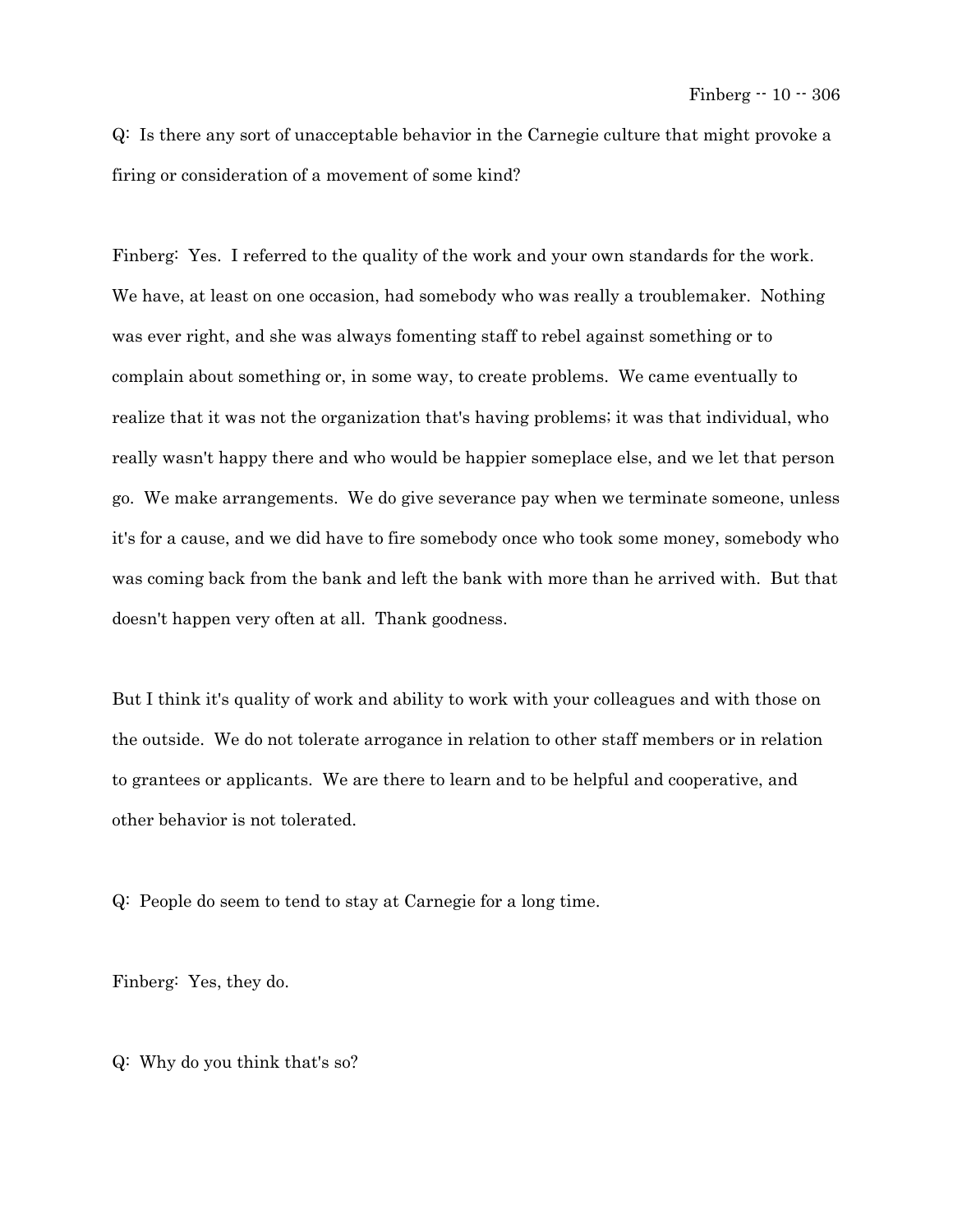Finberg: I think they stay there because (a) the working conditions are very good, the salaries are good, the benefits are quite considerate and very thoughtful and well administered, but more than that, the work itself is stimulating, and it is never the same from day to day or from year to year, so that, in general, you can always feel that you are growing. You can work in one area, as I did in early childhood, for a long period of time and feel that you have reached, at least for a while, the limits of your growth, or you don't see ways in which to make it more stimulating, you don't quite know where to turn next or you feel you've grown tired of that subject and would like to do something slightly different. That may mean an evolution in a program, or it may mean you will shift your focus or7 emphasis.

I shifted it by moving into administration and management. Others have shifted it  $\cdot$ -I referred to Fritz earlier -- shifting from one field of activity to another that may be very different. Fritz Mosher actually stepped out for a year at one point as well. He went to work with another organization. He wanted to take leave. The president thought he was really very restless and wasn't sure that he would want to come back, so gave him the choice of staying or leaving. He left. In a year, we had not hired someone to replace him yet, and he wanted to come back, and he did.

Q: I believe a sabbatical leave policy was instituted after that time.

Finberg: There was a sabbatical leave policy instituted. Only one person took advantage of it ever, to date, and that person decided on his sabbatical leave that he was quite happy on sabbatical and ready to take early retirement, and he did not return. [laughter] So that was his motion, not ours. But I think he wasn't happy inside by that time. He felt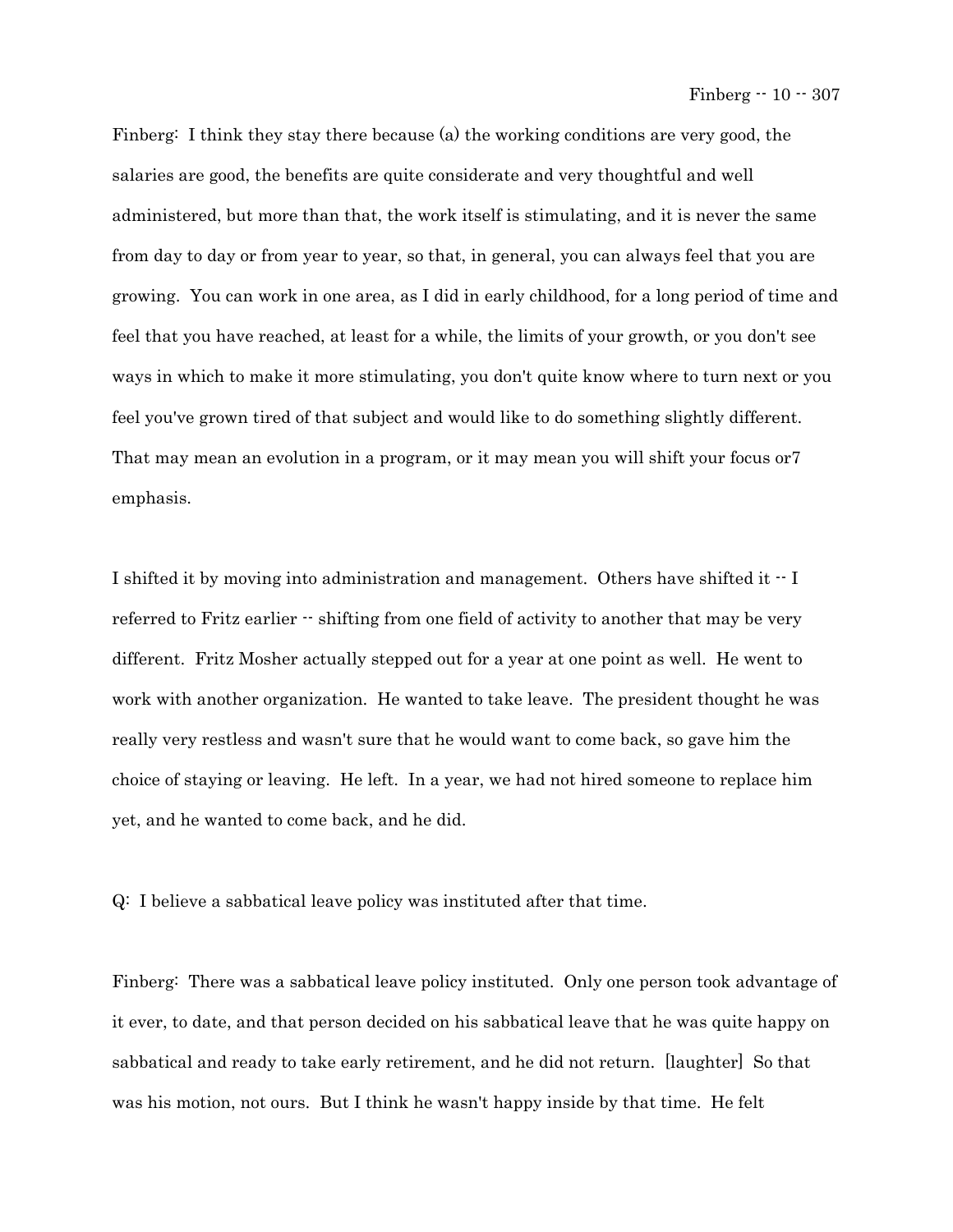unappreciated, and he is someone who thought he should have been vice president when I became vice president. So all things combined, he was happier doing something else, and did.

Q: The transition from program to administration for yourself, what was that like? Has it been satisfactory?

Finberg: When I was asked to be vice president, program, I was asked to continue all of the program work that I was doing while I took on new responsibilities. Those new responsibilities were not well defined  $\cdot$  not defined, period. I made the mistake of not going to Alan Pifer at the time and saying, "Okay. How do you see this job? How do I see this job? What can I do, and how do you expect me to do both? What is in your mind and what were you thinking about when you asked me to take on this job?" Don't ask me why I took it on without asking him those questions first. I think we did talk about it, but in a very cursory way.

So that, in effect, the transition from program work to management work was gradual. It wasn't, in fact -- I became vice president, program, in 1980. It wasn't until after David Hamburg came in 1983 that I really began to make a transition to management per se. He decided that he wanted to have program groups, as I described earlier, and he had in mind that I would do management work and the two programs concerned with children and youth would be managed by two different persons, which was fine with me. I thought that they would benefit and do a good job, and it would bring new thinking and new ideas and allow me not to try to do two jobs are one time. So that, from my perspective, that would work out very well.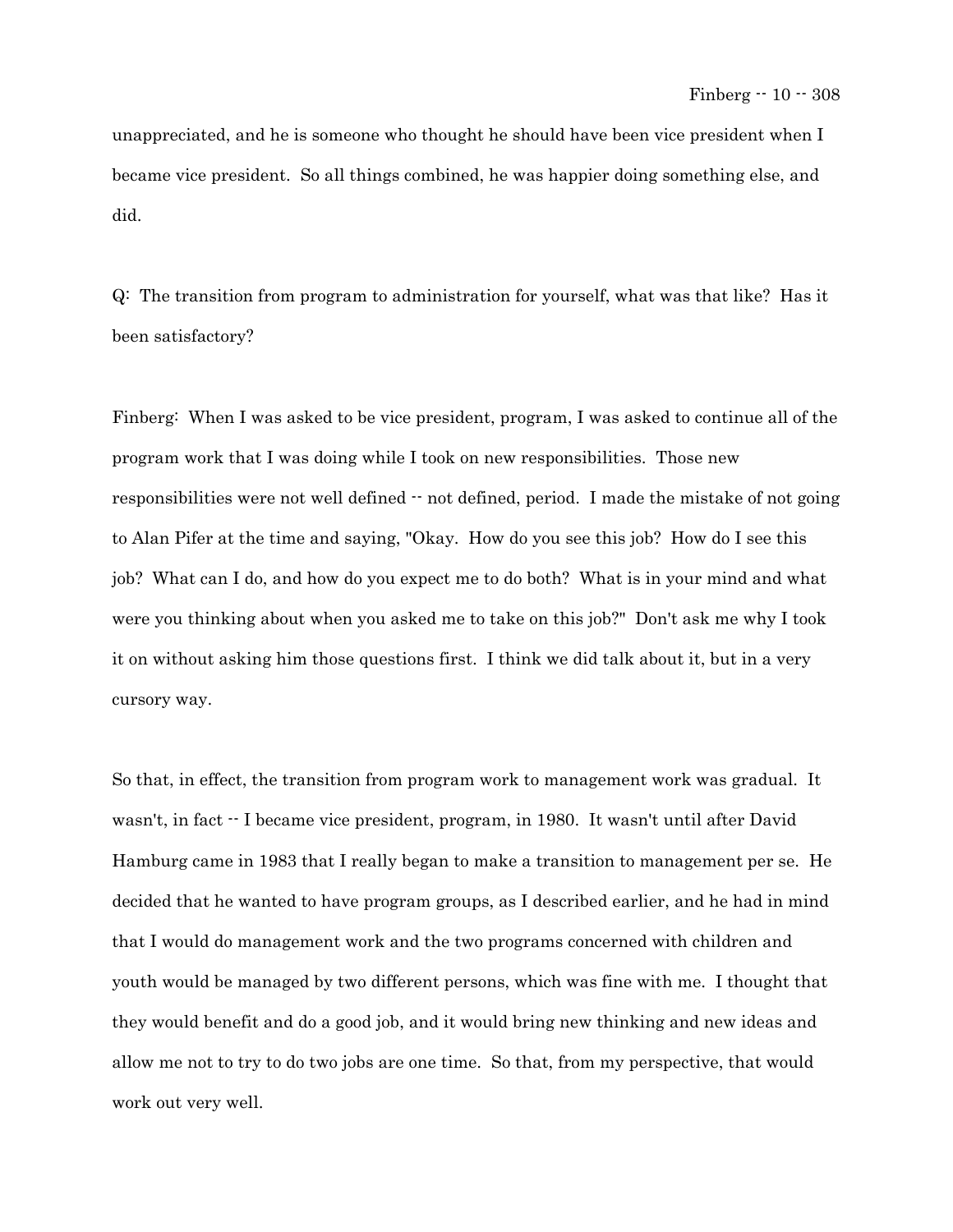I also decided that I did not want to try to tell either of those people how to run the program, because I thought if it was their responsibility, they should feel that they had the authority as well as the responsibility, that I wasn't looking over their shoulder and didn't see it as an extension of what I would do, but rather was up to them about what they would do. I did attend some of their program group meetings simply out of interest and tried to help them know that that was why I was there, not because I wanted to subtly manage what they were doing. Gradually, I simply did not have the time to do that, to attend all of the group working meetings and do all of the other things that I had responsibility for.

Over time, I had less and less opportunity to engage on the program side, although I did try to keep in touch with what each of the program groups was doing by attending some of their group meetings, by talking with the program chairs, and, of course, by reading the dockets of the proposals that were being recommended for grants for each of the four board meetings each year. That gave me the biggest insight, the greatest insight, into what they were doing and why they were doing it, that and the program budget that we instituted in the mid-1980s. That came about because we decided to assign budgets for the program to each program group, and I felt if we were going to do that, we needed to have some document for the board and for the staff themselves that outlined what their goals for the program were, at least in that year, but generally the larger goals toward which they were working and how they saw the grants that they expected to be working on during that year or the kinds of grants that they would be looking for fitting into those program goals. I proposed that we have program budget papers which staff would prepare and which would go to the board at the beginning of each fiscal year to help them understand why we were proposing a program budget of X amount for that program group, and it was working on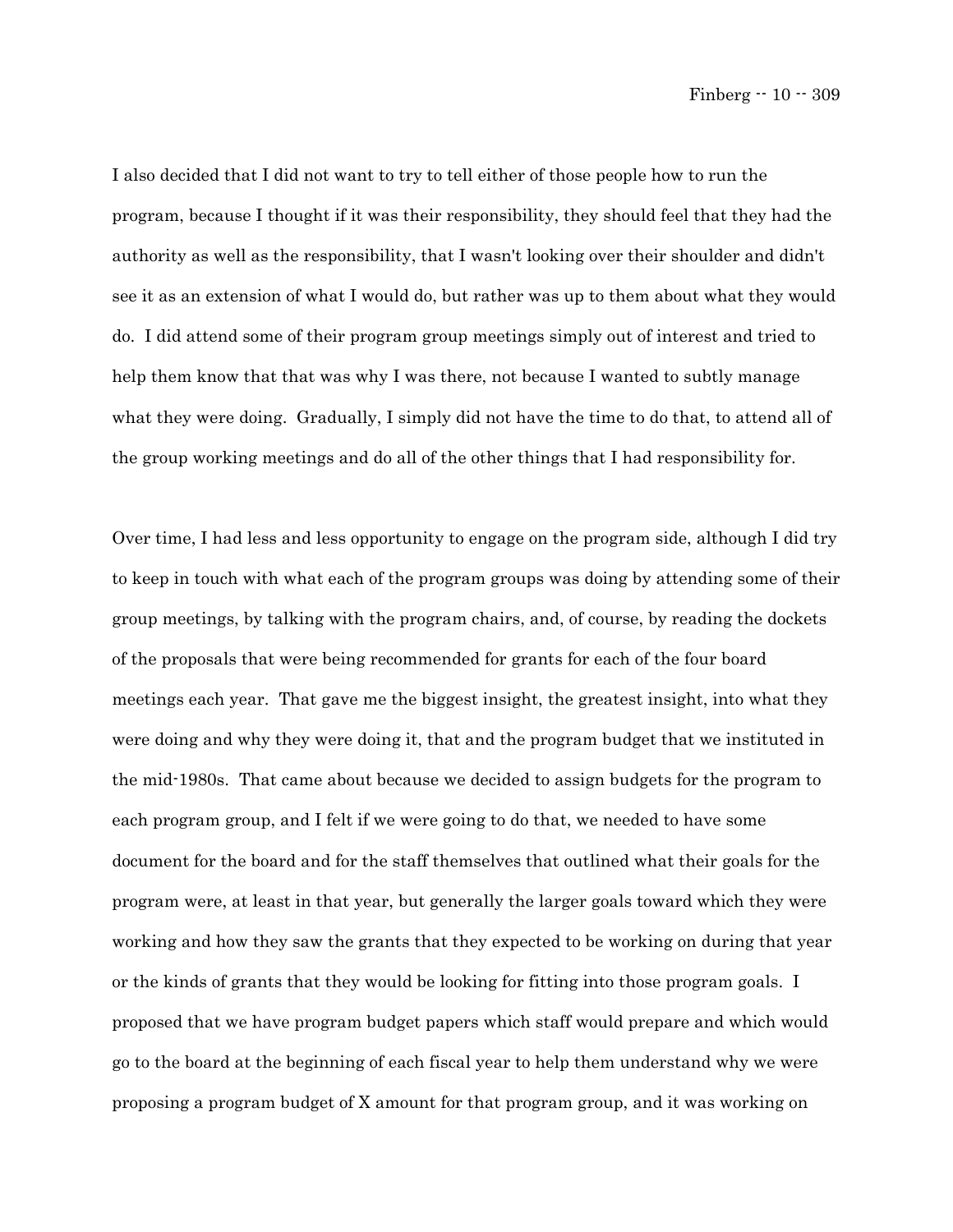those papers with the program staff, editing some a lot and some only a little, that gave me greater insight into what they were doing, and then eventually trying to edit the agenda items that went into the board agenda, where thinking had to be very clear and very precise.

[END OF SESSION]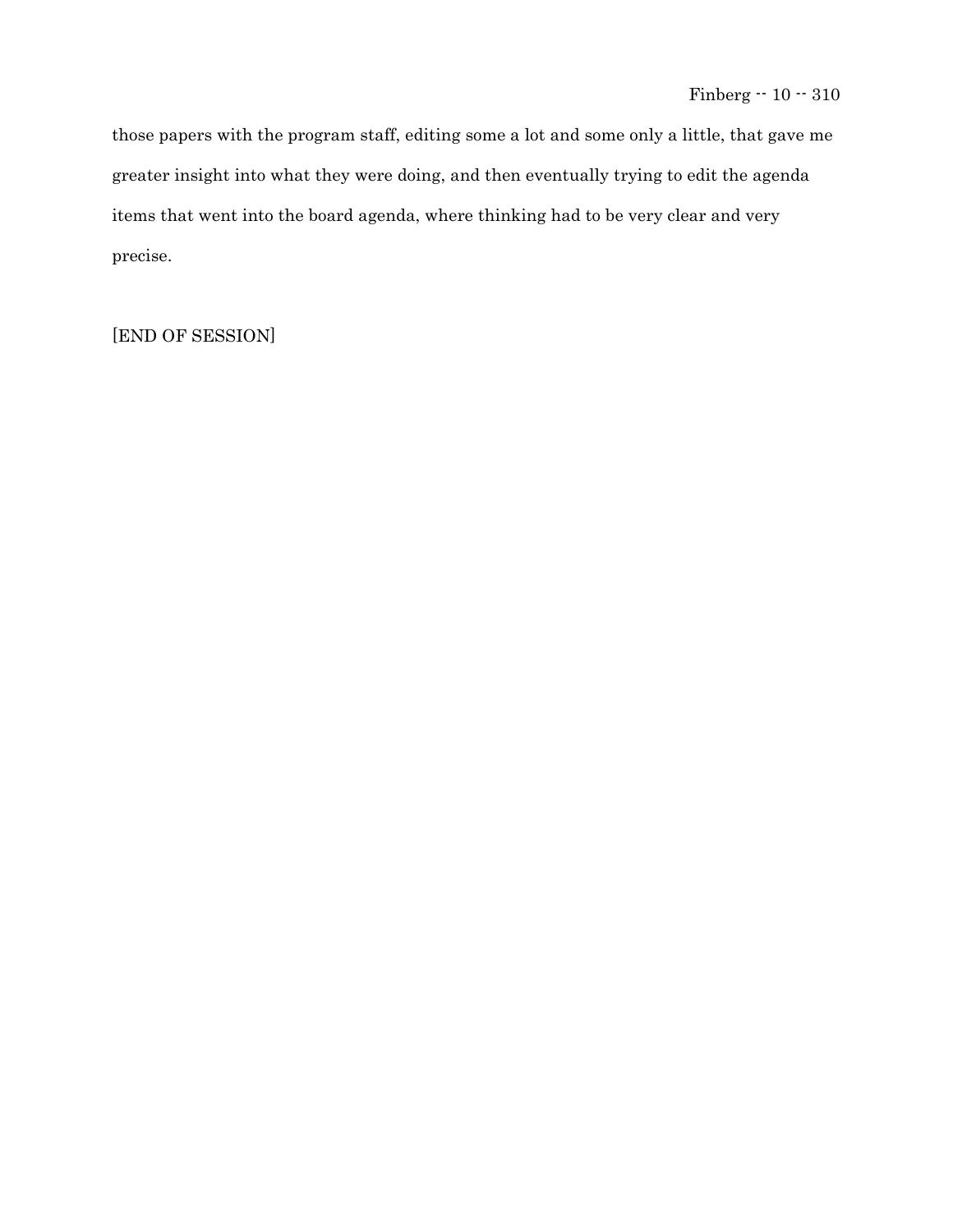Interviewee: Barbara D. Finberg Session #11 - VIDEO Interviewer: Brenda Hearing New York, New York Date: November 21, 1997

Finberg: He is far more comfortable, in many ways, with academics because that has been his life, than he is with others. So, we had a diverse board, and we still do. We have people from communications, lots of fields.

Q: How are board members chosen?

Finberg: As I said, it's a self-perpetuating board. Under John, I'm sure that the nominating committee, if there was one, perhaps just the chairman of the board and two or three others sat around and said, "Well, Mr. X would be a good member of this board, and I think we ought to invite him to serve," and we had some very distinguished board members and people who cared very much about what we were doing and how we were doing it at that time. I don't mean in any way to suggest they did not.

Under Alan, when we decided to diversify, we formed a nominating committee, and he asked the board members, all of them, to nominate persons to the nominating committee. He asked the nominating committee to reach out, and he asked the staff. He formed two staff task forces, both to look for women and minorities and persons under the age of fifty, one east of the Mississippi, one west of the Mississippi, and he put greater emphasis on the latter, although the east of the Mississippi could look in the South. We had a lot of Northeasterners on. The staff found a number of very good candidates, a number of whom

**TTT**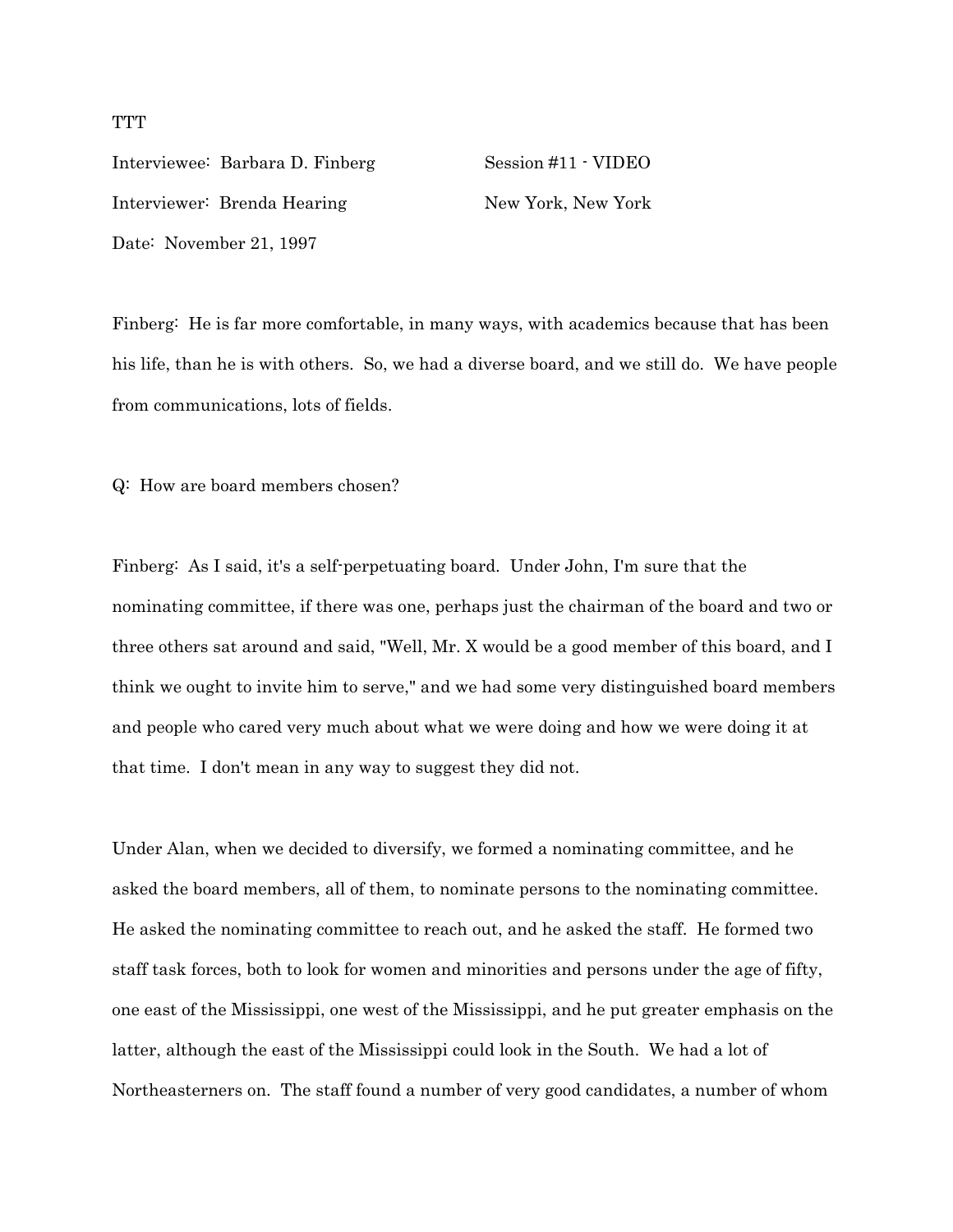did come on the board, and we then had members from Iowa and Illinois and Minnesota. So it did succeed again in diversifying the board. We had some Southerners on as well, and not everybody tended to come from the Northeast or as far west as Pittsburgh or San Francisco. We very often have been bicoastal in our approach. But eventually, it is a process of nomination by a nominating committee and election by the board.

Now, under David Hamburg -- let me go back one moment. Under Alan Pifer, Alan made it a point, whenever there was an active candidate being proposed by the committee or somebody he might have spotted as well, to meet and talk with them at length. If it was in New York, he would invite a member of the staff or two to join him in talking about the foundation, probably not telling the person why they were there for lunch, but they would be invited for lunch and we'd talk about what the foundation is doing. When he went out on the road to meet them, he usually would do that alone, but he would say, "Somebody suggested you have an interest in what we are doing and in the foundation world, and sometimes we are asked about candidates for boards, and your name has come up several times. I'd like to have a chance to talk to you, to get to know you."

Under David, he tended much more to turn to people he knew or persons that other members of the board knew and recommended very highly. Persons he knew he didn't feel he had to have a lot of conversation with because he knew them already, and he could talk to the board about their strengths and weaknesses. Persons he did not know but was taking the recommendations of other board members about, he would meet with, probably with the person who was recommending them, but didn't feel the need for a conversation in depth about their interest and the reasons for their coming on the board.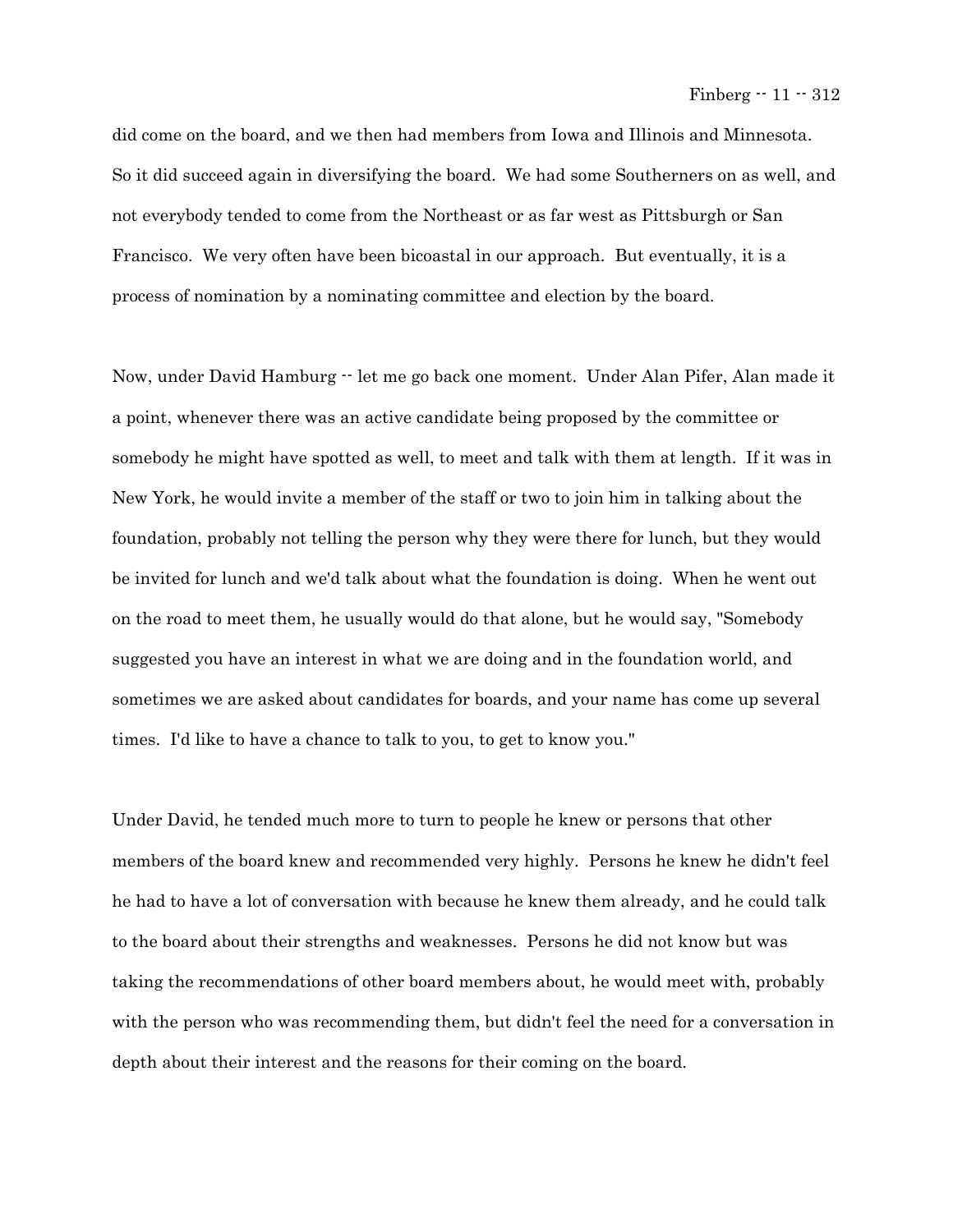He also saw some what he thought were needs among board members. He was very interested in the way we communicated what we were doing to the public at large and therefore was very anxious to have somebody from the field of media, communications, journalism on the board. We approached a number of candidates who did not come on the board for one reason or another until Judy Woodruff, who at first declined, because when she was doing the "News Hour with McNeil-Lehrer," they had a policy, as did other communications institutions, against any members of their staff serving on boards. They didn't want to put them in any potential conflict-of-interest position. They also said, "We need you when we need you where we need you, and if we need to send you to South Africa or to Georgia to cover a story, we don't want that to conflict with something else and don't want you to feel conflicted with another obligation."

So that until Judy moved to CNN [Cable News Network], she was not able to consider coming on the board. After she did, David invited her again. Technically speaking, the board invited her again, and she said yes and she came on the board. It has been difficult for her to get to the meetings and to devote as much time as is required to attend a full board meeting. On the other hand, she couldn't have been more helpful in some of our conferences to present the findings of major reports on young children from zero to three years of age, for example, or on children from three to ten years of age, the Task Force on Learning in the Primary Grades, which she was willing to come and chair a panel and moderate a panel and to help in the presentation of the ideas, so, very cooperative in that respect.

Q: Again, to get a sense of the board's changing role at Carnegie over these years, in times of crisis, for example, looking way back, say at the 1969 Tax Reform Act, but I'm hoping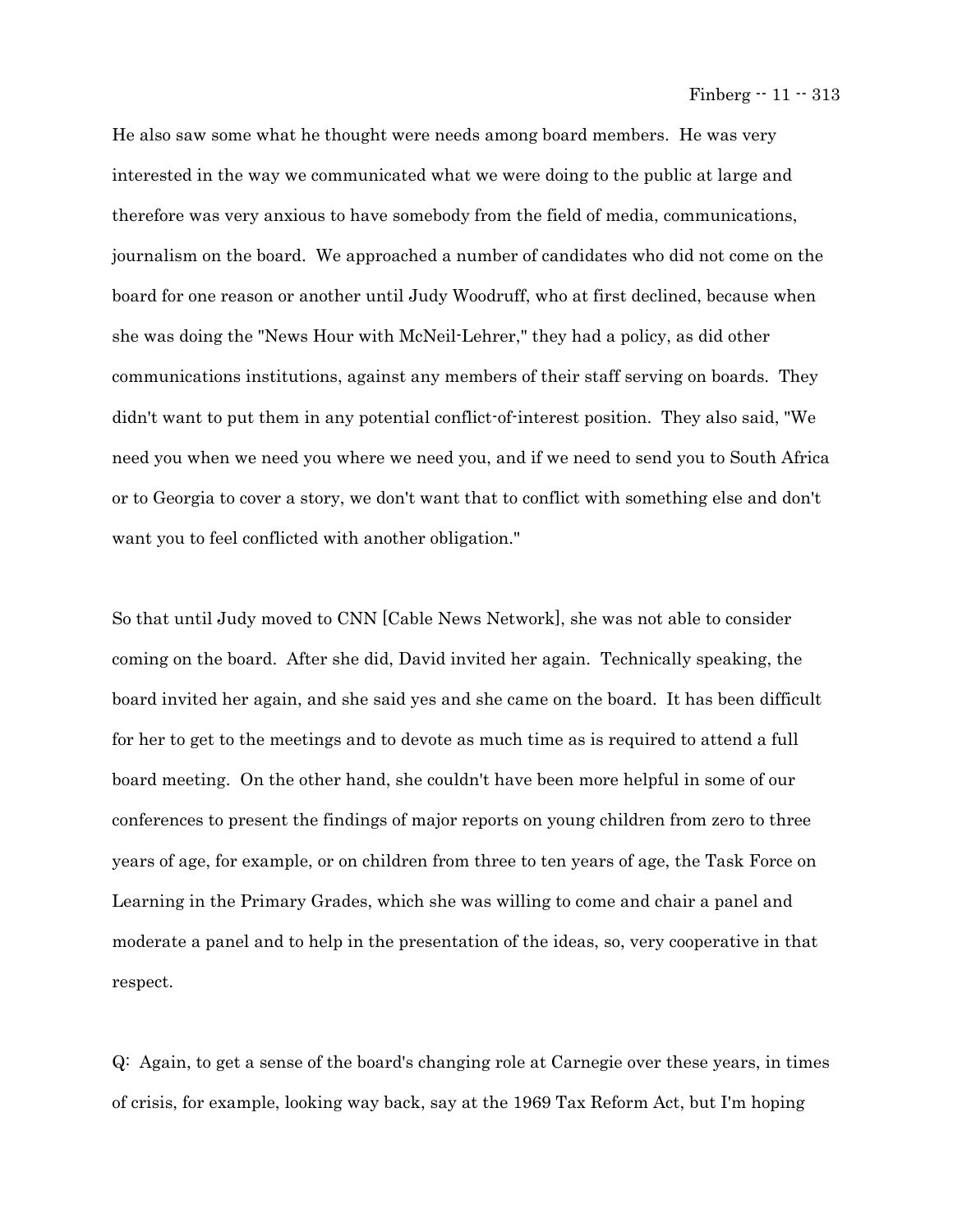there's a more recent example, has the board been supportive? Does it tend to stay at arm's length? Has this changed?

Finberg: Until David Hamburg came, the board was very little involved in the activities of the foundation, other than functioning as a board, coming to the meetings, approving the grants, looking at the budget, asking good questions, and they often did, about the proposed grants.

I don't think I can answer the question about the board's role in the Tax Reform Act of 1969. My assumption would be that they were very supportive of Alan, had he needed that support, or would have been very supportive. In his testifying before Congress and in his writings about the Tax Reform Act, Alan was very concerned that some possibly punitive or at least difficult ideas were being proposed, for example, that foundations should never have a life of more than forty years and that no foundation should be grandfathered in, so that any foundation then in existence would have had no more than a forty-year life, if that, which he opposed. And we were set up to exist in perpetuity, and we felt that was in keeping with the donor's wishes.

There was a high excise tax being proposed, and there was a high payout requirement being proposed, the combination of which would have been to diminish the value of the foundation assets and the amount of the foundation's assets in absolute dollars, and certainly the value, if you include inflation over time, and Alan fought that on our behalf, and I'm sure that the board was very supportive and would have spoken up if necessary.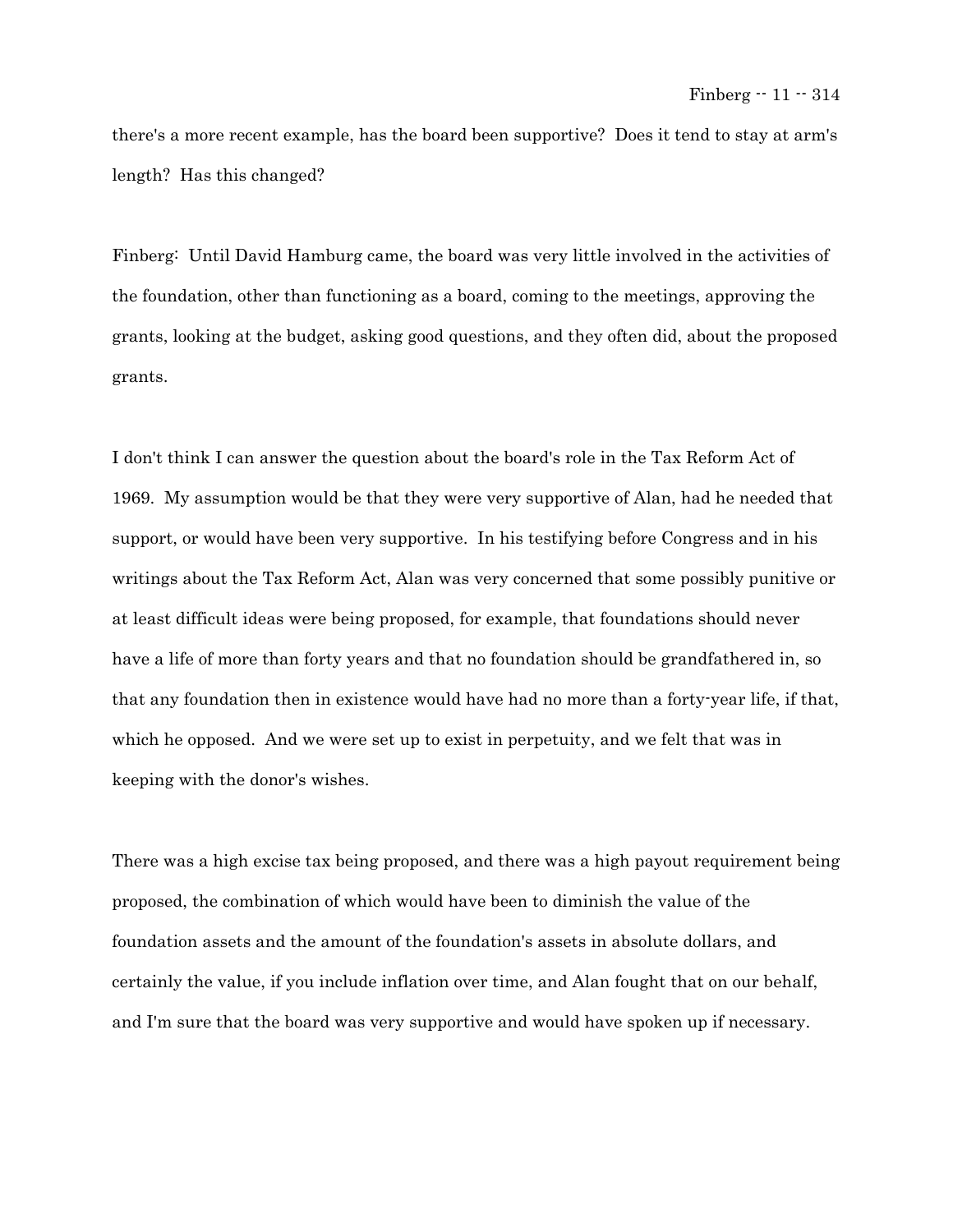So far as I know, there were never any direct attacks on the foundation or on Alan personally that would have required the board to step in.

In a different way, when John Gardner became secretary of HEW, that was a very quick decision and not known to anybody because of Lyndon Baines Johnson's desire to keep all appointments secret until he announced them, so that the only persons who knew about it were the chairman of the board and the secretary of the corporation, and John, prior to its being its being publicly announced. The minute that it was announced, the chair of the board was in touch with Alan, and the board was very helpful to him, first of all making him acting president, because they had given John leave to join the Cabinet. They told him not to resign, he might want to come back if he didn't get along with Lyndon Baines Johnson. But I think they were very supportive and helpful to Alan in that period, and when, in May of 1967, John said, "I've been gone almost two years, and before the final board meeting of this fiscal year comes up, I think I should resign so that the board can name a full president," presumably Alan, "he should do so." He resigned, and Alan was named president.

I don't recall any difficulties since, external to the foundation. Internal to the foundation, the board was getting a bit restless at the end of Alan's term, perhaps because they  $\cdot$  the few board members who had come to staff meetings didn't think that they liked the way we were functioning, in part because Alan himself was becoming restless and ready to focus on some other things, I think tired of being president, and he'd had a very bad accident in which he broke his ankle and was having a hard time recovering from that. His ankle was having a hard time recovering from that. It did eventually. So that he was not able to focus as much on the foundation, and I think the board felt that we were being less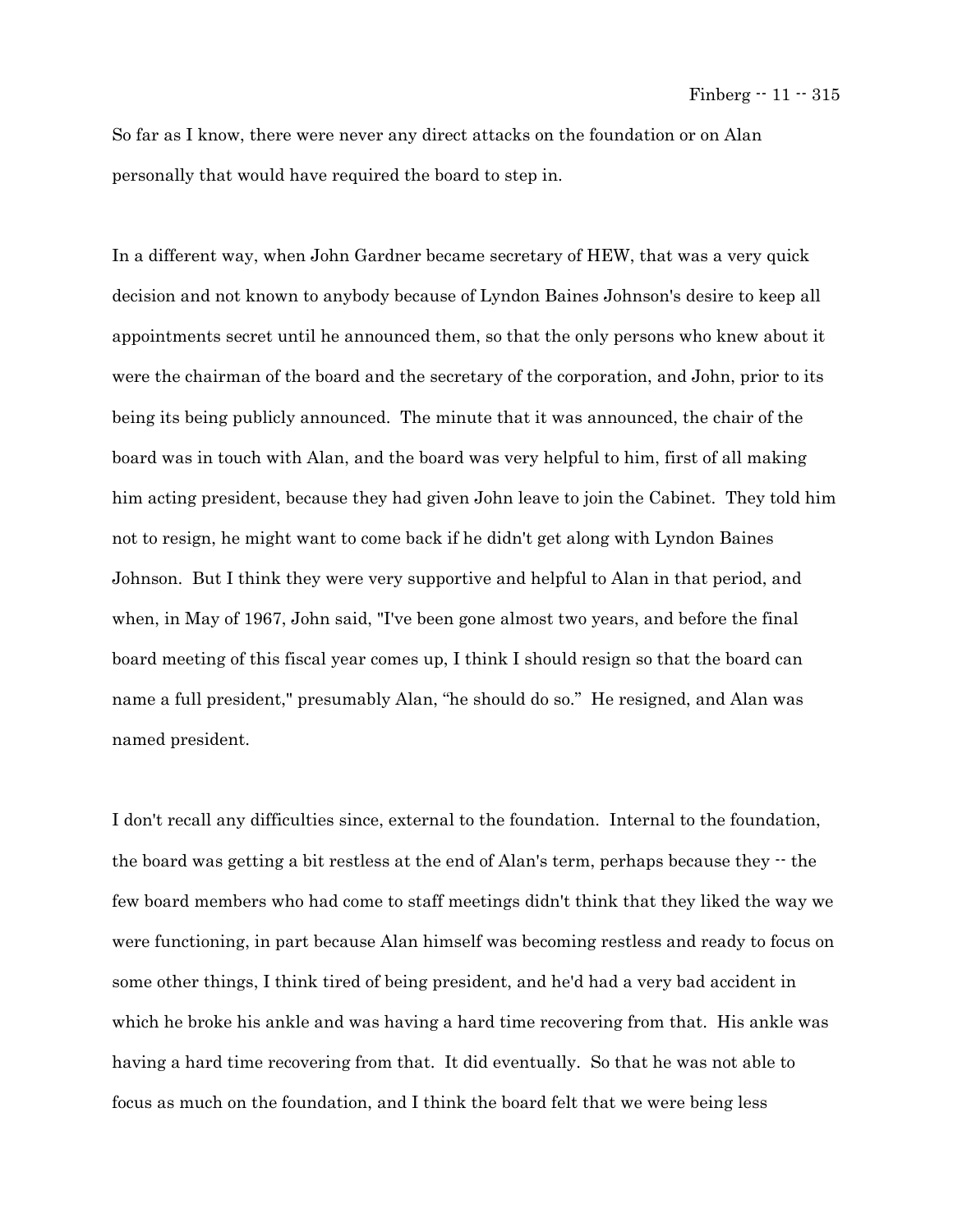imaginative, less forward-looking, less strategic in our grant-making than we had been earlier. So that when Alan decided to resign, they understood and, I think, supported that decision, and they supported it by making it possible for him to stay working on projects that he wanted to work on away from the foundation, not physically so much -- he had another office -- but outside the functioning as a foundation staff member for the three years between his time of resignation and his becoming sixty-five. [Recording interrupted.]

## [END TAPE TWELVE, SIDE ONE; BEGIN TAPE TWELVE, SIDE TWO]

Q: I'm interested in the seeming contradiction between your hands-off management style with respect to the program chairs when you are vice president for program, and the possibility for your giving a good deal of direction and guidance, and, in particular, maybe, in helping develop strategies across programs. So I'd just like to hear a little bit about this position that was not delineated for you by Alan Pifer, and what you created, what you made of that position.

Finberg: Alan created the position of vice president, programs, because the other vice president, the only vice president when I was named to that position, tended to be more interested in administration, although he was very interested in program, too, but he was a physicist by training and very good mathematician, so he had a great interest in the treasurer's side and the secretary's side. Alan perceived him, also, as the heir apparent so, I think, wanted him to have a broader role, and I came out of the program side, and he thought that I could be vice president for program, even though we didn't define or agree on what that meant. I think he thought that it would relieve him to some extent of a concern about the programmatic aspects of what we were doing, and I think to some extent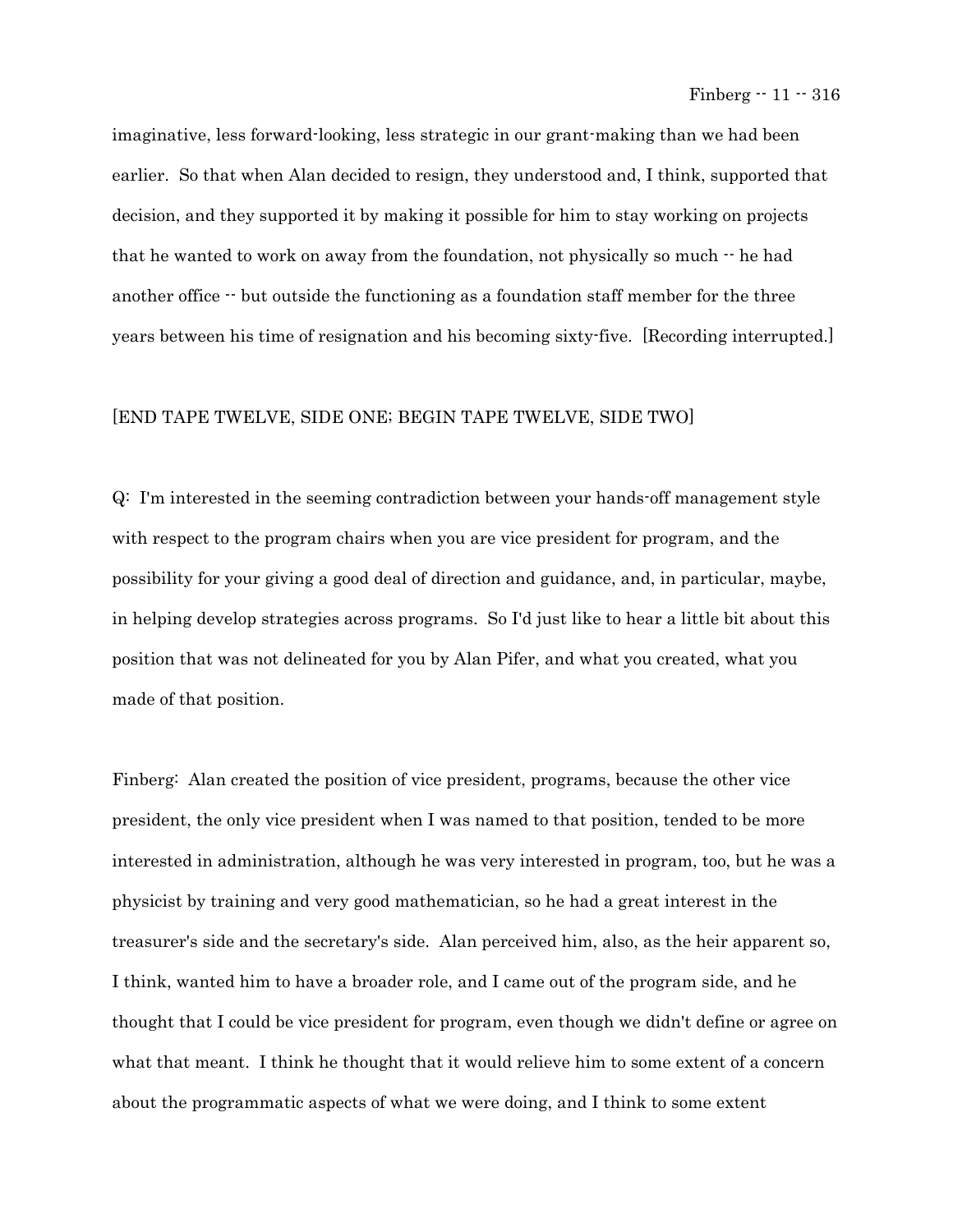I was helpful in that way. But those positions were in place when David Hamburg became president.

He agreed that we should hold on to those two titles and those two positions, at least initially, and suggested that I should meet with each program chair weekly to find out how they were doing and to give them guidance, etc., but he didn't tell me that at the same time he was doing that. He was very interested in programs himself. In fact, that's what he cares by far the most about. So long as the organization works well, he's not that concerned about management issues and questions.

Because Children and Youth and the Prevention of Deadly Conflict, or, as we called it in 1983, Avoiding Nuclear War, were fields of interest that he had both experience and a very keen interest in, he paid a lot more attention to those than he did to the other two fields which were our [Strengthening Human Resources in] Developing Countries program, primarily sub-Saharan Africa and the Commonwealth countries in the Caribbean at that time, and Special Projects, which was a sort of catch-all for things we weren't doing in other fields. He left those two areas much more up to me. I was working on Special Projects at the time, as a member of that working group, and I became chair of it when David Robinson moved on to other things. He'd chaired it initially.

Developing Countries -- going back to your earlier question about hirings and firings -- he wasn't really happy with the ideas and directions that the person in charge of that program on an acting basis when he came in, or shortly after he came in, was giving it, so he brought in a person whom he knew well from WHO [World Health Organization], who came from Nigeria, was a physician, and he thought could help focus on health, at least as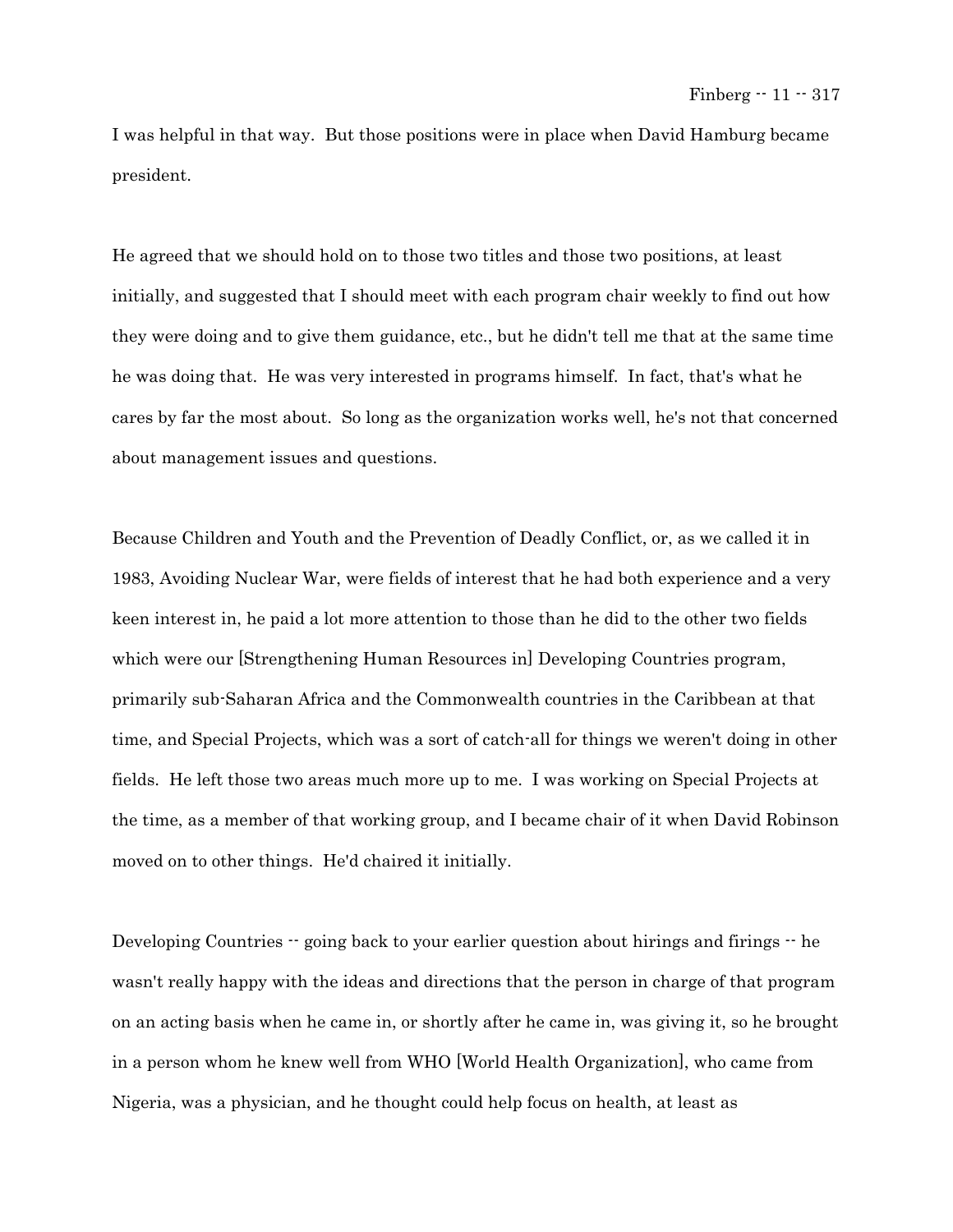a part of our overall program in the developing countries. And therefore, I think he had more confidence in that person and felt he didn't have to give it as much attention, even though he really wasn't inclined to anyway.

Because I had an interest in those two areas, I did, from the beginning, pay a lot more attention to them, because I knew he was concerned about the other areas, and he was giving them program direction and guidance. It also really didn't make a lot of sense for me to meet with the programs chairs in Avoiding Nuclear War, Education and Science, Technology and the Economy, and Prevention of Damage to Children and Youth, which were the titles of our programs at that time, because he was meeting with them regularly, and the program chairs didn't really want to have to repeat the same things to me when they didn't expect me to give as much input to what they were doing, and they expected it from David and David would expect them to interact with him on what they were doing and why they were doing it and take their direction from him. So, gradually, I paid less attention to those three areas, although I continue to have a deep interest in them, and paid more attention to the remaining two areas.

That continued to the very end, and, in fact, I think in the end he relied on me a lot more for programmatic advice, direction, guidance, strategy with the latter two groups than with the other three groups or the two children and youth groups consolidated into one, where he worked very closely with them, and it was in those two fields where we had the task forces, commission, councils, that he either chaired or gave direct guidance to, except for one, the Carnegie Commission on Science, Technology, and Government, which he conceived and established, but which he did not chair or serve on and didn't pay quite as much attention to, although he never neglected it totally. But in that commission, I did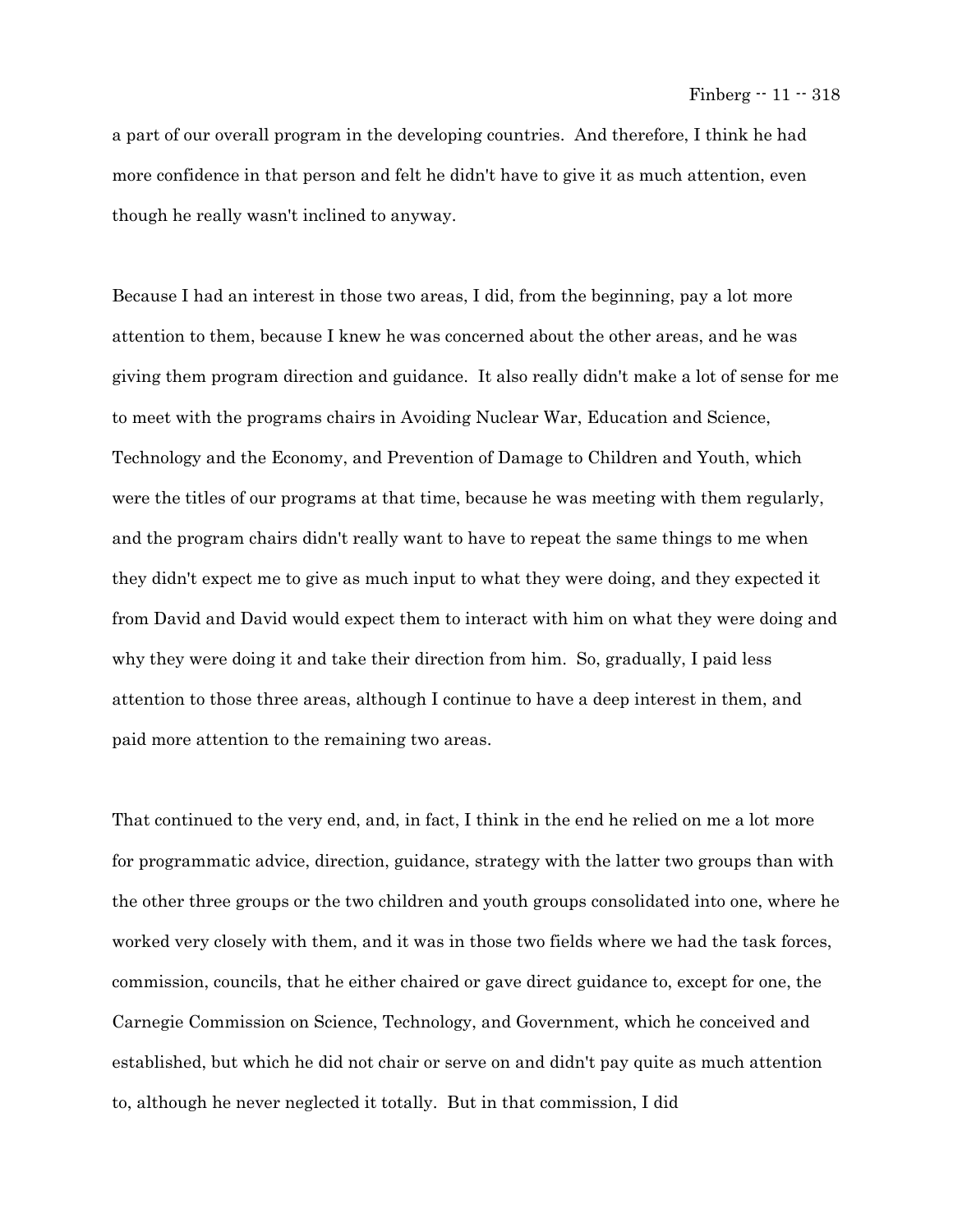help solve some problems and worked with them and with the executive director, David Robinson, who was also a member of the commission, on some management problems and scheduling problems and other things, as well as the conception.

Q: I'd like to have some examples of the nature of assistance that you gave. I have to confess that I still don't have a very clear idea of what a vice president for program  $\cdot$  what you as vice president for program -- did at Carnegie, what your contributions were.

Finberg: Sometimes I wonder myself. [laughter] Let me use the program in developing countries, the full title of which was Strengthening Human Resources in Developing Countries. There  $I -$  particularly after the physician who was brought in from Nigeria decided to leave, and his deputy, who had worked with him at WHO, Patricia [L.] Rosenfield, who had joined us in 1987, took over the chairmanship upon his departure  $\cdot$  I worked very closely with Patricia Rosenfield, reading her proposed program directions and objectives, discussing them with her in advance, reading the papers that she wrote, talking to her about them, helping her very often re-draft them, rewrite them, doing some of that myself even, for her to help her sharpen the objectives, make clearer what the objectives were and how to put it together into a framework that others could understand, that didn't have so many differing purposes and objectives and techniques that you soon lost track of what you were trying to do and how you were trying to do it; in other words, to help her simplify at least the presentation of it, if not the program itself.

But she and many members of the staff in the foundation  $\cdot$  this is not unusual when you're in that kind of position where, if you have imagination, you can reach out in many directions, as many directions as you see needs or ideas or challenging programs. She finds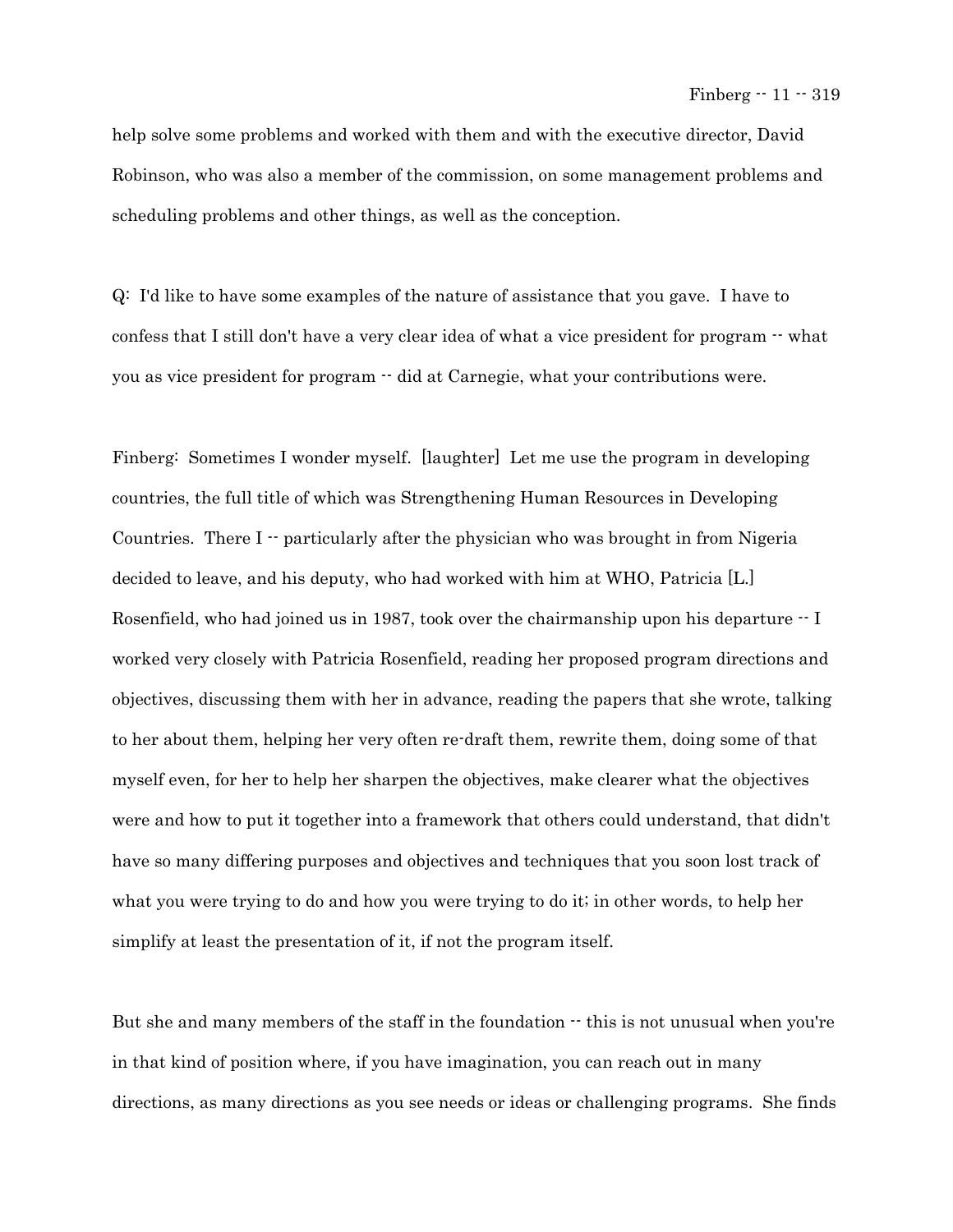it very hard to rein in her imagination and her ambitions to a few foci at a time and try to accomplish or work toward accomplishing those or toward putting people and projects in place which will further the objectives. For example, if you're trying to increase women's development and looking at laws as they affect women and the opportunities that women have for leadership, what kinds of projects, what kinds of organizations do you make grants to, and how do you persuade yourself that training more scholars in political science -- this is hypothetical  $\cdot$  is not necessarily the most direct way to increase an understanding of the problems of the constitution as it affects women in any one of the sub-Saharan African countries? Rather, you look for the women's organizations, very often organizations of women lawyers, who see that there are problems in the constitution, want to draft sections for the constitution, and then advocate for change in the directions in which they think are important to persuade not only women, but men, in various constituent organizations as well as the parliament or legislature, that the current laws are not benefiting women equally to men or are inhibiting women, keeping them from inheriting land or inheriting funds, even when their husband dies, let alone when their father dies.

So to come back, my role was to really help her think about what were the strategies to achieve the objectives that she had in mind and to make those objectives clear enough that you could then develop strategies toward them. I also spent a lot of time with her talking about the ways in which her staff members were functioning and how to help her help them do a better job themselves, shape the aspects of the program on which they were working, when they wanted to make site visits, in this case going to Kenya or to Nigeria or to South Africa, asking them specifically who they wanted to see and why they wanted to see them, so that before they left they had a pretty clear idea of what they were going there to achieve.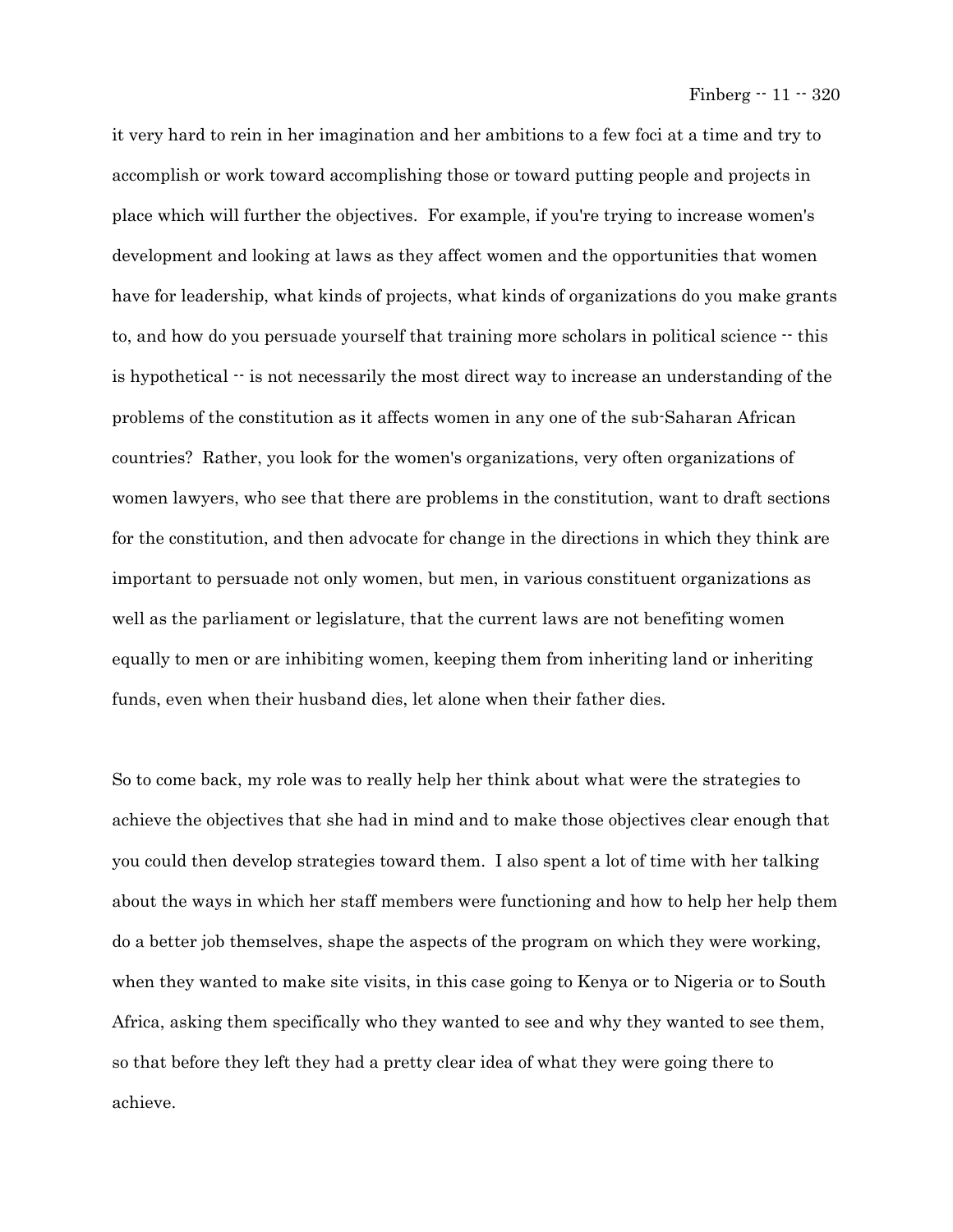This sounds elementary, but in a way it's not. I think, I'm going to Kenya, and I know there are a half dozen organizations there working in the field in which I'm very interested or in which the foundation is very interested. One or two of them have applied for grants. The others have not, but I'd like to know what they are doing. But unless you know precisely who you are going to see and when you were going to see them, that they were going to be there when you got there, and that they understand why you are coming so that either you don't raise expectations or you learn enough about the organization, the people, the projects, the reasons for its being, so that you can recommend grants if they are requested from that organization and have a framework into which to fit it, fit the grants, you can't make the most of that expensive trip in terms of dollars and in terms of time that you are giving it.

Does that help answer your question?

Q: That helps, and I tell you, I'm interested in understanding how substantive decisions are made about program, and also interested in evaluation of program and across programs and the sorts of decision-making that goes on between board, staff, senior officers. I'm leading us into the board, back to the board and patterns of board involvement. How has the board's composition changed over the years of your involvement with Carnegie?

Finberg: When I came to Carnegie in 1959, the board comprised fifteen  $\cdot$  sorry, fourteen white men, very much establishment, mostly business and law, one academic, one from publishing; one woman, who was Margaret Carnegie Miller, Andrew Carnegie's daughter, who, by this time, was  $-$  well, she wasn't that old, she was in her fifties, I think; and the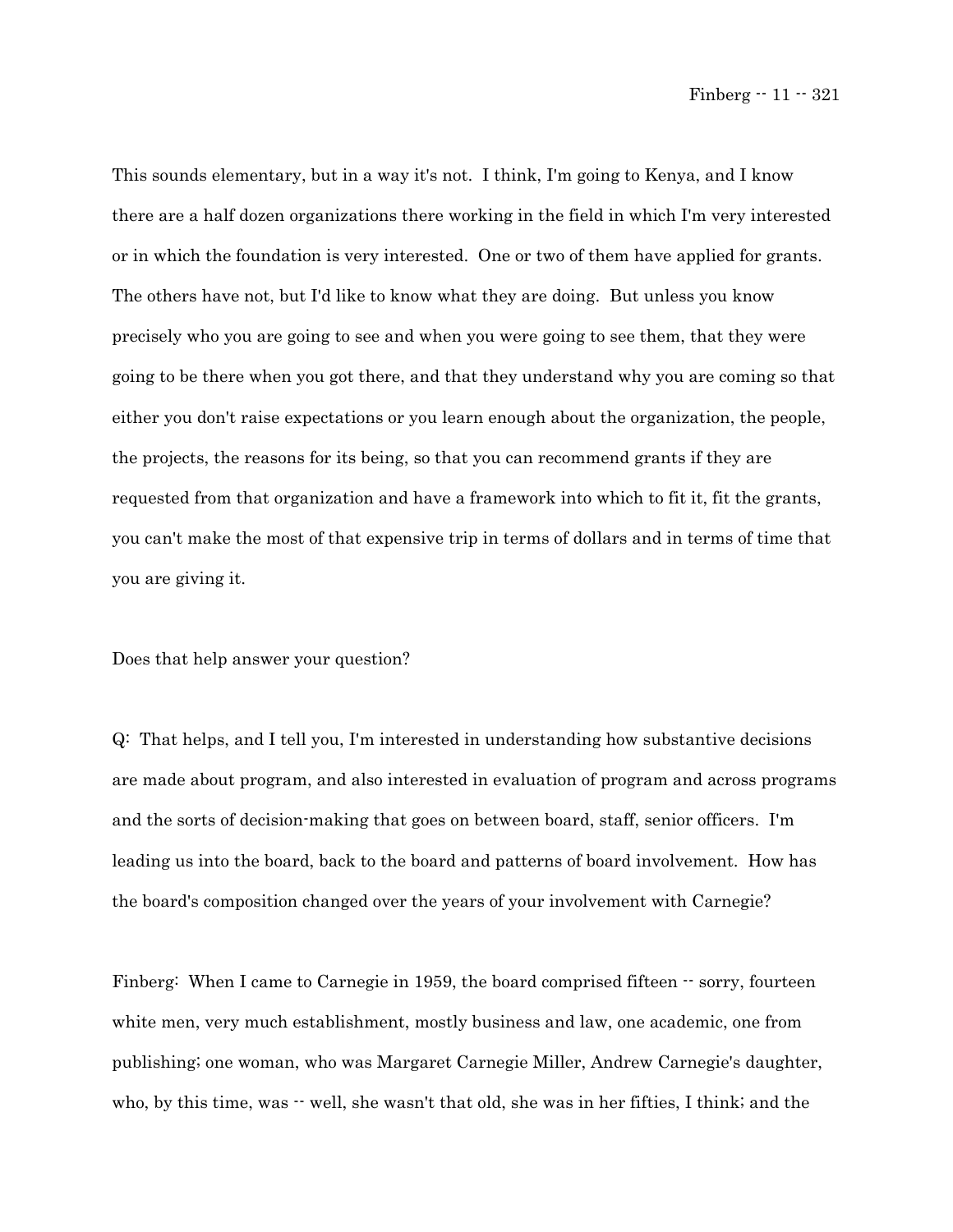president. So it was sixteen members altogether. It is a self-perpetuating board, and that had been its nature almost from the beginning. When the corporation was founded, Andrew Carnegie invited the heads of all the other institutions that he had established: Carnegie Institute of Technology, Carnegie Endowment for International Peace, etc., plus his lawyer, to join him on the board. His wife may have been a member of the board; I don't recall. That pattern more or less continued through John Gardner's administration.

When Alan Pifer became the president, this was by now 1965  $\cdot$  he became acting president in '65 and president without the acting in 1967, although he didn't  $\cdot$  he started to act like president in 1965. He decided that one should look around at the contemporary times and see that a board of white male Protestants, all from the establishment, was not exactly current with thinking about the role of gender, ethnicity, religion, race, in current activities.

He worked with the board and particularly with a committee under Caryl [P.] Haskins  $\cdot$ who was chairman of the board at one point, I can't remember whether chairman at that time; he may have been -- to think about the diversification of the board. He made it, as a consequence, his goal to change the board. First of all, we adopted terms so that no board member could serve more than two four-year terms unless you were chairman of the board. You could be chairman for five years, and those could extend your time on the board up to twelve years, but otherwise you had to get off. That enabled rotation to occur. There had been terms previously, but your terms could keep going forever. So, that opened up opportunities for bringing in women and minority group members and different religions. We had one Catholic on when I came. That was so that we would have one Catholic on. Almost all the others were Protestants. One was Jewish and academic, so he really was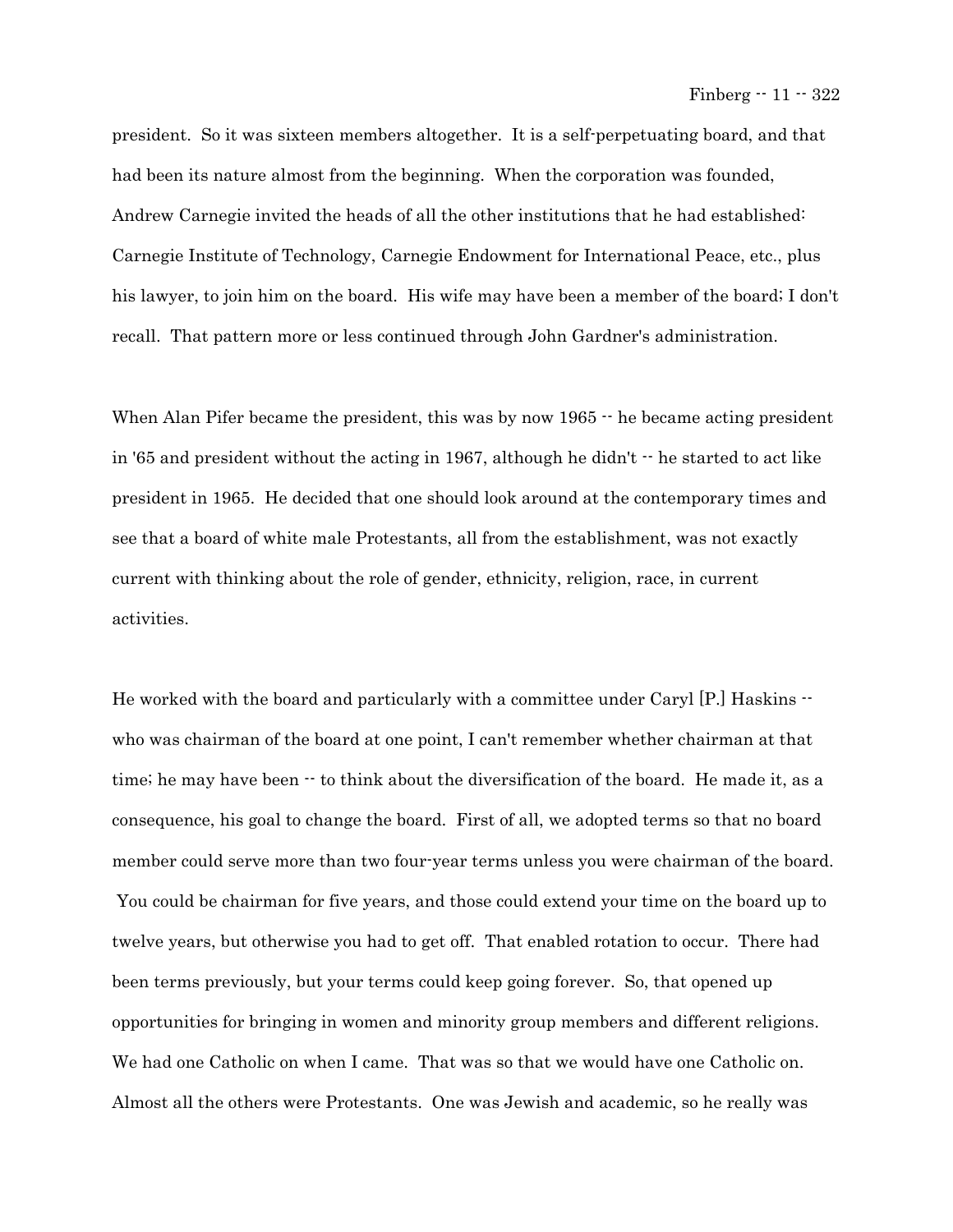different in every respect in the earlier board.

Under Alan's term, during Alan's presidency, we at one point had a board with as many as seven women on it, and we had at one time at least two African Americans and one Hispanic, and we have later had at least those  $-$  maybe even two Hispanics and two African Americans simultaneously, and we varied from four to eight board members who are women. It may not have gone as high as eight. Seven may have been the largest number. But definitely the board has been diversified in every respect. We have Jews, we have Catholics, we have Protestants. I don't think we have any Muslims. Who knows whether we have any agnostics or atheists, but it's very definitely a much more diverse board.

There are more academics on under David Hamburg. We didn't, until David Hamburg came, have many academics on the board, for a very good reason: most of our grants were to institutions of higher education. Many of them focused on the nature of higher education, helping institutions, colleges and universities, become better places or supporting specific things that they were doing or research on higher education, and therefore we didn't want to put anyone in the position of conflict of interest. Under David, we were dropping higher - -

[END OF SESSION]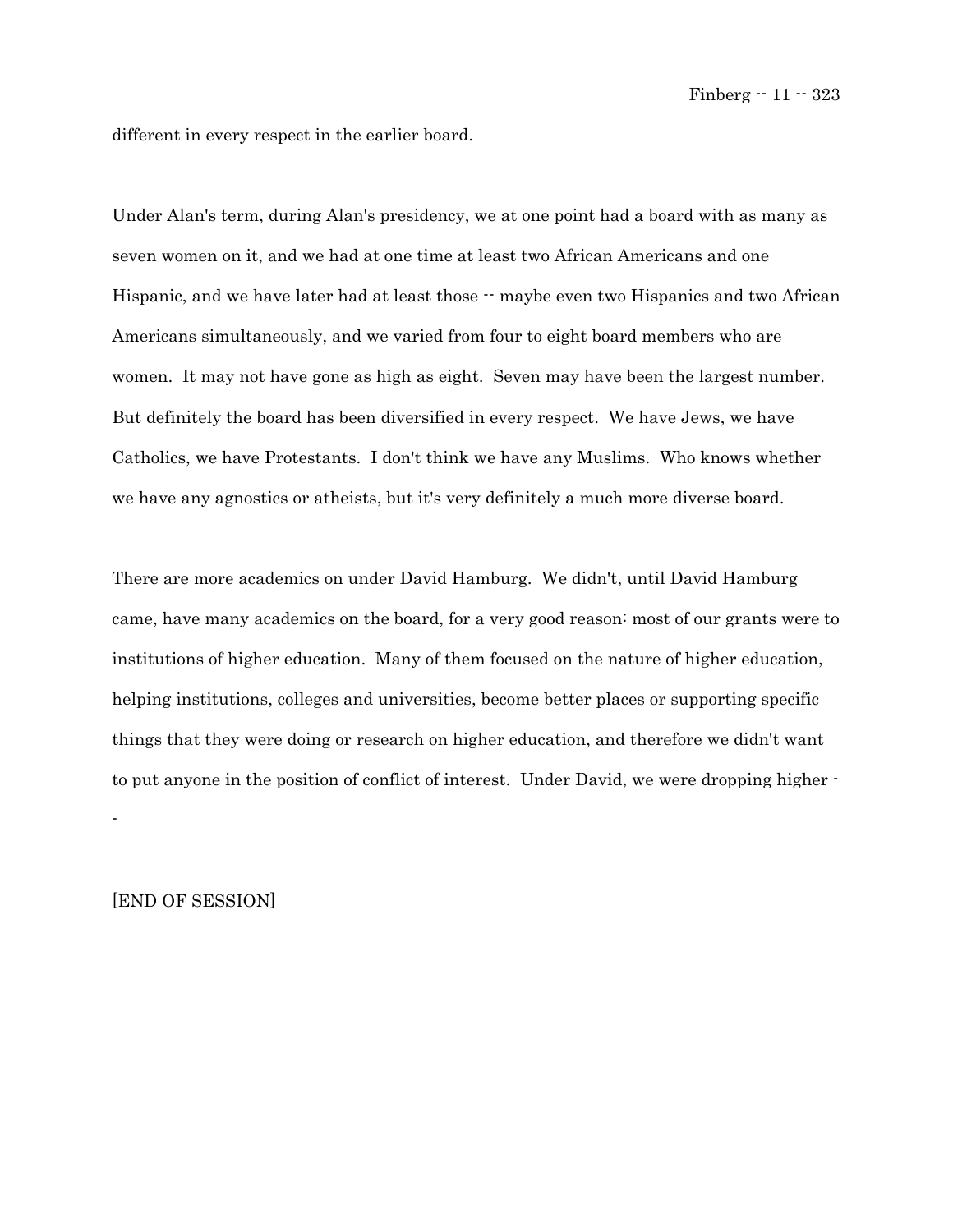Interviewee: Barbara D. Finberg Session #12 - VIDEO Interviewer: Brenda Hearing New York, New York Date: November 21, 1997

Q: Let me ask you about patterns of board involvement over the years at Carnegie, particularly with respect to program involvement. I'm wondering, for example, the present board seems to be comprised of a very diverse and powerful group of people. I'm wondering to what extent they may shape the agenda.

Finberg: The board has always had an interest in what the foundation was doing programmatically. In my experience -- not under John, because I didn't attend -- I might have attended one board meeting before he left, but that would only have been to present a particular proposal. You came in, made your presentation, answered questions, and left. Alan instituted a process of having all of the key program staff members as well as the corporate officers present at board meetings so that board and staff could get to know each other better. That didn't necessarily involve the board in knowing any more about our program. Because board members have very busy lives, are engaged in a lot of diverse activities in addition to their professional activity, it's very hard for them to keep in touch at four meetings a year with what the program is and what the program objectives are of the foundation. So we've tried in various ways to help them know more and understand more about what we were trying to do and why we were trying to do it, but it's still difficult.

With Alan, we instituted annual retreats of the board. These started out as one-day, and

**TTT**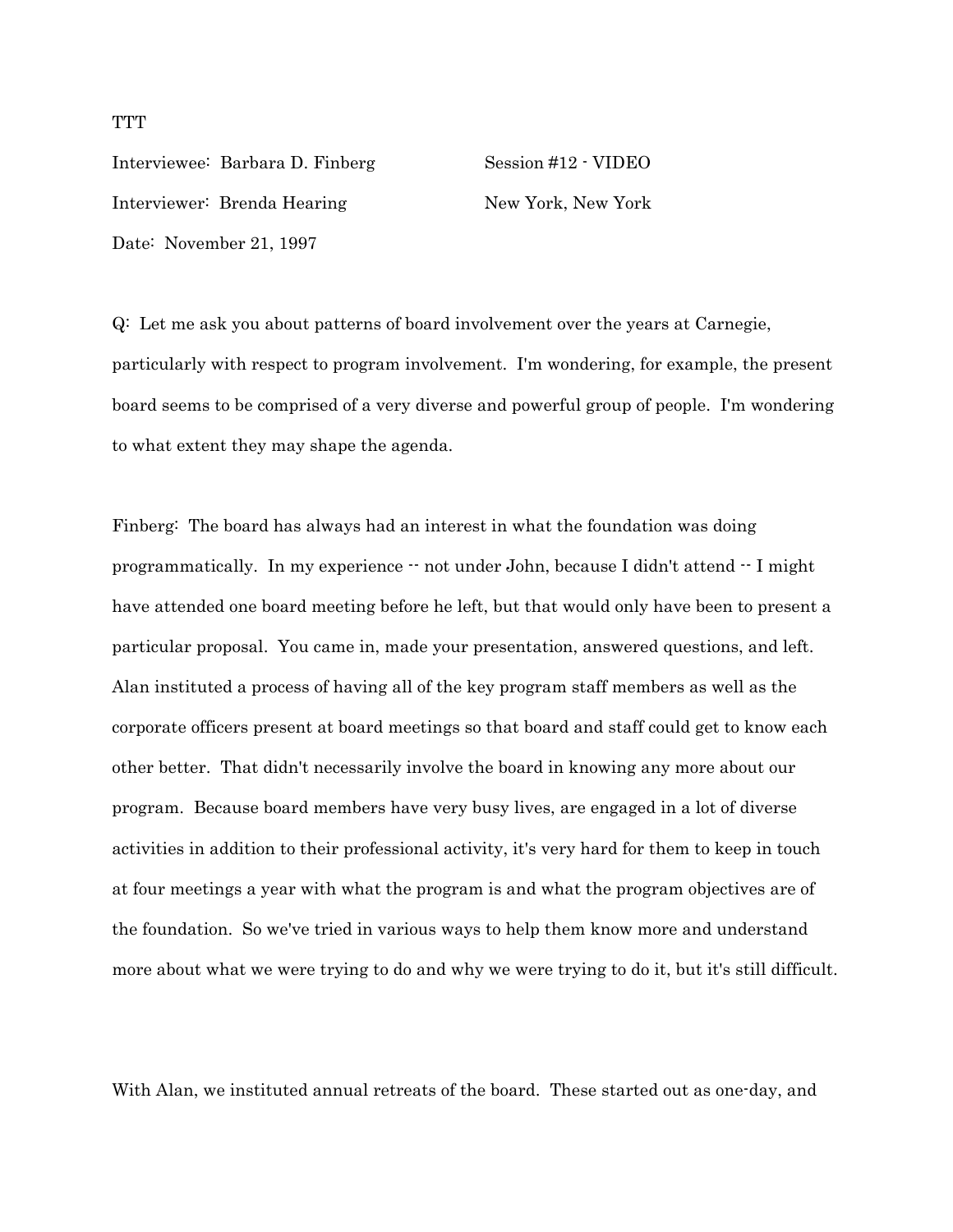then they became two-day events outside New York City, often in places where we had some programs in operation, that is, there were projects that we were supporting with our funds, and we would provide an opportunity for the board members, in effect, to do a site visit, to go to the University of North Carolina and talk to the people who were engaged in an early childhood education program for very disadvantaged children, in that case from zero to six years of age.

At the retreats, we would talk at length. We would present a paper and talk at length about either a program area  $\cdot$  strengthening higher education  $\cdot$  or a subject matter that cut across our programs. I can remember one where we focused principally on the role of women in society and what were our various program grants and activities doing to foster the role of women. Did we see that as a problem, and how were we approaching it from the perspective of everything we were doing, higher education, day-care, early childhood education, strengthening state and local government? Another one focused on the education of disadvantaged and whether we should support litigation in favor of desegregation of education and, later, whether we should support litigation to ensure the voting rights, or to provide voting rights which should have been available, to members of disadvantaged minority groups.

The board very actively considered these questions, particularly the question of litigation  $-$ I'd forgotten about that until you asked that question  $\cdot$  and gave us a lot of very good thinking, and, in the end, said that we should go ahead and do it, but that we should be focusing on the educational aspects of it and the preparation of the case for it, not supporting the actual going to court and the argument itself, so that we were contributing to the knowledge base rather than to the actual trial, and that support has continued for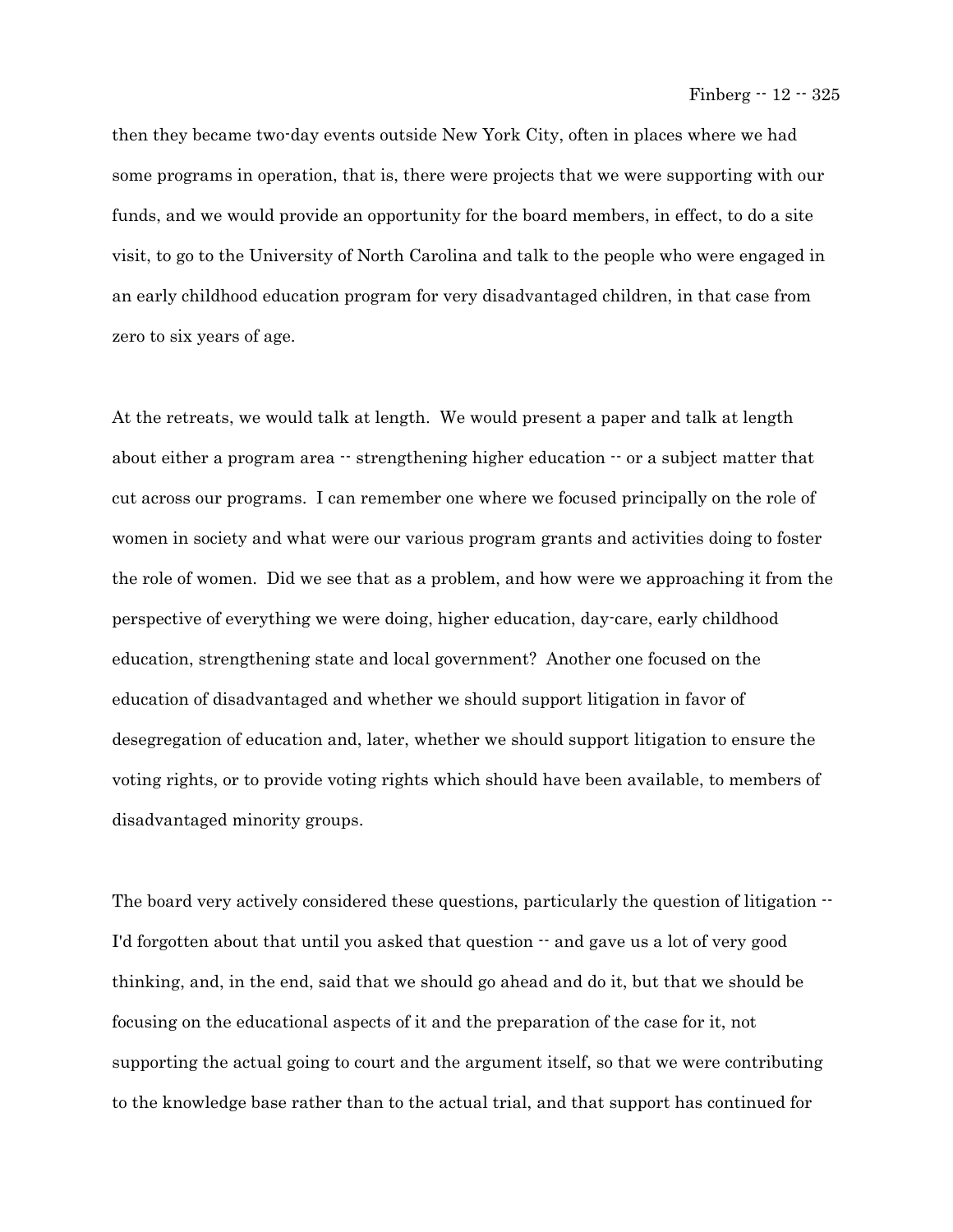Finberg -- 12 -- 326

that kind of activity.

Under David Hamburg, we set up, as I mentioned earlier, commissions, councils, task forces, and I never understood why they were called different things. I think it had to do with whether one term was out of fashion or overused at the time.

But except for the Commission on Preventing Deadly Conflict, every other commission, council, task force, has had members of the board on it, not necessarily but usually persons who had some interest or background in the subject matter that they could bring to it, but not exclusively that. For example, Helene Kaplan, a lawyer, served on the Council on Adolescent Development. She had an interest in that field, even though that wasn't her specific background or experience, and contributed to it. This gave a large number of the board members an opportunity to participate in a program activity of the foundation and insight into what we were doing and how we were doing it and why we were doing it, and they contributed a great deal.

We had two task forces, one of the Council on Adolescent Development, looking at the outof-school time of youngsters to which two trustees, Jim [James P.] Comer and Billie Tisch, as the co-chairs, contributed an enormous amount. They were very thoughtful. They led the meetings. They did their homework for the meetings and really did make a big difference.

Two board members who were even more active, if that's possible, were the co-chairs of the Task Force on Learning in the Primary Grades, Admiral James Watkins and Shirley Malcom. The task force had just completed its work in the fall of '96. They did an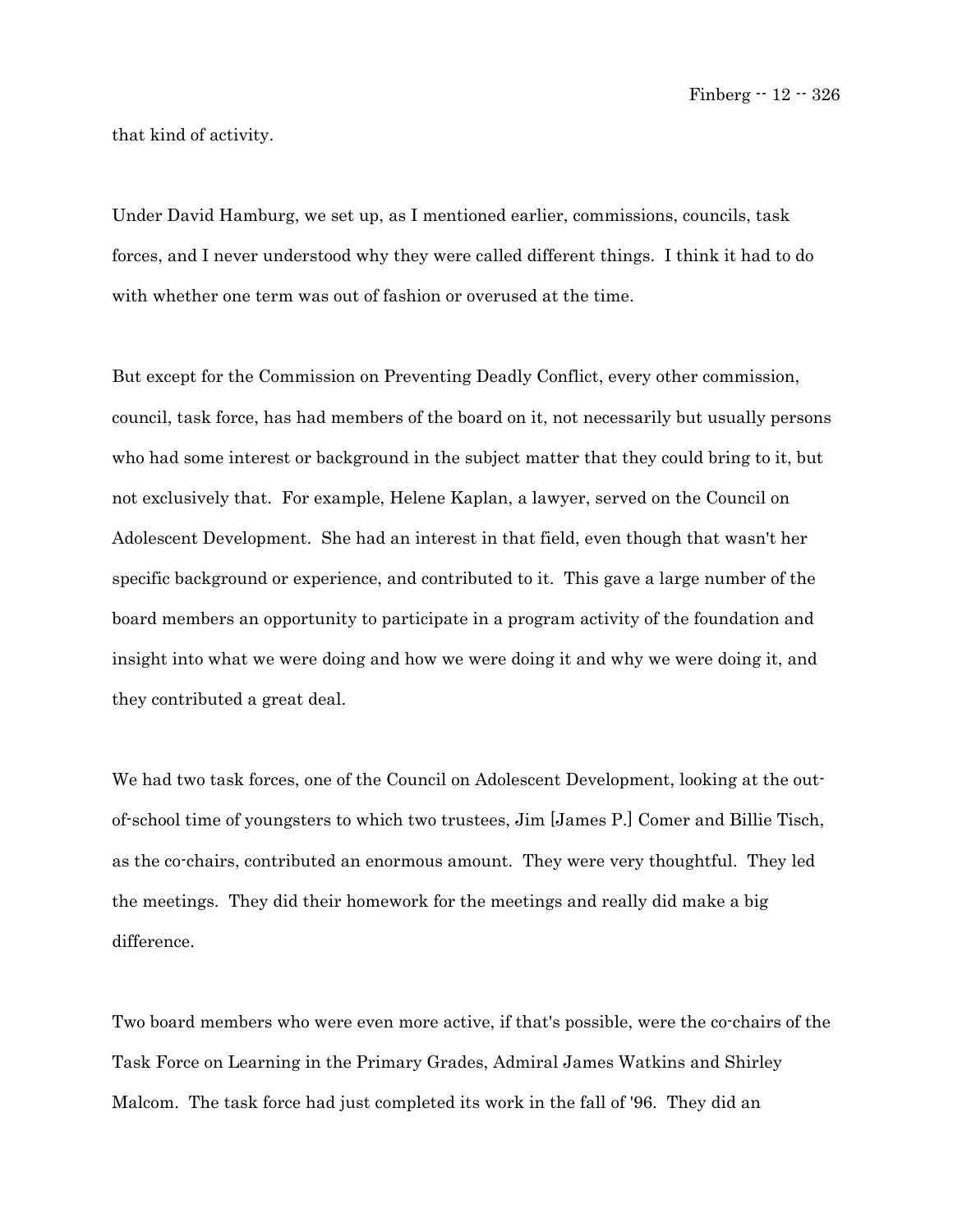enormous amount of work for that task force and really led it, so that they participated very heavily in the work of the program. Whether they helped shape it or whether they, on the general field was decided they participated in it, is hard to say. I think in some ways, yes, they helped shape it by the very nature of their participation. In other ways, I think the outlines of what we wanted to do and why and how we would go about it were decided by David and his staff and discussed with and agreed to by the board, but not shaped that much by the board.

On the other hand, when David became president, we prepared papers, lengthy, detailed papers, about the program areas that we were proposing to enter or to continue with evolutionary changes or more drastic changes with options about the kinds of things that we might do, and these were sent to the board in advance and then discussed at board meetings, and David would summarize at the end of the board meeting what he thought the board had said. That summary always included what he wanted to do as well. He was very artful at making it all come together. But he never got disagreement from the board. They either agreed to or understood what he was trying to do and went right along.

Nevertheless, I have heard that board members have been saying to the new president [Vartan Gregorian] that they didn't feel as included in decisions about the program and didn't understand it as much as they would have liked, what our objectives were, where we were going, why we were doing what we were doing, what the options were. It's hard for board members to understand, once they have agreed upon a field, what are the options within that area. We have never thought that it would be useful for board members to have an array of proposed grants before them and ask them to decide which three we should make grants for, rather than saying, "These are the three we recommend to you," simply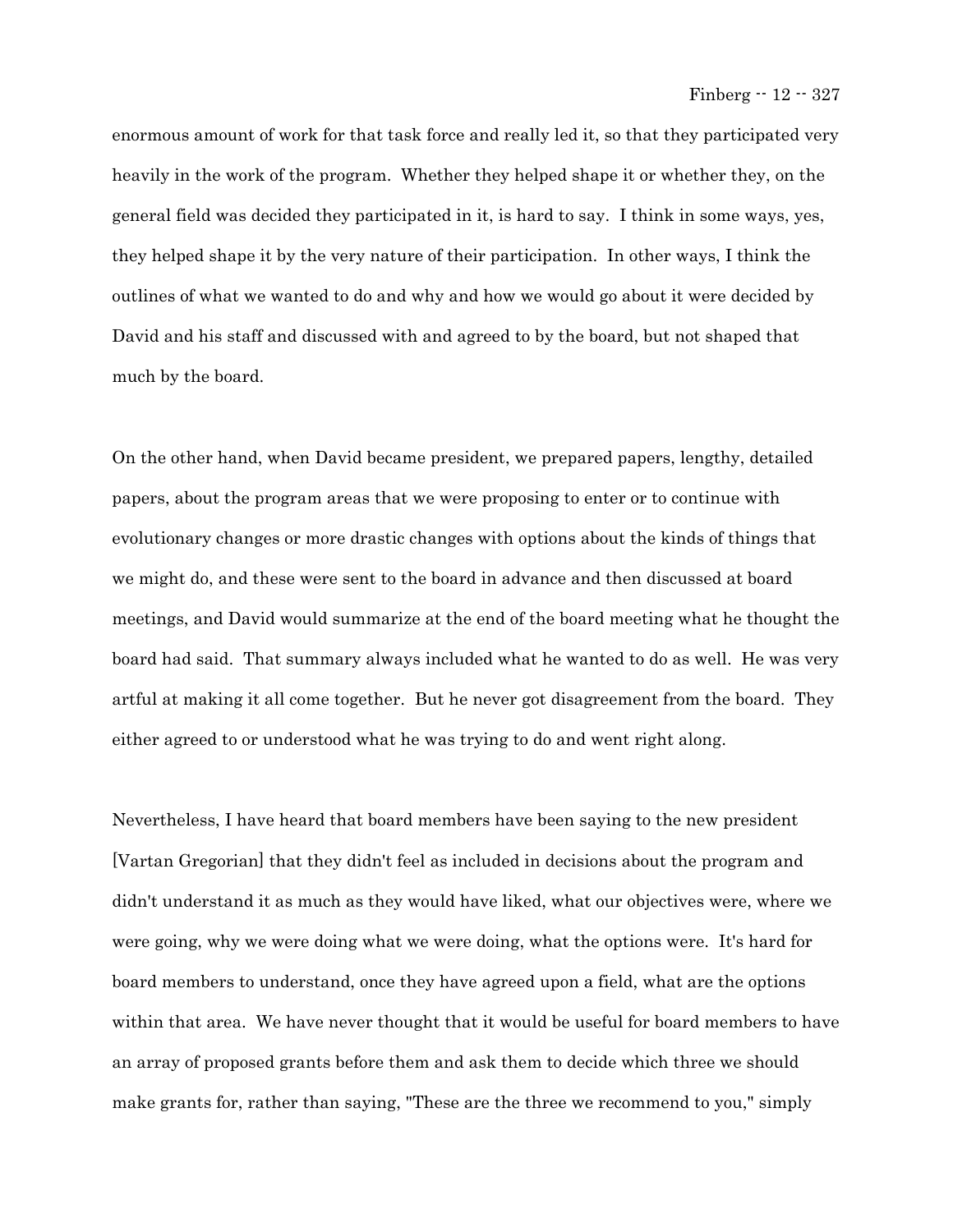because they wouldn't have the background. They couldn't do the preparation, the reading that would enable them to make an informed decision about which things we would do and which we would not do. So we've never gone that route.

I think there are some board members who have not had an opportunity  $\cdot$  that is, some of the board members under David Hamburg  $\cdot$  who have never had an opportunity to serve on a task force or council or commission, in part because of their own busy lives, but that has made them feel excluded in comparison with other members of the board. I've never heard this voiced specifically. Certainly it has never been said to me, but I think that perhaps there is some feeling about that and some of that may have been voiced to the incoming president, Vartan Gregorian, this year.

Q: I was actually thinking about the possibility of Carnegie staff feeling left out. The nature of that board involvement, the membership on commissions, councils, task forces, is a big change from the Pifer era.

Finberg: Absolutely.

Q: Can you tell me what that meant for relationships between board members and staff members?

Finberg: The involvement of board members, but even more the councils and commissions that comprised experts or others  $-$  they were always interdisciplinary and intersectoral, so that we had people from business and we had people from academia and we had law and specialists in the field, but they could be educators, practitioners, psychologists, experts in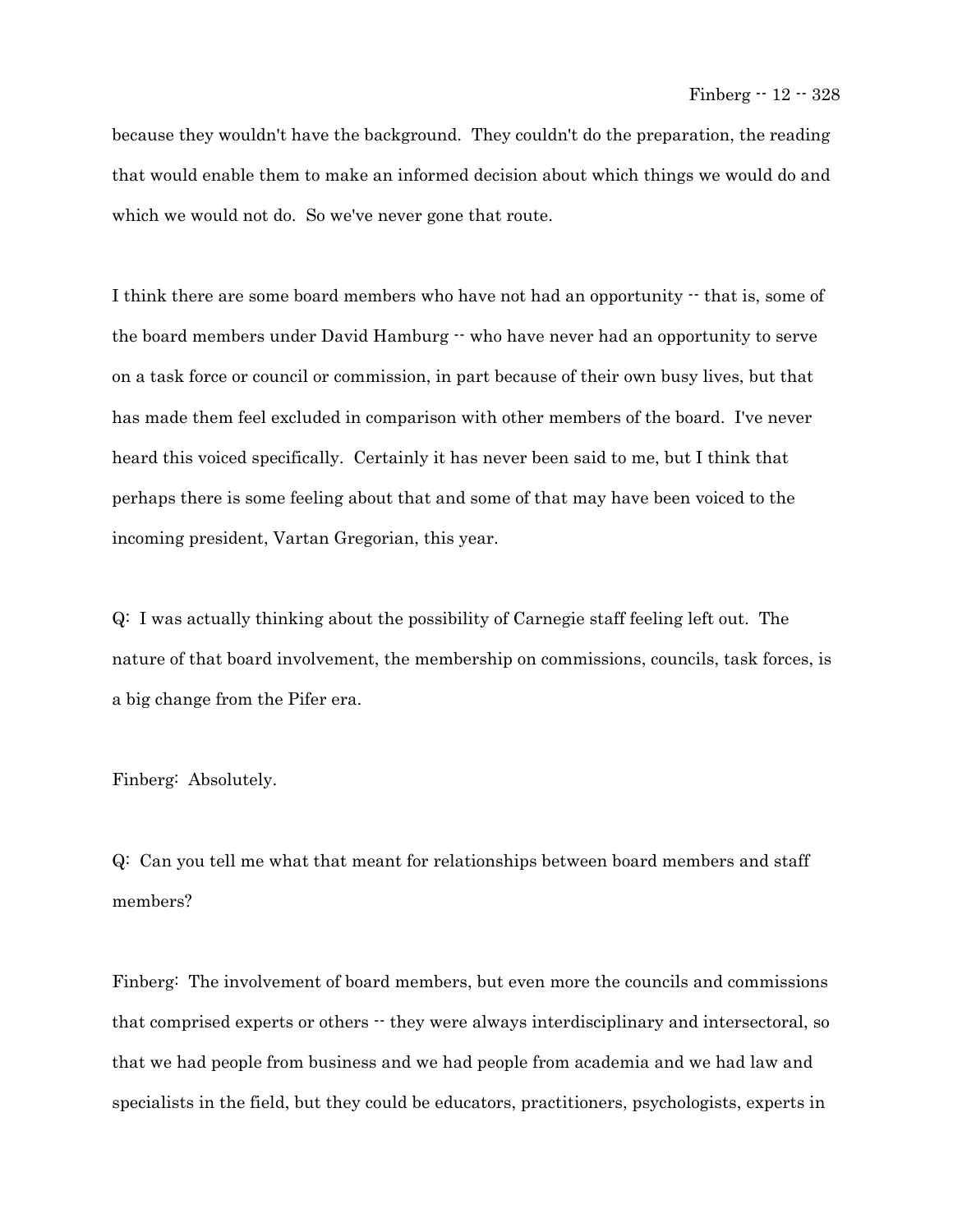a given area, and then staff were hired specifically to run those councils or task forces, I think, has caused the staff members who worked in those areas to feel that they had less opportunity for input or their views were less considered, they were not consulted to the same degree in the activities that they might have been had we not had both board members and all of those other persons there.

On the other hand, I don't think that the board participation made that difference. I think it was the nature of using the council or task force. On the other hand, David did that, in part, because having those experts and influential persons from American society participate in the thinking about, and the recommendations of, the council or commission or task force and participating in the launching of the report to the public about what they had been thinking and how they came out gave much more impetus and force to the reports and the recommendations than they would have had had they been done only by staff or by one expert.

Perhaps the staff would have felt better used had they had more opportunity to actually participate in the discussions of the council and task forces and if they had had more opportunity to participate with the staff of the council or task force on the substantive issues involved. They tended to be primarily involved with the budget and the administration and the renewal of the grant each year for the appropriation for the activity. Their substantive input wasn't necessarily sought or invited, not that couldn't have, but you felt like you were having to assert yourself and insert your ideas.

So, it was a missed opportunity, in my view, for staff development and staff input, and that was different from the way Alan Pifer behaved when we had the Carnegie Commission on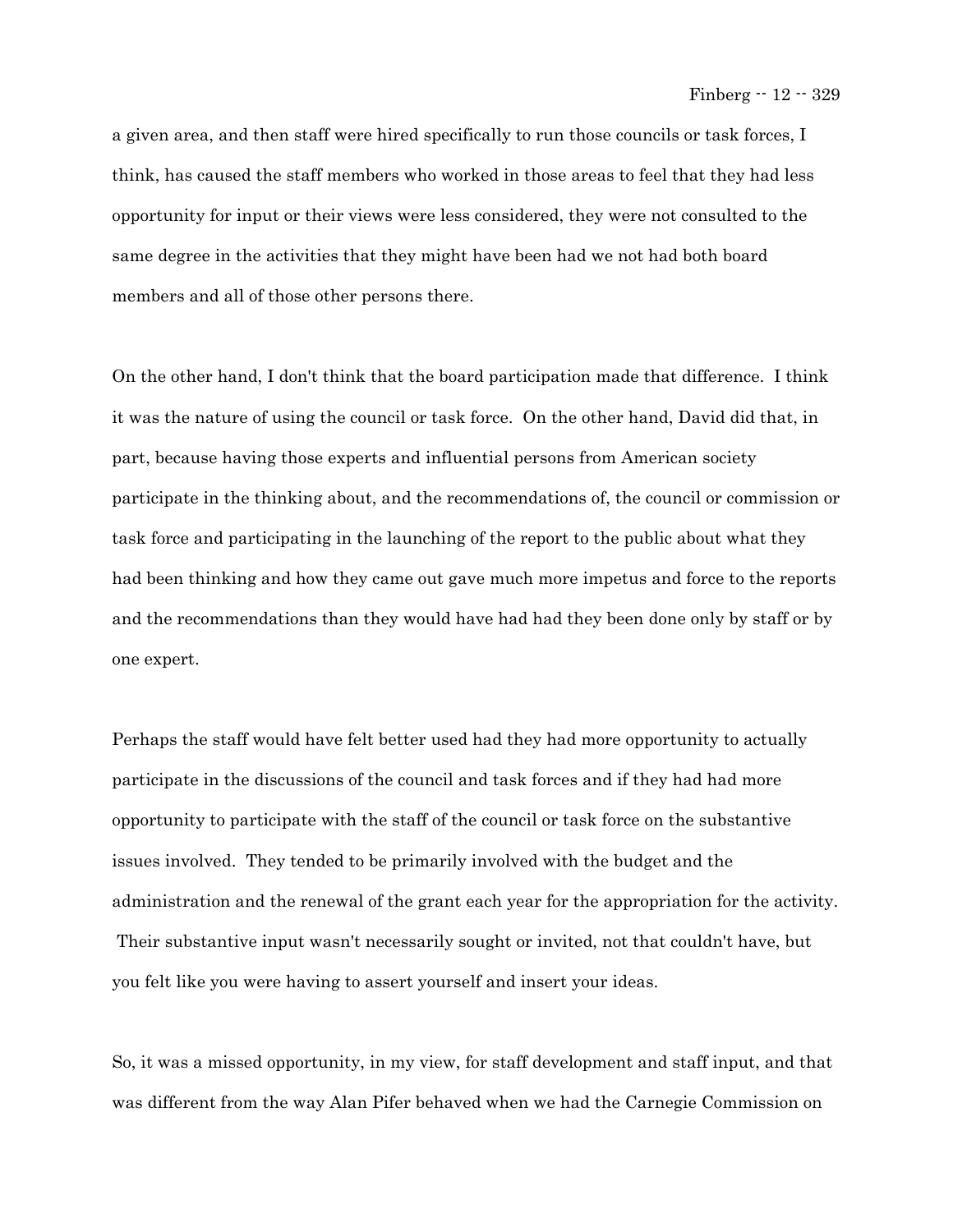Educational Broadcasting, the second one, the Carnegie Commission on Public Broadcasting, and when we had the Carnegie Council on Children. There he expected staff at least to monitor what was going on, but his attitude and the attitudes of the chairs of those commissions was that staff ideas were as welcome as anybody else's, so that there was a greater opportunity for staff growth.

## Q: Did you ever voice this concern to David Hamburg?

Finberg: In subtle ways, yes. I had a greater concern, though, in a way, particularly with our councils, task forces, and commissions concerned with children. It seemed to me that a Carnegie Council on Adolescent Development where the members of the council ranged from no younger than forty-five, maybe older, to seventy or seventy-five, with no youth participating, was very limiting in our thinking and that people of that age, no matter how many grandchildren they have or how much they think they are in touch with young people, don't have the same perspective, don't have the same understanding of how youth are thinking.

Indeed, when the report of the task force on the time-out of school  $\cdot$ - I've forgotten what the appropriate name for the task force was -- made its report, they did invite two young people to participate in the presentation, and one of them made a very clear plea for "letting us voice our thinking and for listening to us. We have a great deal of interest. We have something to offer." And she made some very good suggestions right then and there.

It took me back to thinking about my participation in the planning for an annual Council on Foundations meeting in the late 1970s. The planning committee in which I participated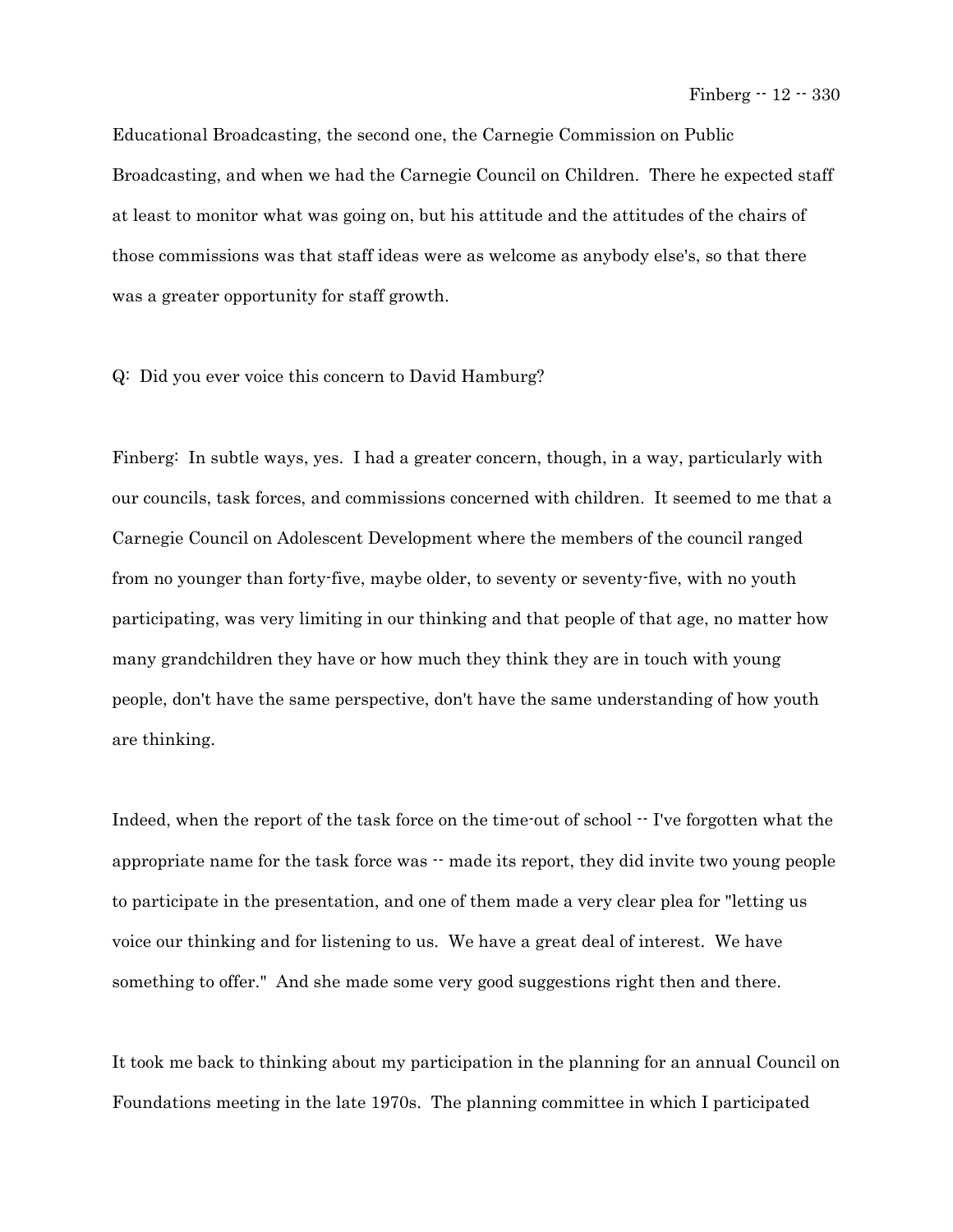decided that the theme should be children and youth. As we were looking at our program plans, we suddenly realized we had nobody on our committee -- that we had nobody participating in the presentations, on panels, or making presentation who was under the age of thirty or thirty-five or forty, and that that was not a good idea. We did invite a couple of young people to participate, one of whom was a seventeen- or eighteen-year-old from San Diego, a young woman who had become an emancipated minor because she had problems with her family, who made probably the most effective presentation of the entire conference, because she thought about what she wanted to say to all these foundation staff persons and trustees and had some very clear ideas and recommendations for them which were very effective. So, it just, to me, proved the value of participation of young people when you're talking about young people.

Now, if you have a task force on zero to three, no, you're not going to have any zero- to three-year-olds, but you might have some young parents or persons who have young children on that task force, as opposed to grandchildren.

Q: Did the board really never disagree with David Hamburg all those fourteen years?

Finberg: If they did, they did it quietly, which was appropriate. The only time I saw any potential conflict in any board meeting was his second board meeting when one of the trustees questioned a grant they were being asked to renew; in fact, one for which I was responsible. This person was an academic, professor of history, and said, in effect, that academics were very adept at seeking funds and finding any good excuse to ask foundations for money, and she thought that the proposed grant was simply a search for funds, not a really legitimate project, it didn't make a lot of sense, and she didn't see any reason why we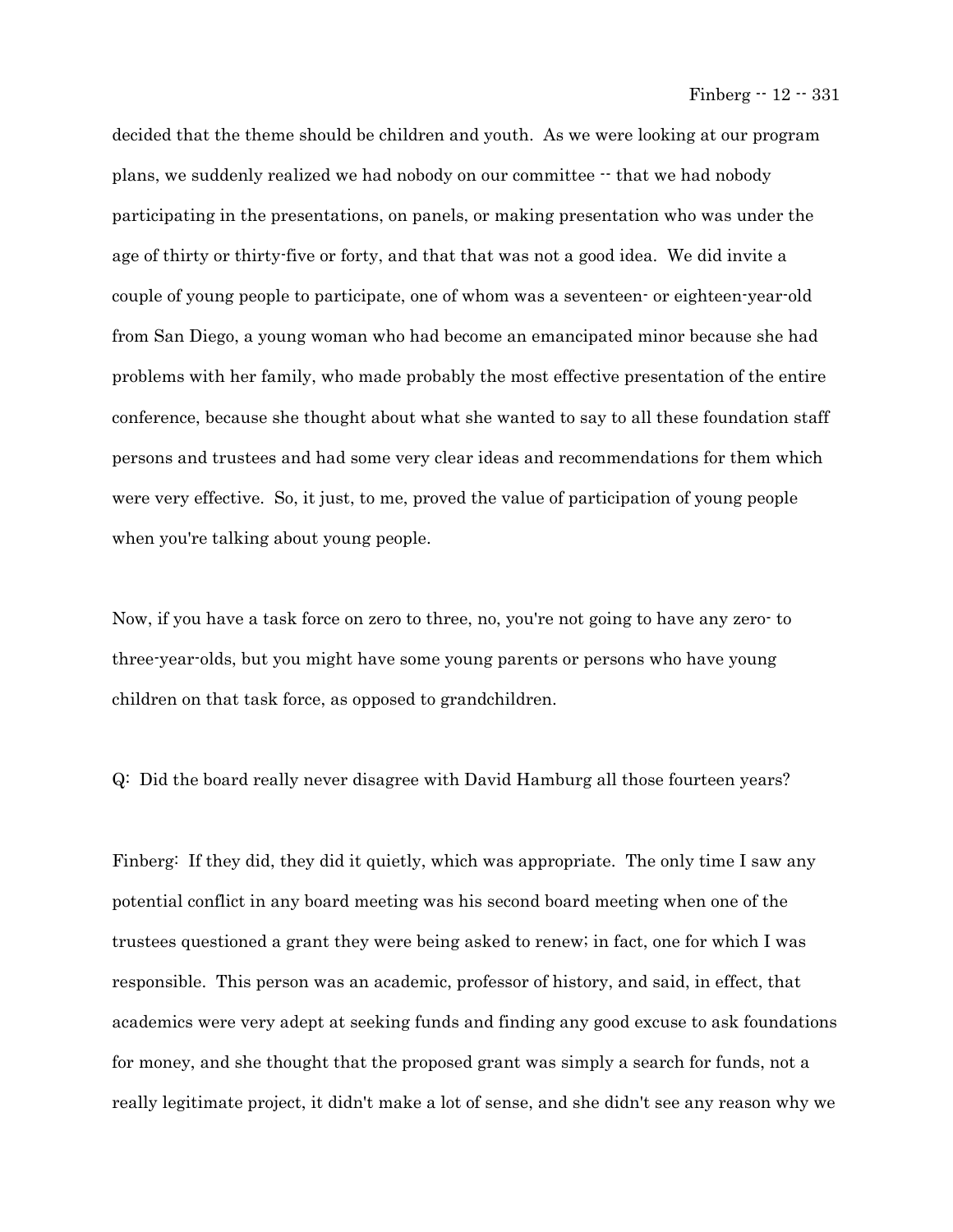should be supporting it or to continue to support it, even though we had up to that point.

Whether or not David agreed with her, his face showed his feelings, and he pounded the table and said, "I will not have this board micromanaging the grant-making process," in a very angry tone. That was the last time that happened, and no trustee ever criticized or raised such a critical question about a proposal again, or if they had a concern, they found another way to raise that concern, either privately or through a more tactful question in the board meeting. Under David, there was no grant that was either seriously questioned after that or turned down.

Under Alan, there was one grant that was opposed vigorously by one board member, and the rest of the board supported him to the extent of suggesting that they not approve the grant at that meeting, that we look at it again and at the trustees' questions about it, and if we wanted to come back to them with our additional considerations, we could pull it. We did come back at the next board meeting with more information and with a stronger argument about why we thought it was a project that the foundation should support, and the board approved it.

## Q: What was the project?

Finberg: It was a project under Ralph Nader's Public Interest Research Group. I can't remember now the specifics of the proposed research that he wanted to do, but you'll remember at that time, well, this was early in Alan's period, and our board was made up primarily of business people, and at that point Ralph Nader was very strongly attacking the automotive industry for safety in automobiles, and business people weren't very happy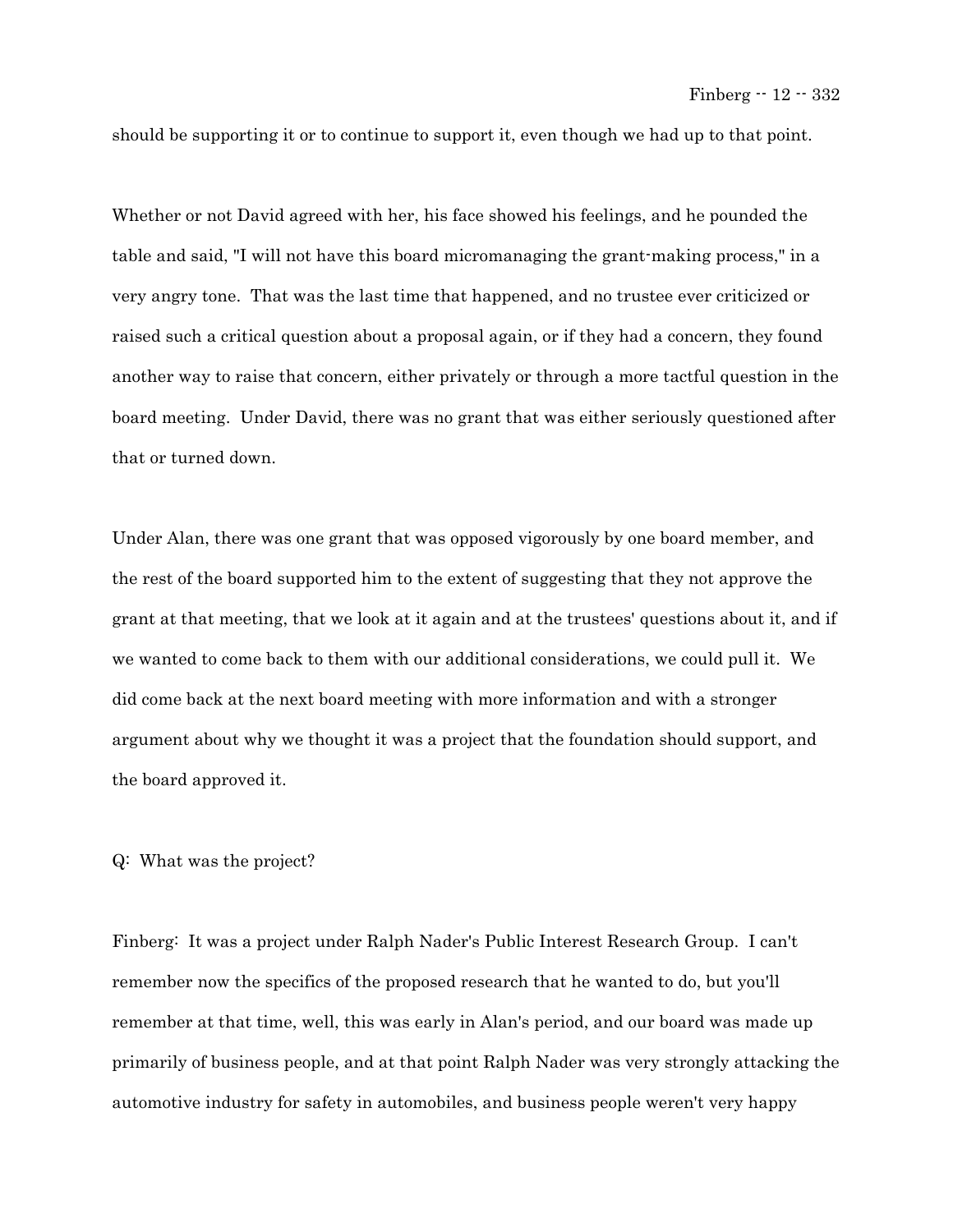about that, so it's not too surprising.

Q: What was your early action to David Hamburg's statement that --

Finberg: I was a little taken aback, as was every member of the board and every other member of the staff present. It made it very clear how he expected to proceed, but I think we could also take from that, David didn't like to be crossed, and that was an extreme example of it, but we knew that from our everyday working with him even by that time that if you didn't agree with him, you had to find a very tactful way to tell him so. He would tolerate a different point of view, but it had to be very positively put in a way.

Q: You seem to have worked very well with David Hamburg, and I'm wondering to what you attribute the success of your working relationship with him, if I can fairly characterize it that way.

Finberg: It was a good working relationship. There's no question about that. Perhaps it dates back to the time when he was asked, as a board member, to step off the search committee for the new president and become a candidate for president himself. At the time, I was staying at his home for two weeks, Monday through Friday, while I was a patient for radiation at Massachusetts General Hospital and he was living in Cambridge and teaching at Harvard. David likes to talk about things with other people and to get their ideas and input, and he was quite open in telling me what had happened. I was then a vice president on leave from the foundation, on leave for medical reasons. We talked a lot about whether he should allow himself to be considered for the presidency and why. I'm sure that I was not the deciding factor by any means, but I suspect I helped him.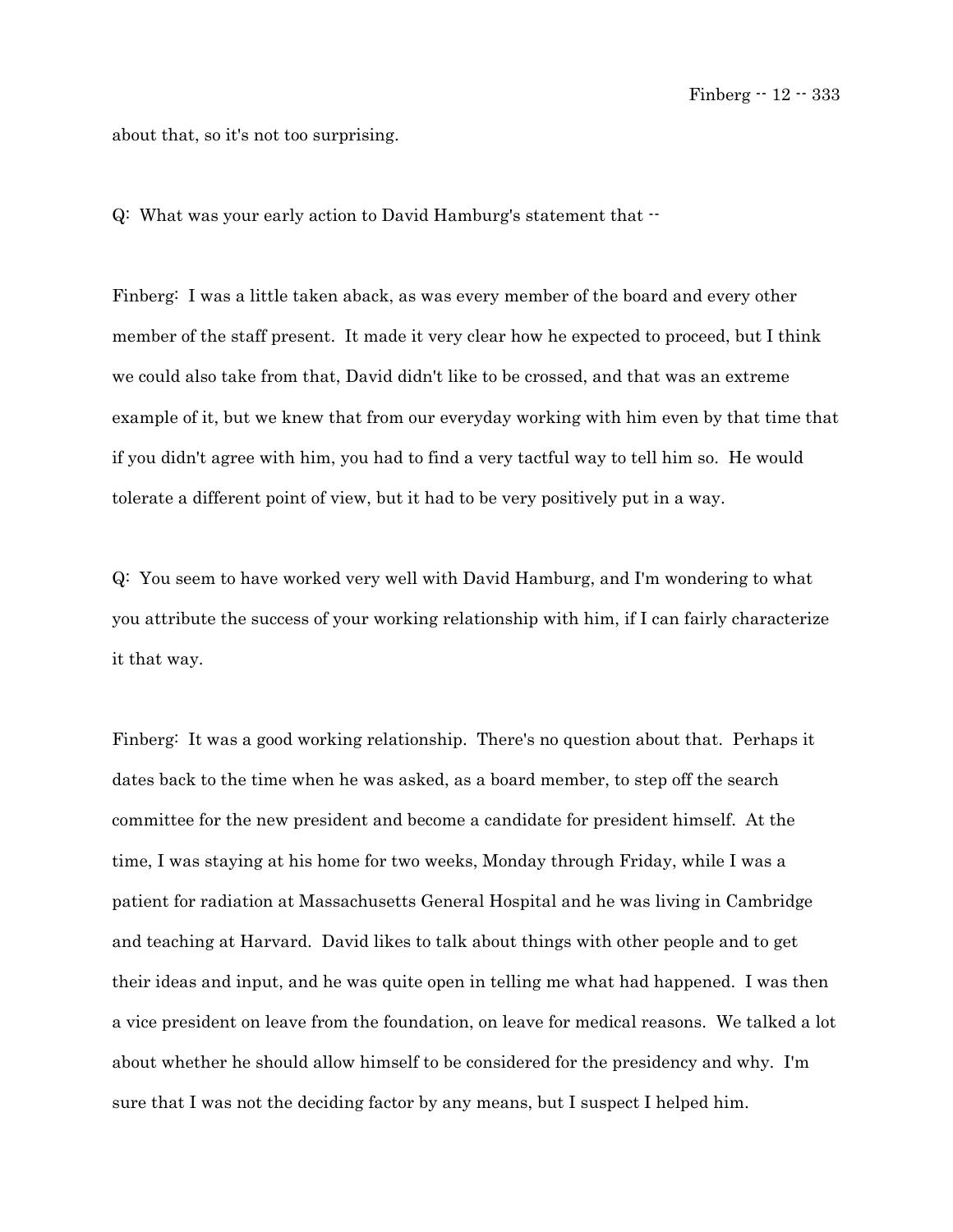Because of that relationship, which I tried not to play up or to play down with staff because I didn't want them to think I had any particular influence with him that everyone else did not have, I determined, once he had been named as president, to be as helpful as possible to him in taking over that role, so that I prepared a lot of memoranda for him, offered him various ways in which I could help him become acquainted with program, with staff, with the way we functioned, with relationships with the board that he might not have seen, anything that would be helpful to him, and did a lot for him to help him prepare for that, and I think he relied a lot on me. He felt he could talk to me openly and ask questions about relationships or projects or the way things functioned, and we would talk in the office or by telephone on weekends and other times. I think he felt I was generally very supportive.

I know from the beginning I learned what approaches he liked and didn't like, what would irritate him and what would not, and tried to approach him in a way that would be helpful. I may have mentioned to you once a particular incident in which I wrote a memorandum to others, with a copy to him, and made a humorous reference to David's attitude about something. I thought it was humorous, it was intended to be humorous and affectionate remarks in parentheses, not negative in any way. He took it as an affront and very negative, and walking home one evening, he  $\cdot$  because I walked home, and one evening he decided to walk at least part way with me, he suddenly turned to me and said, "I did not like that remark that you made. That was unfair and uncalled for," obviously, again, angry. Fortunately, I was cool and maintained my cool and simply said, "David, I didn't mean that. That was affectionate and meant to be humorous, and I think everyone understood that." At which point he sort of backed off. I think he accepted what I was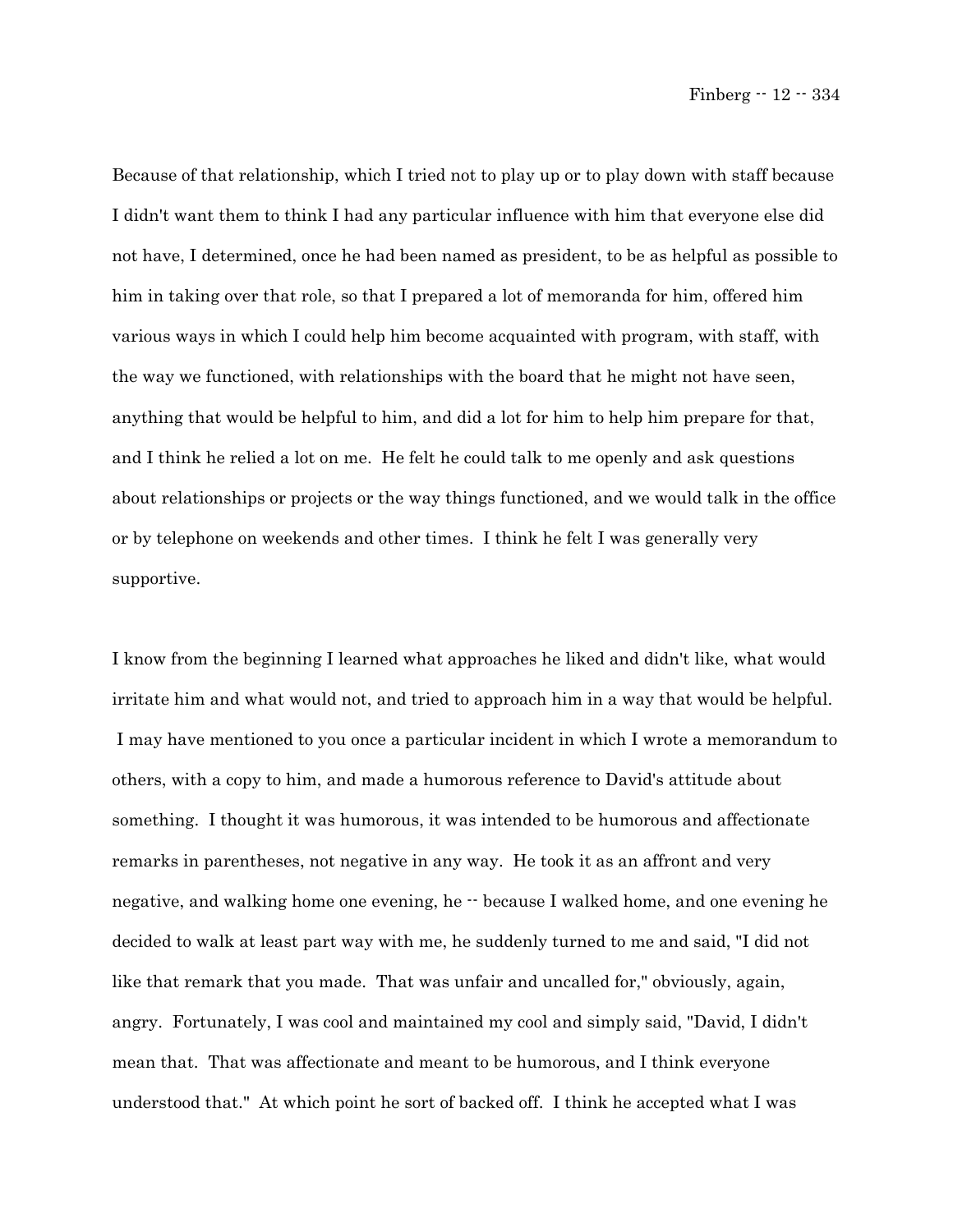saying, or at least realized that he was overreacting. That, I think, was the only time when I ever encountered sharp words from him. If he had criticisms otherwise, he found more tactful ways or less attacking ways to let me know about them, but, in general, we worked very well together, and I think he felt (a) I was competent; (b) I kept my head about me and had pretty good judgment, (c) that I kept confidences very well. He could talk to me about anything and knew that I would not repeat anything that he said to me outside of the office, outside his office or the setting of the conversation, and that I was reliable.

I don't think I gave him as much support programmatically as I could have, but that was a function of time and activity. There were things I couldn't do as well as I had the ability to do. I just didn't have enough time to do everything that might have been helpful.

Q: That may have been an area, too, where he didn't tap you as much as he could have.

Finberg: Possibly.

Q: Do you recall anything specific about those conversations in Cambridge?

Finberg: Yes.

Q: And was David Hamburg surprised to be asked to consider the presidency?

Finberg: He said that he was. I can't tell you for certain. I think probably he was. In fact, when I said I don't think I was, by any means, the only influence on him, he had a very good friend who was then president of Stanford University, Donald Kennedy, who was a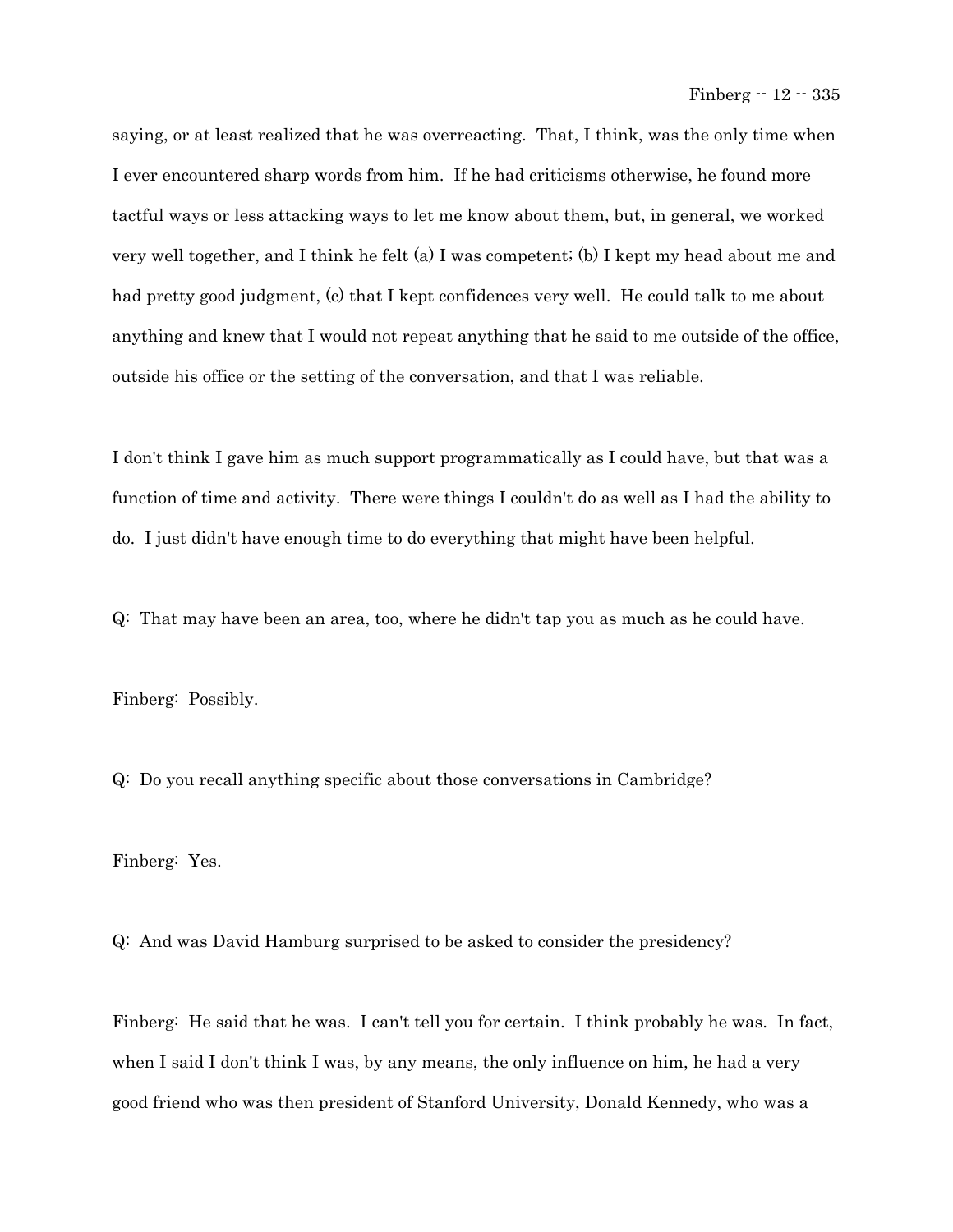Finberg -- 12 -- 336

biologist, so they came out of similar fields. David is a psychiatrist. They had worked together on some major projects when both were on the faculty at Stanford, and I know that David talked at length with Don Kennedy about this, and he said, and Don told me independently, that David was not inclined to do it, and Don said, "It's the culmination of everything you've been working toward. It brings together your research-based interests, your interest in public policy, your interest in using knowledge to influence public policy and the way the government functions, the way that you functioned very much while you were president of the Institute of Medicine, the way you are now functioning in an interfaculty seminar on public policy with respect to health at Harvard, and I think you should take it." And I think that was probably the most influential conversation that he had.

Q: But what were you able to tell David about Carnegie Corporation and what it might be like to be president of Carnegie and what the foundation was all about? It seems like the kind of conversation that perhaps Vartan Gregorian does not have the benefit of, although I imagine he and David Hamburg have obviously talked.

Finberg: First of all, David was on the board. He'd been on the board about a year and a half. That doesn't mean he'd come to many meetings or have that much in-depth understanding of what we were doing yet, but at one point, because of his interest in children, he had invited me to meet with him at the Institute of Medicine while he was still there, to tell him what we were doing in childhood education. I think the things I talked with him about, Brenda, were how we made decisions about programs and about grants, about the people who were there, about what our strategies and objectives were, why I thought a foundation was an important institution in American society. Maybe he knew that for himself, but he heard from me about why I though it was important.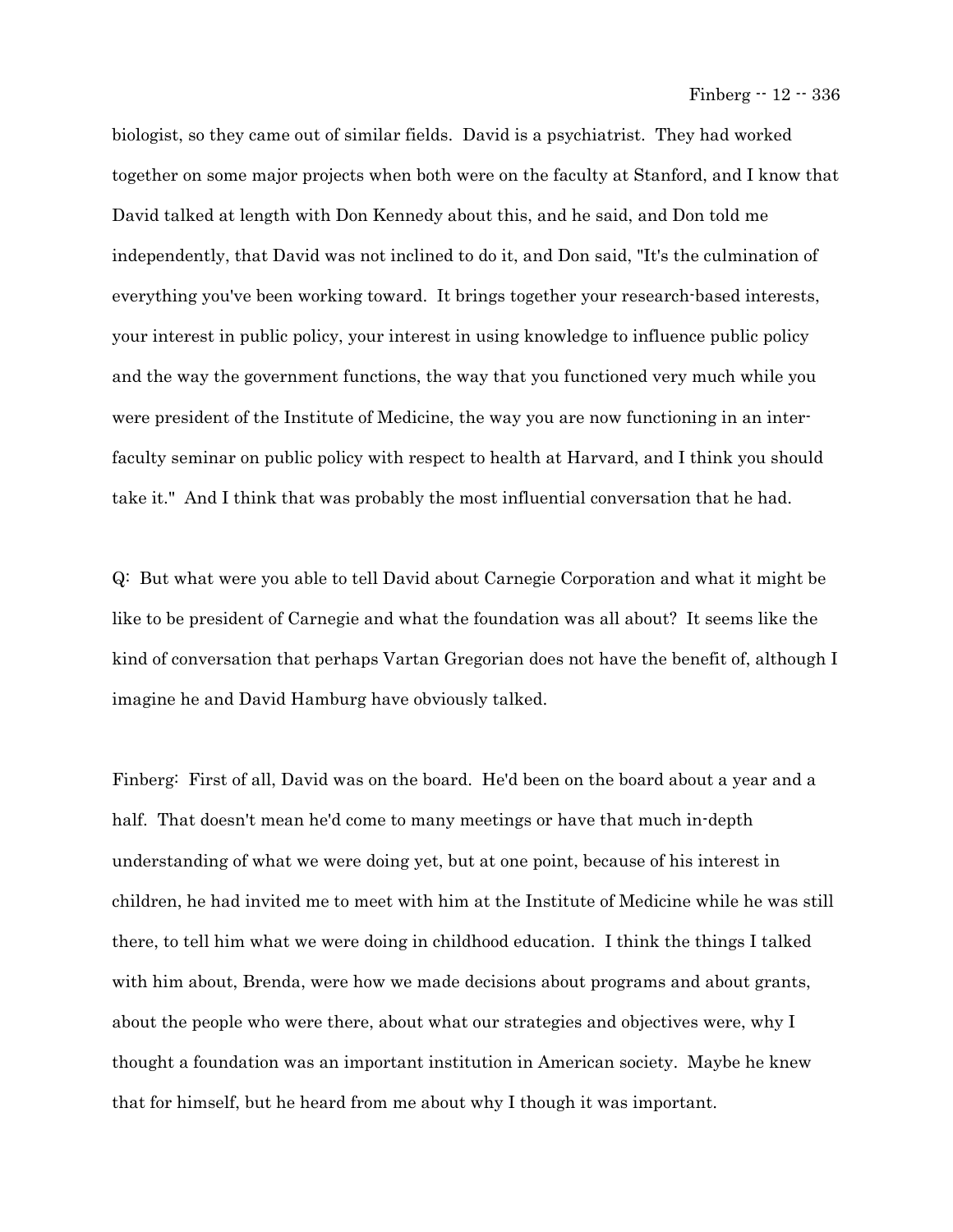Q: And why do you think it's important?

Finberg: I walked into that trap, didn't I? [laughter]

Q: Or you can think about it for another time.

Finberg: Maybe another day.

Q: That's entirely up to you.

[END OF SESSION]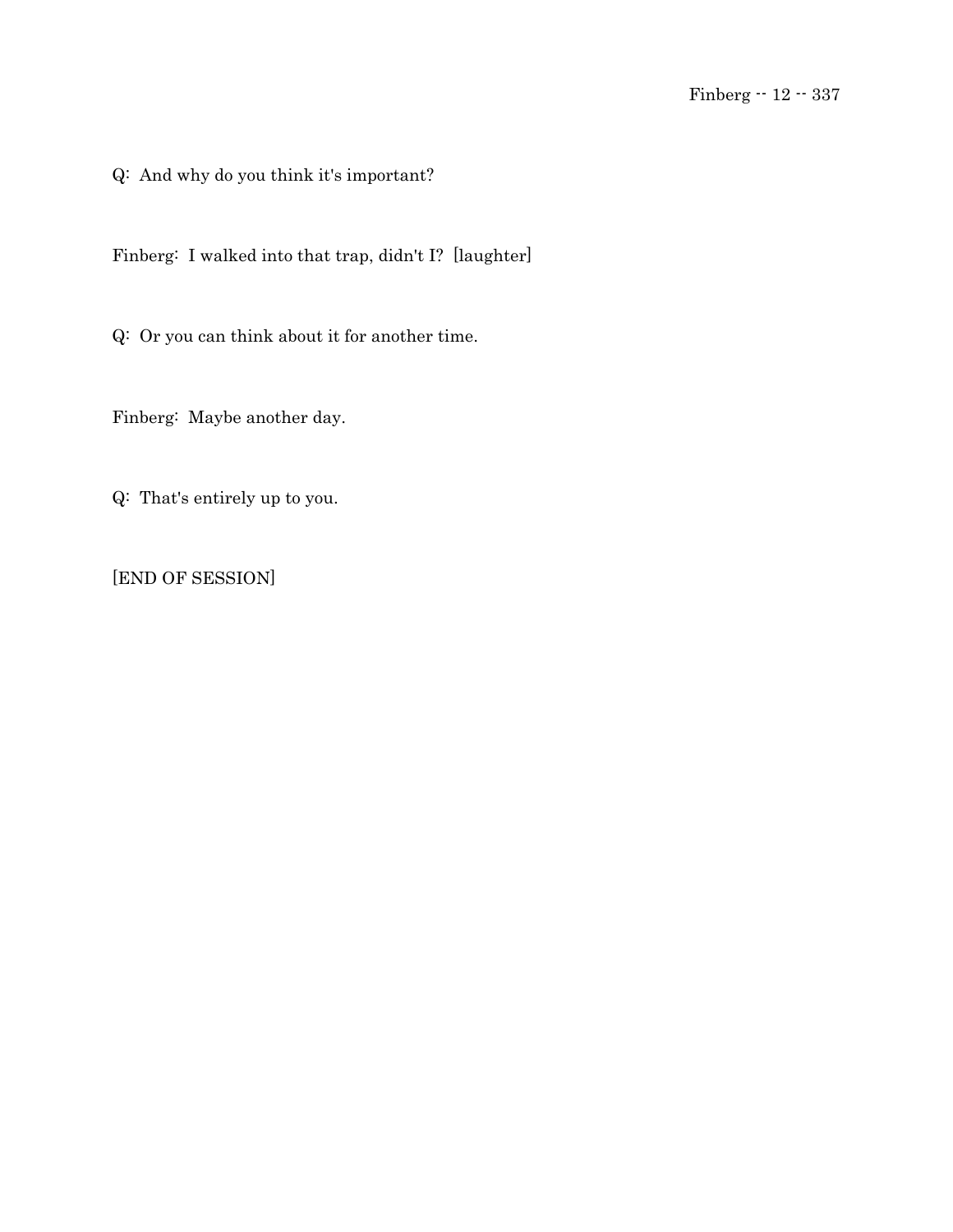Interviewee: Barbara Finberg Session #13 - VIDEO Interviewer: Brenda Hearing New York, New York Date: November 21, 1997

Finberg: There are a lot of questions being asked now about the role of foundations in American society. They are being stimulated by persons who think that foundations have too much influence, by persons who think foundations aren't following the donors' wishes, although they sometimes fail to look to see what the donors' real wishes were. They make assumptions about them. By persons who think that those who have wealth should use it during their lifetime rather than set up a foundation to do something after they are no longer around, or both, while they're here and after they're no longer around, that it's an overused mechanism for avoiding taxes.

Foundations give only about 7 percent of the total number of philanthropic dollars provided each year in the United States. About 4 to 5 percent comes from corporations, and about 88 or 89 percent comes from individuals in the form of bequests or grants, contributions while they are living. About half of that individual giving goes to faith-based organizations  $\cdot$ churches, by and large, but other, synagogues, temples, others. Individuals and corporations are more likely to give to people that they like or to service organizations or cultural organizations in general support, which is very important, institutions of higher education, to their churches. In the case of churches, it may be for missionary work or social services or to carry on their religious education and teaching.

By and large, neither corporations nor individuals will support basic research or will

**TTT**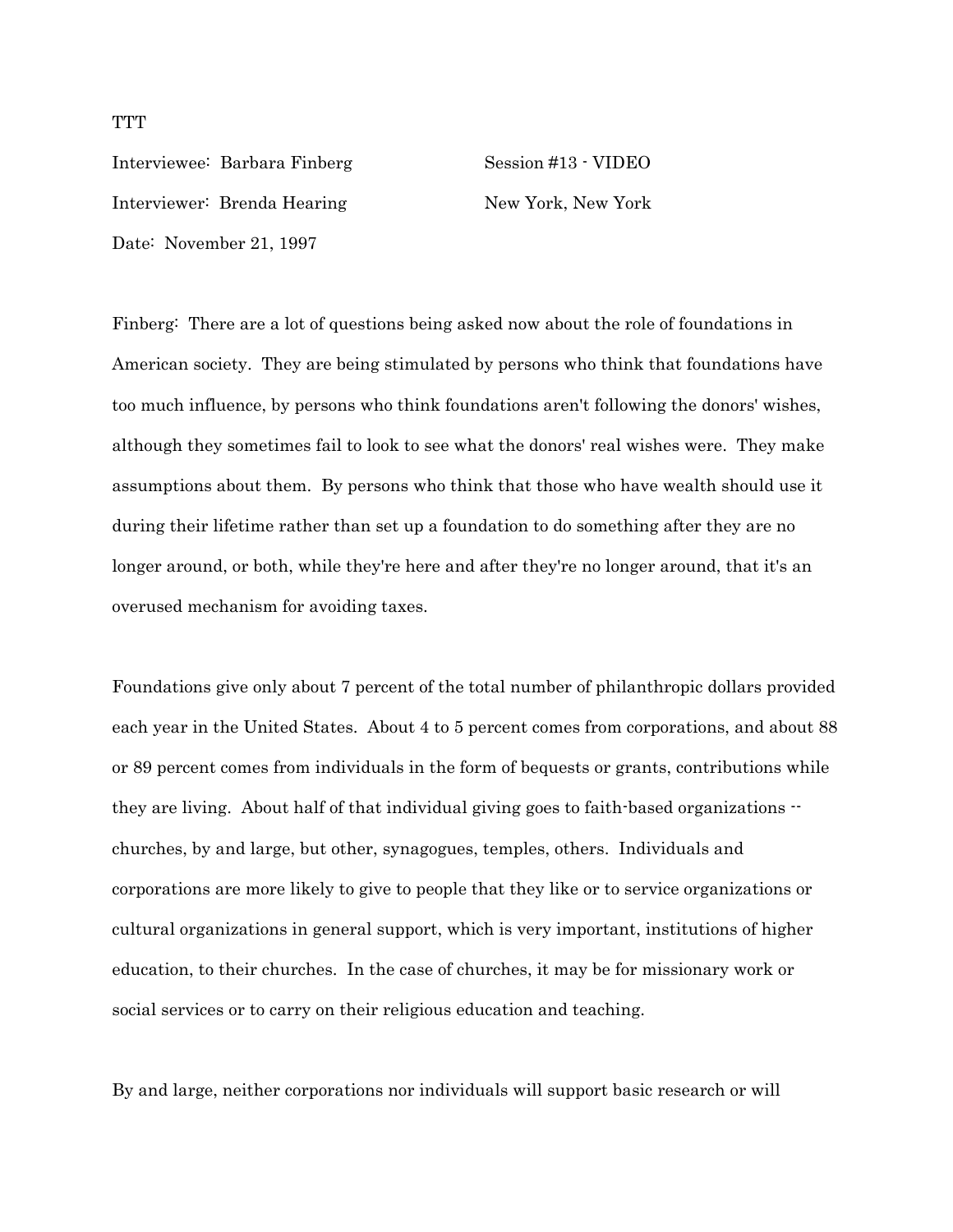support specific projects that cost sometimes several hundred thousand or even millions of dollars. They are less likely to be interested in trying to bring about change in society, although they may be doing that, in the case of advocacy organization, particularly in the interest of children or the environment or nuclear war. Corporations are more interested in supporting educational institutions, community organizations, community-based organizations, or the arts, but not necessarily anything that has something to do with public policy, a few in the environment, a few Children's Defense Fund, nor do they have a great interest in affecting other aspects of public policy or change generally in society.

Foundations, I think, are the one institution that are freer to do that and realize that they can, and they can provide dollars to support basic research, to support applied research. They can perhaps sometimes collaborate to make a large amount of money available for a program that none of them can support individually but that all of them together can make a difference for. They can make general support grants to colleges and universities and other kinds of institutions and do, or for performing arts centers or other things. And that isn't to say that huge amounts can't be raised. Universities are now, some of them, raising more than a billion dollars in major fund-raising campaigns, and that comes sometimes from foundations for specific projects or even general support for scholarships or teaching professorships or hospitals or performing arts organizations are raising large amounts of money.

But still, the kinds of projects that foundations are likely to support are much harder to support, particularly in large amounts of money, from any other source, and I think the things that foundations have done  $-$  sometimes with small amounts of money, sometimes with large amounts of money  $\cdot$  have been very influential and very effective in bringing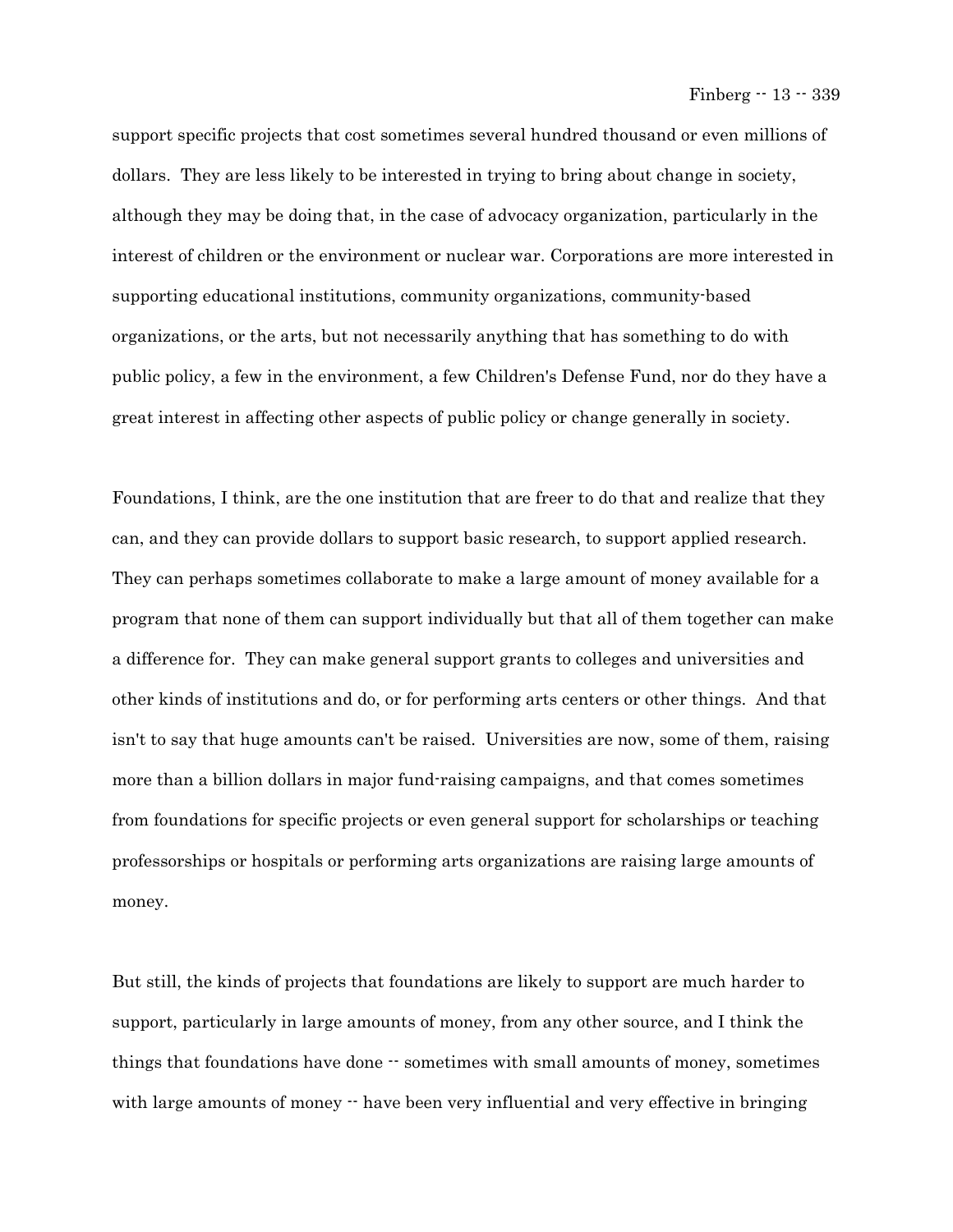about activities that benefit American society.

Let me give you a couple of examples. I think I referred in an earlier conversation to our support of the research on the role of the Negro in American life that a Swedish sociologist, Gunnar Myrdal, headed. I think that would have been very difficult to support with corporation money or individual grants in the United States. We set up and provided the funds for the Commission on Educational Television, which coined the terms "public broadcasting" and "public television" at a time when public broadcasting stations, educational television stations, as they were then referred to, were really struggling. They couldn't raise the public support, they couldn't get government support, and they were in danger of going under. At least that is what appeared to be the situation when both the Ford Foundation and Carnegie Corporation set up commissions to look at their plight.

Out of that came the Corporation for Public Broadcasting, but, more important, out of those two efforts came a calling of attention of the American public to the value of public broadcasting, both radio and television, and to the importance of finding ways to finance it, that it could do things that the network and individual radio stations and television stations would never do, particularly if they had to do it without  $\cdot$  they couldn't afford to do it without advertising, and advertising was the way they supported themselves. Of course, we're now seeing that more and more advertising is creeping in in one way or another to both public radio and public television. Nevertheless, it's being kept a little bit at bay, and there are other ways to provide support for those. I think those were very important things that would not have happened without foundation money.

One can look at some individuals. Arnold Beckman, at one point in the 1970s and 1980s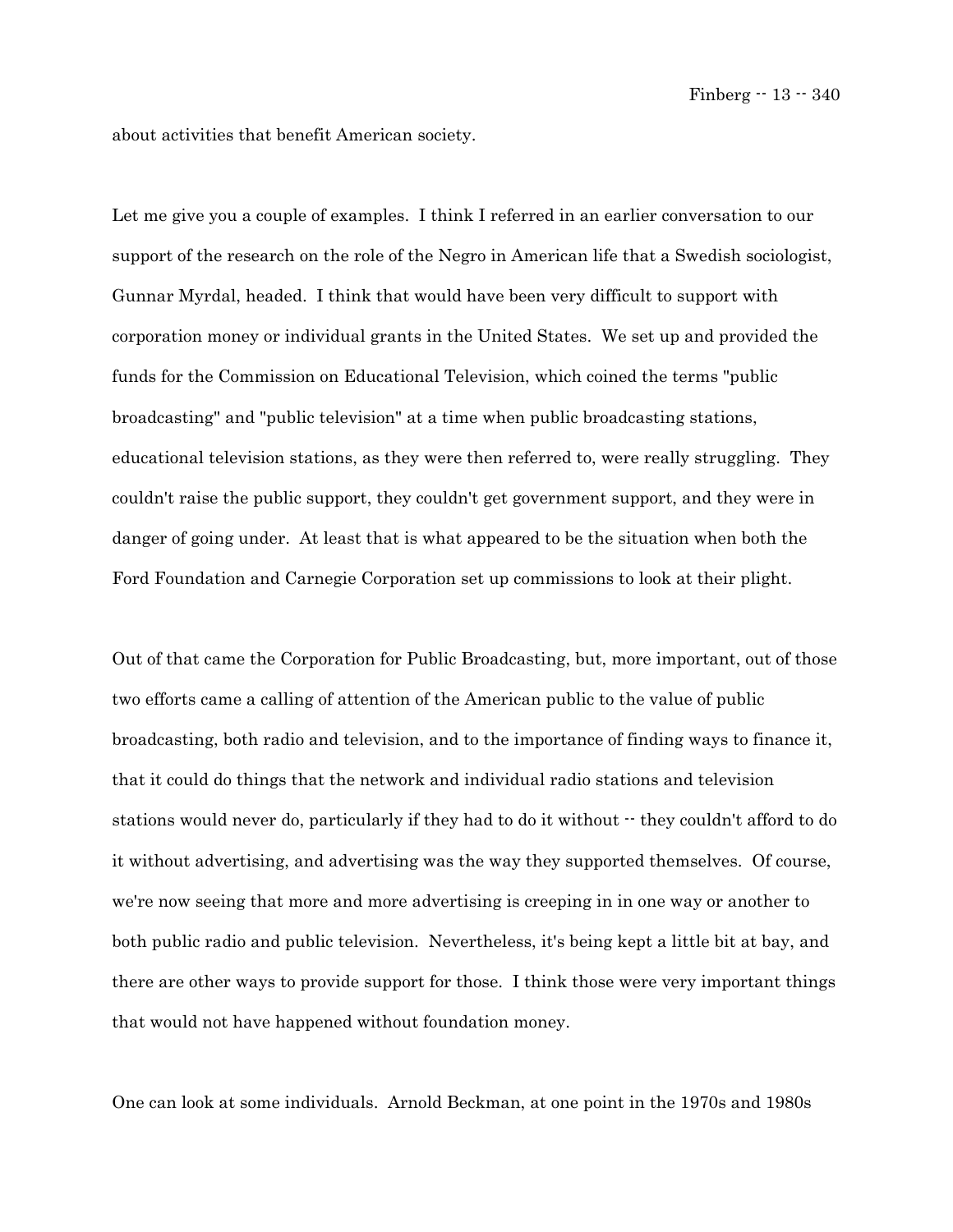who gave away a huge amount of money, I don't even know the amount, but I would say probably several hundred million dollars in support of basic research through grants to institutions to set up laboratories and programs for research and in support of professorships and scholarships for that research. He was engaged in making scientific instruments, and he appreciated the importance of science and basic research in science. But that's highly unusual.

One can look at what George Soros is doing now. He's doing it through the mechanism of foundations but, I think, is expecting that a lot of the money he's providing is going to be spent now, during his lifetime. Of course, Andrew Carnegie set out to establish some institutions to do very specific things: an institution of higher education: Carnegie Institute of Technology; libraries -- the Carnegie Library in Pittsburgh; 2,509 libraries around the English-speaking world, including the United States -- the Carnegie Institution of Washington to do basic scientific research; the Carnegie Institute in Pittsburgh: the Museum of Natural History and a library and an art museum there. The Endowment for International Peace because he was so concerned about conflict.

This was in 1906 or 1907, before World War I, and he thought that the way to attack these problems was to provide some funds to do research, and he was very encouraged, or very optimistic when he set up the Carnegie Endowment for International Peace. He said in the deed of gift that once peace had been established, then the funds may be used for other purposes. But he gave away half of his fortune, having written that it was a sin to die rich, you should make wealth and then use it for good social purposes. He still had as much money as he had given away left, and he had written, also, that you should immerse yourself in the purposes for which you are giving money. You shouldn't just -- although he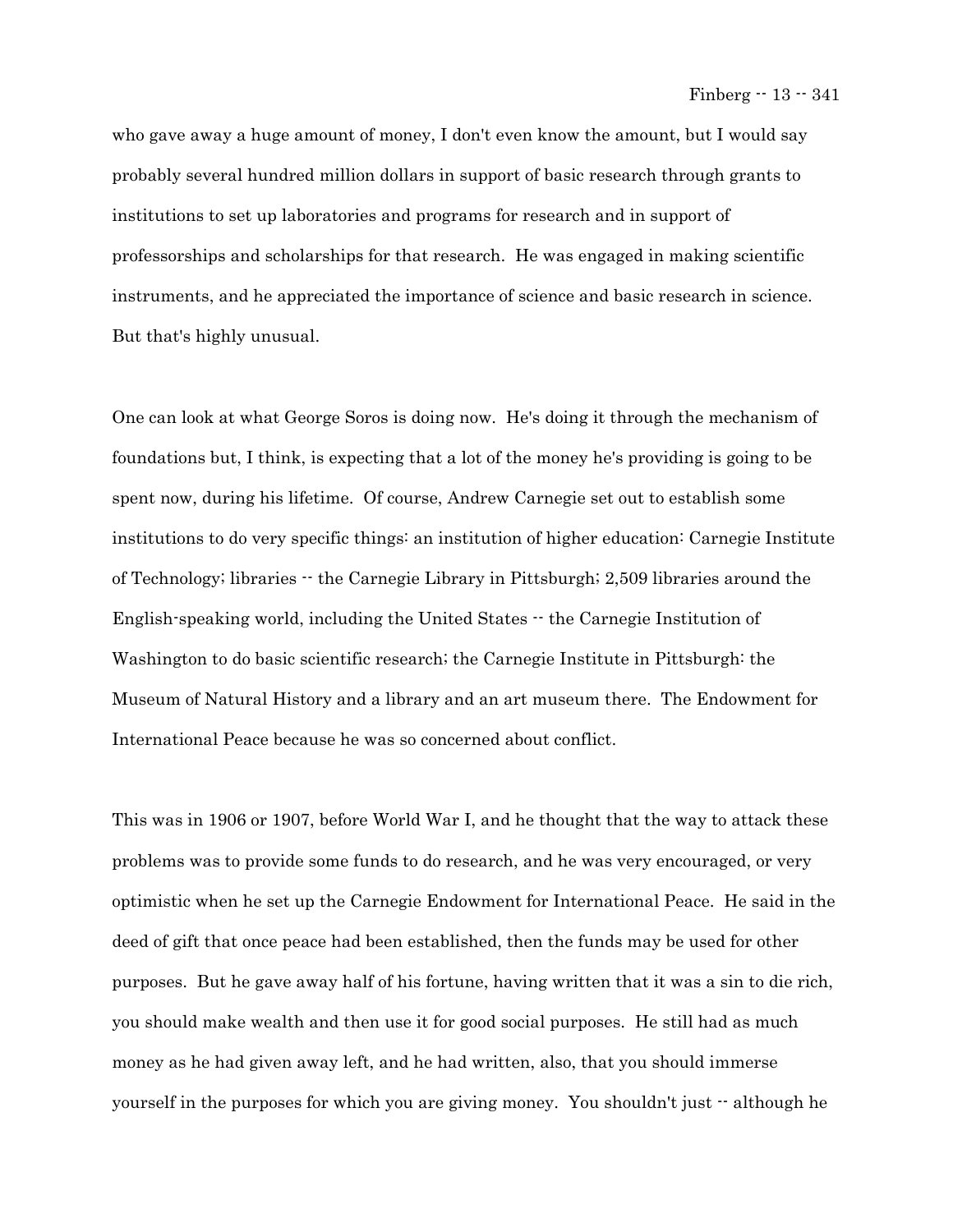found this hard to do, give money to a library and then not participate in it, but he thoroughly believed that you should give your money away and you should participate to the extent that you could in the activities that you were supporting.

But he was getting old, and he was getting weary, and he turned to his lawyer, Elihu Root, and said, "What do I do now? I don't know that I can continue to give my money away as I would like to do it, and I don't know what to do," and it was Elihu Root who suggested to him that he set up a foundation, one of the earliest general-purpose foundations, to continue making grants in the fashion that he had done in perpetuity, and that's how Carnegie Corporation came into existence.

I would say that today institutions like Carnegie -- and we're now by no means the largest. We were among the larger ones earlier, but what Ford Foundation is doing, what Rockefeller Foundation has done in its earlier years in the elimination or close-to elimination of malaria that came back for other reasons, or yellow fever in other fields in which it worked, were extremely important, and I don't know that those projects would have been undertaken without foundation funds. I don't know that "Sesame Street" would have come into existence without a foundation conceiving it and marshaling the funds to make it possible initially.

So, I believe strongly that foundations have a great contribution to make to American society. I appreciate those who say that money should be used during your lifetime and you should participate in deciding how the money should be used, but Mr. Carnegie did that to the extent that he could, and I think a lot of other people do, too. I wouldn't argue that everybody ought to save his money and then establish a foundation, but I think those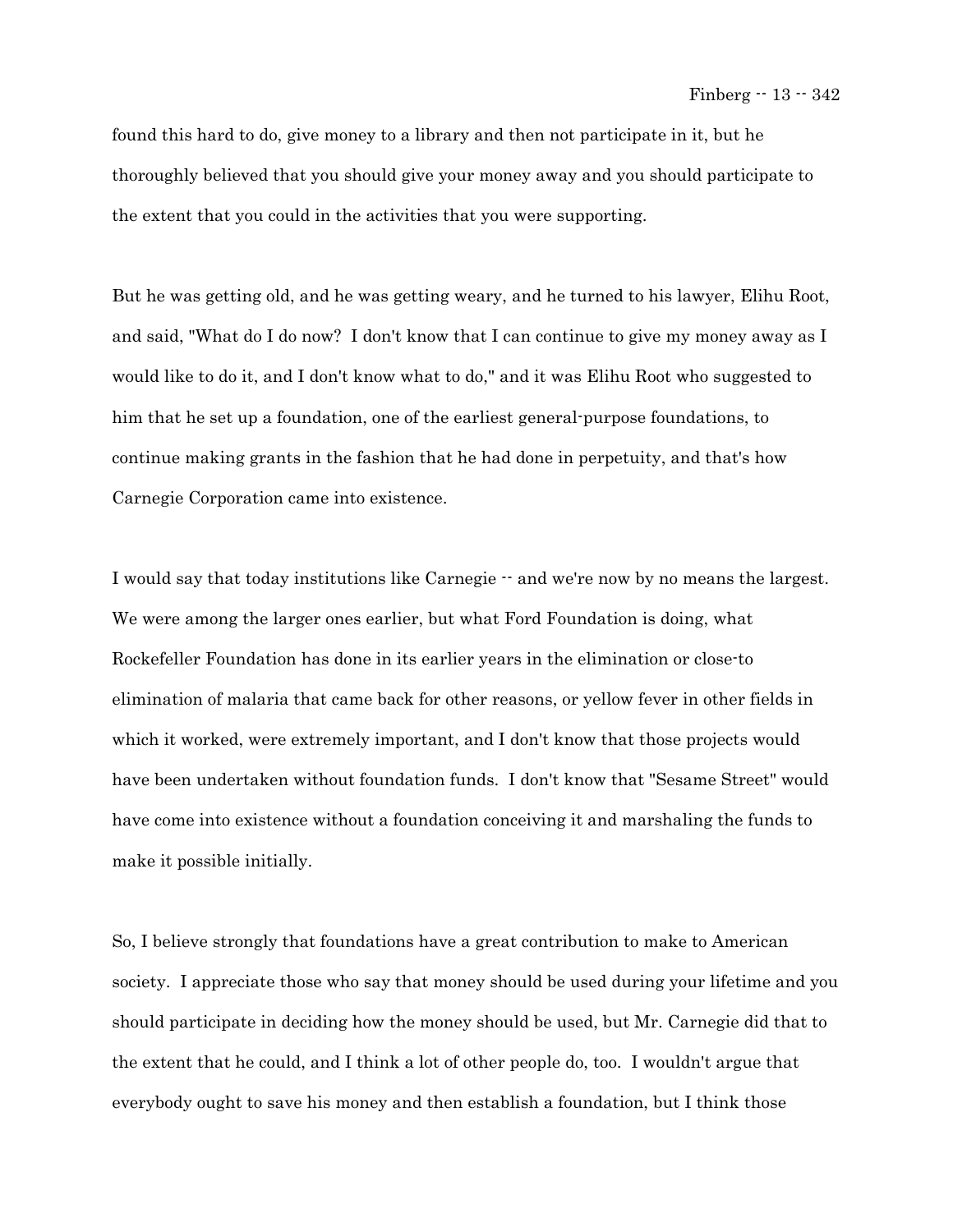that exist and those that probably will yet come into being can play very useful roles. It's not easy. A foundation can simply support community organizations or activities or health institutions or the institutions of higher education, and those all need support, too. So I wouldn't denigrate that kind of activity. But I think that the larger concentrations of money can be used strategically and that American society  $\cdot$  maybe the world, because Ford operates all over the world and so do other foundations  $-$  are benefiting by the existence of foundations.

Q: I wonder what contributions of Carnegie during the eighties and nineties are going to have the same resonance for people as "Sesame Street," An American Dilemma, The Corporation for Public Broadcasting. These are the often-cited examples. Any idea?

Finberg: The contributions of Carnegie Corporation under David Hamburg, in effect. The eighties  $\cdot$  he came to the presidency in 1983 and stayed until June of 1997. Perhaps we're too close to them to see yet. On December 10 this year, 1997, the Carnegie Commission on Preventing Deadly Conflict will release its report. The commission comprises persons from every continent and from many different fields of activity, and they have worked very hard to analyze the roots of conflict, what we can learn from efforts to prevent conflict, to resolve it once it starts, before it becomes major, and once it becomes major, to see what can be done to ameliorate it or to end it. I haven't seen the report, so I can't tell you what it says, but I don't think we will know for maybe a generation whether it has any influence or not, whether anyone reads it and whether it has an impact.

I think it's clear that some of the work of the Council on Adolescent Development is having a major impact. The one that I suspect is having the most impact, maybe because we've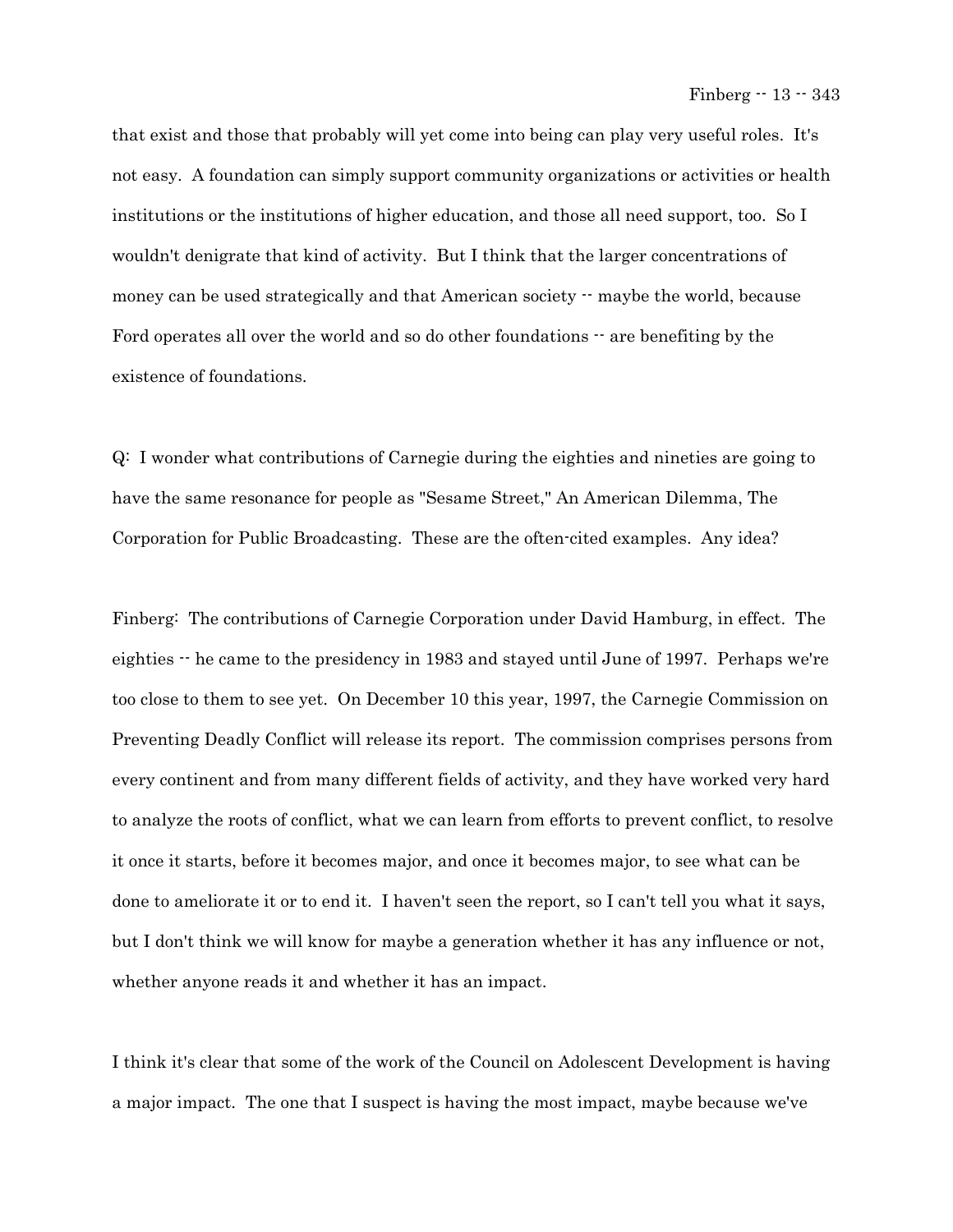seen more of what's happening as a consequence and have participated in it more, is the one concerned with education of youngsters in the middle-grade school, roughly between grades six and nine, where the corporation followed up the report with a grant-making program, working with the states and offering a request for proposals, which we hadn't normally done, from the states. The proposals had to be signed off on by the governor, who had to be thoroughly behind the project to improve the quality of education, health, and opportunities for community service for children in those grades.

We've been working most closely with fifteen states who have made major changes, at least in a large number of schools in their states, and in the whole state approach to working with school districts on what happens in education in those grades. The requirements for teachers in those grades, the training and the knowledge base, the nature of the curriculum, the relationship of health institutions to providing health care and health examinations and health education for children in those grades, opportunities for children to be related to youth-serving organizations and to engage in community service in those grades, and I think at least those fifteen states are looking very differently at education in those years, a period that was very neglected in American education.

We set up junior high schools early in the twentieth century because we knew that elementary education and high school education weren't meeting the needs of children in those years, but we didn't really tackle  $\cdot \cdot$  once we'd set up a new institution  $\cdot \cdot$  what the nature of that institution was and what the differing needs of those children were and how we were meeting them. I think that the "Turning Points" program is really doing that.

So, I'm certain that there are some other aspects of what we are doing. A national Center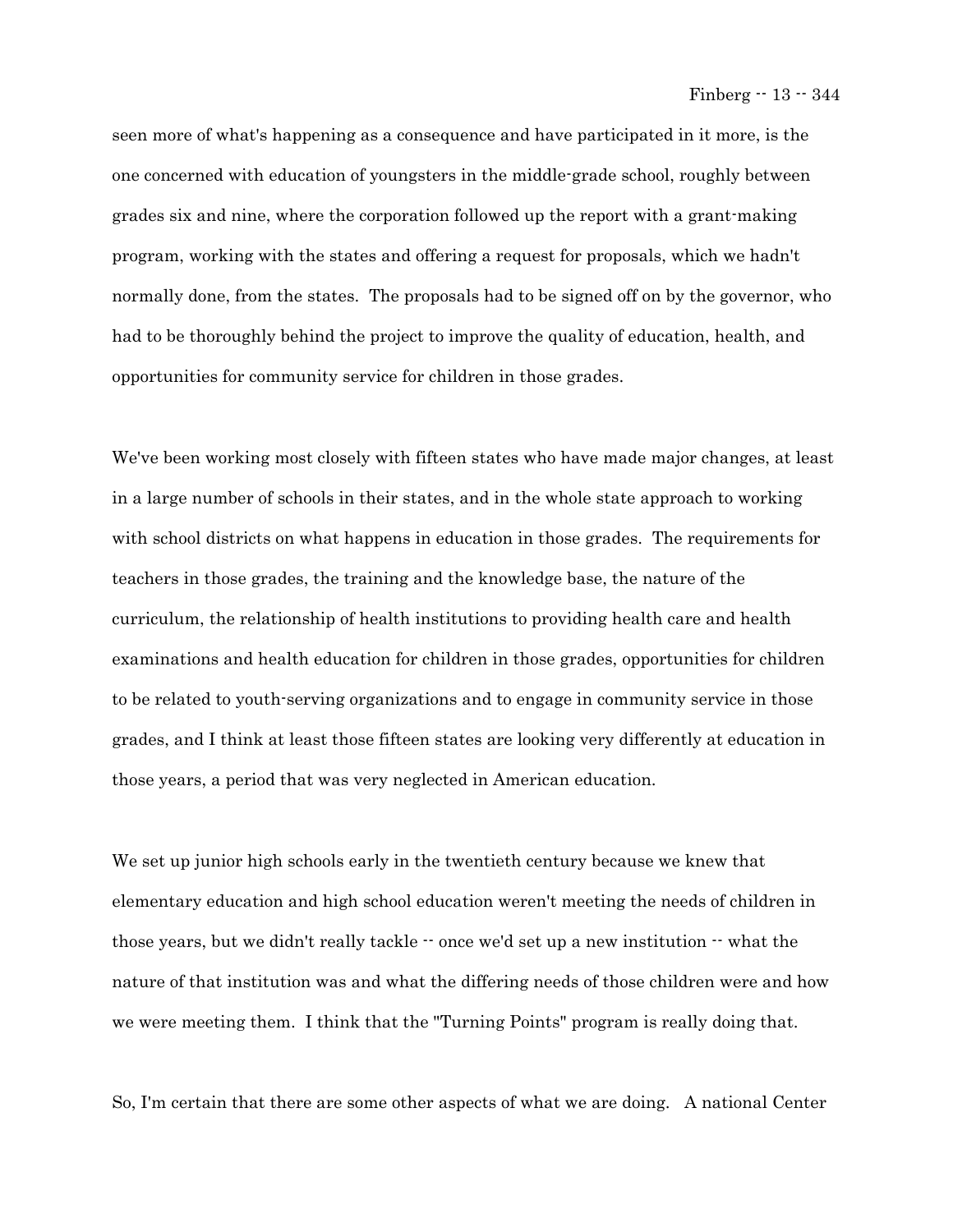on Children and Poverty at Columbia University that Ford Foundation and Carnegie Corporation jointly set up in the mid-1980s to look at our programs particularly for young children and to see how we could far better meet the needs of poor children and their families may have a long-term impact. I'm not close enough to it now to tell you what that impact might be, but I know that they have looked at both public policies and programs for children in that age range, have recommended, for example, that there be Head Start programs for a far larger number of children, higher percentage of children, than existed. At one point, only 19 percent of those eligible for Head Start were being served. They recommended that there be a program for children under age three, an early Head Start program, for children who would benefit from that as well.

So, I think there are some other things, probably, that will have significant effects in the long run, but I'm not sure whether we're too close to them to make that judgment yet. Certainly one that I mentioned to you earlier, the report of the Commission on Poverty Among Blacks in Southern Africa has had major effects. There's no question about that. Although that was conceived under Alan Pifer, it was really carried out and the grants to help carry it out were made under David Hamburg's presidency.

Q: Can you give me some specific examples of the effects of that report?

Finberg: First of all, a recognition, once apartheid had been ended as an official policy of the South African government, a recognition that they needed to provide housing, electricity, running water to communities that had never had any of those things at all, and that the government had to work to try to do that. I think we had probably less effect on the employment policy, certainly on education, and we were already trying to help improve